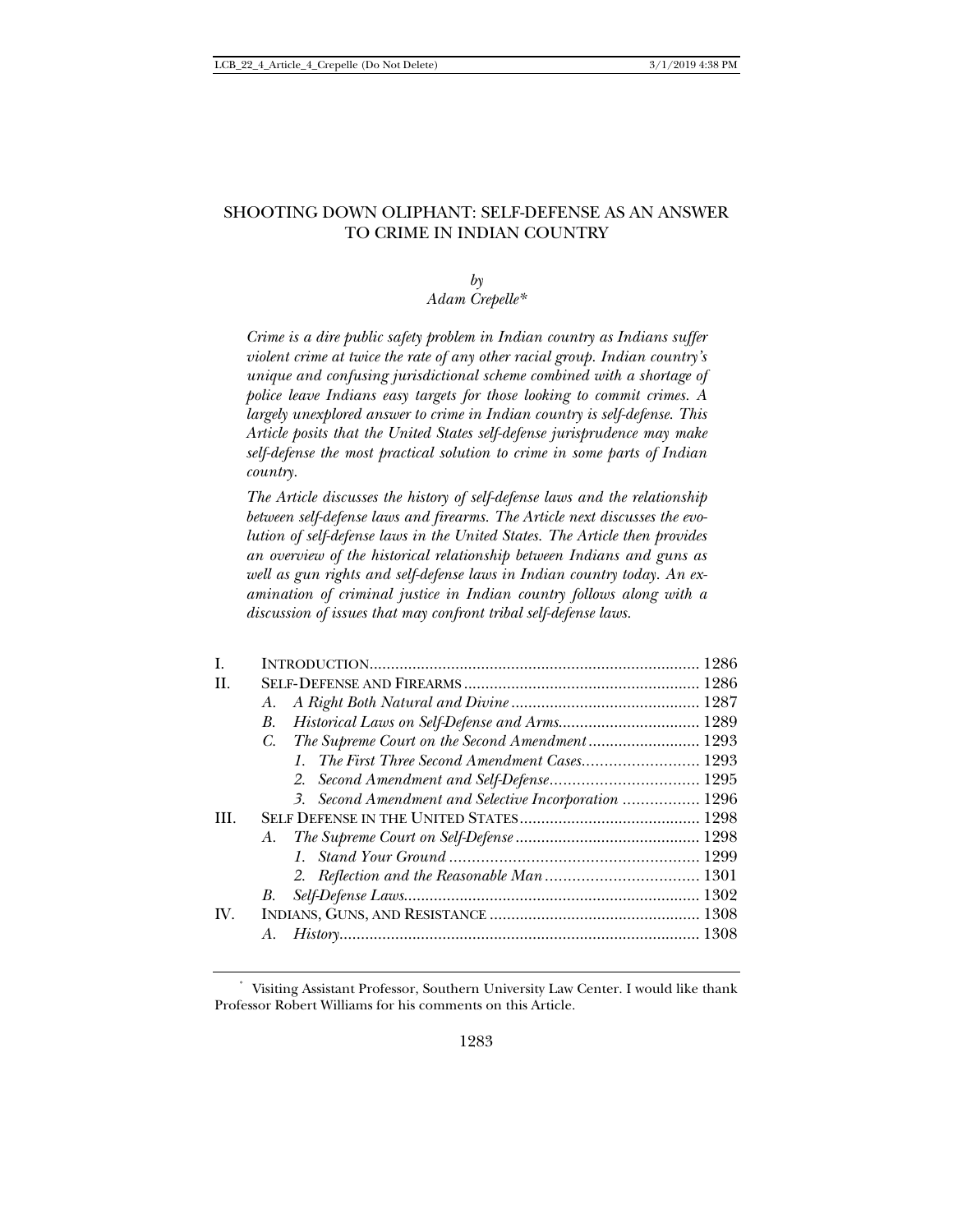# 1284 LEWIS & CLARK LAW REVIEW [Vol. 22:4] *B. Firearms in Contemporary Indian Country* ................................ 1312

| $V_{-}$ | SELF-DEFENSE CONSIDERATIONS FOR INDIAN COUNTRY  1316   |  |
|---------|--------------------------------------------------------|--|
|         |                                                        |  |
|         | B. Self-Defense Considerations for Indian Country 1321 |  |
| VL.     |                                                        |  |
|         |                                                        |  |

## I. INTRODUCTION

Violence against  $\operatorname{Indian}^1$  women has received considerable attention;<sup>2</sup> indeed, all three branches of government have acknowledged the staggering rates of violence suffered by Indian women.<sup>3</sup> In 2013, the United States took a minor but significant step towards remedying the problem by passing the Violence Against Women Reauthorization Act (VAWA).<sup>4</sup> The Act is important because, for the first time since the Supreme Court's 1978 decision in *Oliphant v. Suquamish Tribe*, the VAWA enables tribes to prosecute non-Indian criminals.

However, the VAWA's jurisdictional grant is extremely narrow as the VAWA only allows tribes to prosecute non-Indians in very limited situations, $6$  and crime in Indian country<sup>7</sup> includes much more than the

*See* Violence Against Women Reauthorization Act, Pub. L. No. 113-4, § 40801(b)(2)(A)(i)–(iii), 127 Stat. 83 (2013). 5

<sup>&</sup>lt;sup>1</sup> When used in this paper, the term "Indian" is used to connote persons of both American Indian and Alaska Native ancestry. Indian is used in this article instead of Native American because Indian is a legal term. *See, e.g.*, 25 U.S.C. § 305e (2010). 2

*See, e.g.*, Brittney Bennett, *Law Was Meant to Let American Indians Prosecute Violence; Is It Working?*, USA TODAY (Mar. 25, 2017), https://www.usatoday.com/story/ news/2017/03/25/american-indian-women-violence/99538182/; Lyndsey Gilpin, Why Native American Women Still Have the Highest Rates of Rape and Assault, HIGH COUNTRY NEWS (June 7, 2016), https://www.hcn.org/articles/tribal-affairs-why-nativeamerican-women-still-have-the-highest-rates-of-rape-and-assault; Cecily Hilleary, *Advocates Seek Justice for Abused Native American Women,* VOICE OF AMERICA (Feb. 19, 2018), https://www.voanews.com/a/advocates-seek-justice-abused-native-americanwomen/4261220.html. 3

<sup>&</sup>lt;sup>3</sup> Tribal Law and Order Act of 2010, Pub. L. No. 111-211, § 202(a)(5)(A)–(C), 124 Stat. 725, 725-5 (2010); United States v. Bryant, 136 S. Ct. 1954, 1959 (2016) (citing a litany of dating data finding Indian women suffer appalling rates of violence); President Barack Obama, Remarks by the President Before Signing the Tribal Law and Order Act (July 29, 2010), https://obamawhitehouse. archives.gov/realitycheck/the-press-office/remarks-president-signing-tribal-law-andorder-act ("[T]hat when one in three Native American women will be raped in their lifetimes, that is an assault on our national conscience; it is an affront to our shared humanity; it is something that we cannot allow to continue.").

 $5$  Oliphant v. Suquamish Indian Tribe et al., 435 U.S. 191, 212 (1978) (holding Indian tribes have been implicitly divested of criminal jurisdiction over non-Indians). 6

Lorelei Laird, *Indian Tribes are Retaking Jurisdiction Over Domestic Violence on Their Own Land*, ABA J. (APR. 2015), http://www.abajournal.com/magazine/article/ indian\_tribes\_are\_retaking\_jurisdiction\_over\_domestic\_violence\_on\_their\_own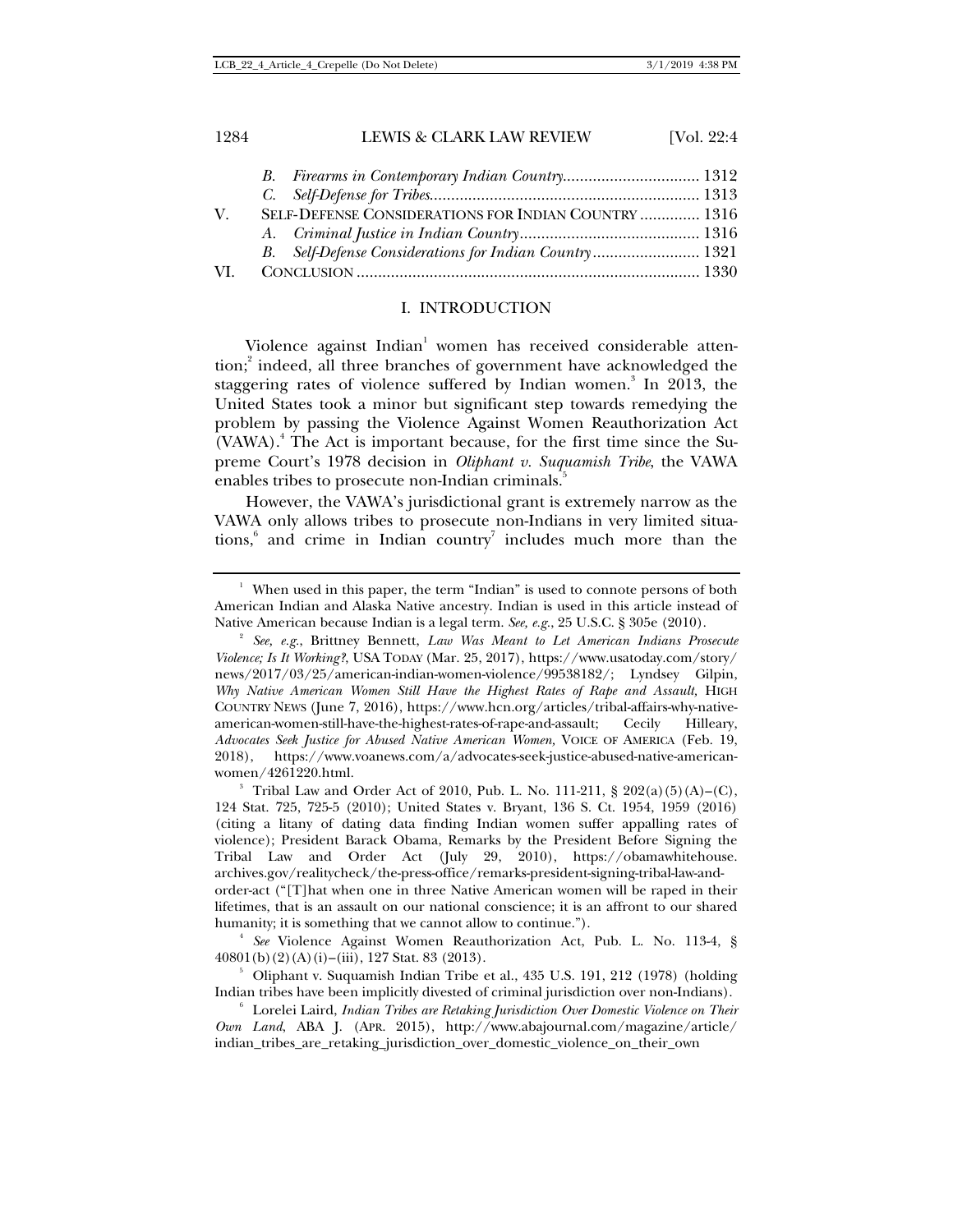VAWA's narrow definition of domestic violence.<sup>8</sup> According to the Bureau of Justice Statistics, Indians suffered violence at twice the rate of any other racial group in 2013.<sup>9</sup> The true rate of crime against Indians may actually be much higher because Indians often do not notify law enforcement of crimes due to law enforcement's historic failure to solve Indian country crimes.<sup>10</sup> Despite the severity of crime in Indian country, Congress consistently fails to take conclusive action to address the problem.

Tribes have few options to address crime on their land. One largely unexplored solution is self-defense. In recent years, self-defense laws have received increased scrutiny, $11$  but the data remains inconclusive on

 $\frac{7}{1}$  Defined by 18 U.S.C. § 1151 (2016) as all land within an Indian reservation that is under federal jurisdiction, Indian allotments that have not been extinguished, and dependent Indian communities. 8 *See* Matthew Brown, *Horrific Crimes on Montana Indian Reservation Draw Prison* 

*Sentences,* BILLINGS GAZETTE (July 26, 2017), https://billingsgazette.com/news/stateand-regional/montana/horrific-crimes-on-montana-indian-reservation-draw-prisonsentences/article\_79249588-68da-5f03-98a9-b2a9c5ff7fba.html; Bill Donovan, *Slight Increase in Violent Crimes on Reservation*, NAVAJO TIMES (Mar. 30, 2017), https:// navajotimes.com/reznews/slight-increase-violent-crimes-reservation; Ian MacDougall, *Should Indian Reservations Give Local Cops Authority on Their Land?*, THE ATLANTIC (July 19, 2017), https://www.theatlantic.com/politics/archive/2017/07/police-pine-ridgeindian-reservation/534072/ ("In 2016, the homicide rate on Pine Ridge nearly doubled, putting it on par, per capita, with the deadliest cities in America.").

JENNIFER L. TRUMAN & LYNN LANGTON, U.S. DEP'T OF JUSTICE, CRIMINAL

VICTIMIZATION, 2013, at 6 (2014), https://www.bjs.gov/content/pub/pdf/cv13.pdf. 10 Adam Crepelle, *Concealed Carry to Reduce Sexual Violence Against American Indian Women*, 26 KAN. J.L. & PUB. POL'Y 236, 238 (2017) ("The true figure is likely much, much higher because Indian victims often do not report violent crimes. Violence often goes unreported because crimes committed by non-Indians against Indians have historically gone unpunished."); Rory Flay, *A Silent Epidemic: Revisiting the 2013 Reauthorization of the Violence Against Women Act to Better Protect American Indian and Alaska Native Women,* 5 AM. INDIAN L.J. 230, 238 (2016) ("Statistics are an inadequate representation of the issue of sexual violence in Indian Country. This is due to the underreporting of sexual crimes to tribal officials and federal authorities."); Justin Peters, *Violent Crime on Indian Reservations Is Up, but Prosecutions Are Down*, SLATE (Mar. 8, 2013), http://www.slate.com/blogs/crime/2013/03/08/morning\_star\_brown\_ violent\_crime\_on\_indian\_reservations\_is\_up\_but\_prosecutions.html (quoting the N.Y. Times' statement that "crime on reservations may actually be 10 times or more higher than official rates because people seldom report violence."). 11 Michael Bratton, *Lucas County Prosecutors Talk Self-Defense Rights After Man Stops* 

<sup>(&</sup>quot;Drafters wrote the law narrowly, leaving out related crimes like sexual assault or child abuse."); Kyndall Noah et al., *Violence Against Women Act: A Gap in Protection for Children*, 1 JOURNAL ON RACE, INEQUALITY, & SOCIAL MOBILITY IN AMERICA, https://doi.org/10.7936/K77P8XT8 (2017) ("And even if VAWA is applied, it is specific to protect adult females from acts of domestic violence but does not protect children…"); Allison Burton, *What About the Children? Extending Tribal Criminal Jurisdiction to Crimes Against Children,* 52 HARV. C.R.-C.L. L. REV. 193, 206 (2017) ("VAWA tightly constrains tribal jurisdiction."). 7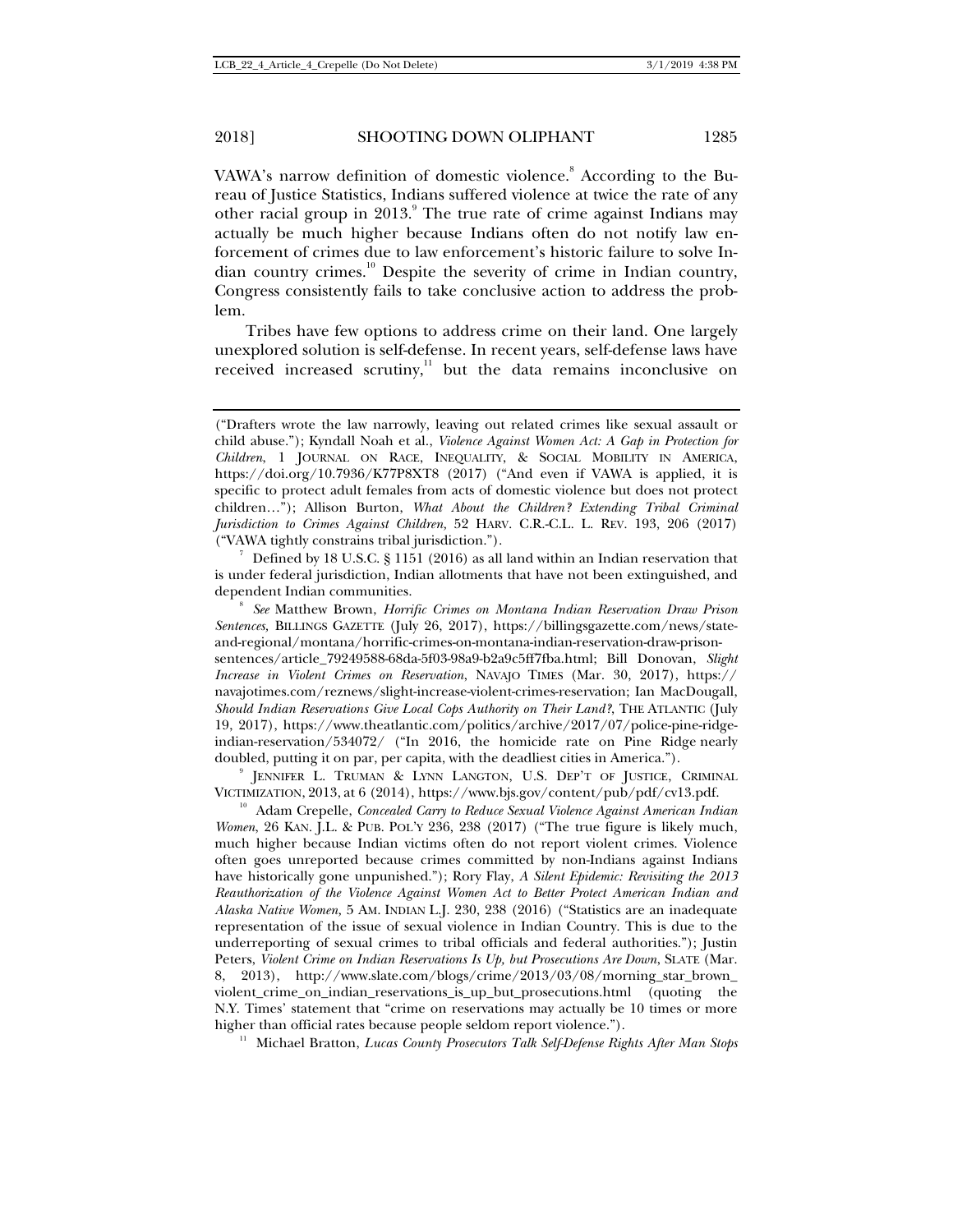whether self-defense laws increase or decrease crime. However, selfdefense laws make more sense for Indian country than most other United States jurisdictions. Indian country is often located far from law enforcement; moreover, there simply are not enough police officers in Indian country.12 This means even if police officers are called, Indian victims will likely have to wait a substantial period of time before law enforcement arrives.<sup>13</sup> And assuming law enforcement arrives, jurisdictional confusion may prevent the officer from acting.<sup>14</sup> Consequently, selfdefense laws may be the most practical public safety measure in Indian country.

The remainder of the paper proceeds as follows. Part II discusses the historical roots of self-defense and the right to bear arms. Part III looks at the development of self-defense laws in the United States. Part IV explores the relationship between Indians and guns. Part V examines criminal justice in Indian country and how self-defense laws may apply within Indian country.

#### II. SELF-DEFENSE AND FIREARMS

This Part explores the historical origins of self-defense and its relationship to guns. It begins with an examination of the theological and philosophical basis of self-defense. Then it traces the legal evolution of self-defense from ancient Greece to the colonial United States. Next, it examines Supreme Court precedent on the Second Amendment.

*Hatchet Attack,* ABC (June 13, 2018), http://www.13abc.com/content/news/Lucas-County-prosecutors-talk-self-defense-rights-after-man-stops-hatchet-attack-

<sup>485451981.</sup>html; Trish Mehaffey, *Iowa's 'Stand-Your-Ground' Law Faces Another Tests*, THE GAZETTE (June 15, 2018), http://www.thegazette.com/subject/news/government/ iowas-stand-your-ground-law-faces-another-test-20180615; WTHER.com Staff, *Prosecutors Cite Self-Defense Laws, Won't File Charges in Fatal KFC Shooting*, WTHR (June 6, 2018), https://www.wthr.com/article/prosecutors-cite-self-defense-laws-wont-file-charges-in-

fatal-kfc-shooting. 12 *See infra* Part V. 13 *See, e.g.*, Tristan Ahtone, *A Broken System: Why Law and Order is Faltering on the Rez*, ALJAZEERA AMERICA (Dec. 13, 2013), http://america.aljazeera.com/articles/ 2013/12/19/commission-federalgovtisreasonforlittlejusticeinindiancountry.html (noting it can take over a week for police to respond to calls in Alaska Native villages); *Law Enforcement in Indian Country*: *Hearing Before the S. Comm. On Indian Affairs*, 110th Cong.36 (2007) (statement of Bonnie Clairmont, Victim Advocacy Program Specialist, Tribal Law and Policy Institute) ("So American Indian and Alaska Natives must rely on law enforcement officers outside of their communities, such as the Bureau of Indian Affairs and the Federal Bureau of Investigation authorities. Response time in many instances is very slow."). 14 *See infra* Part V.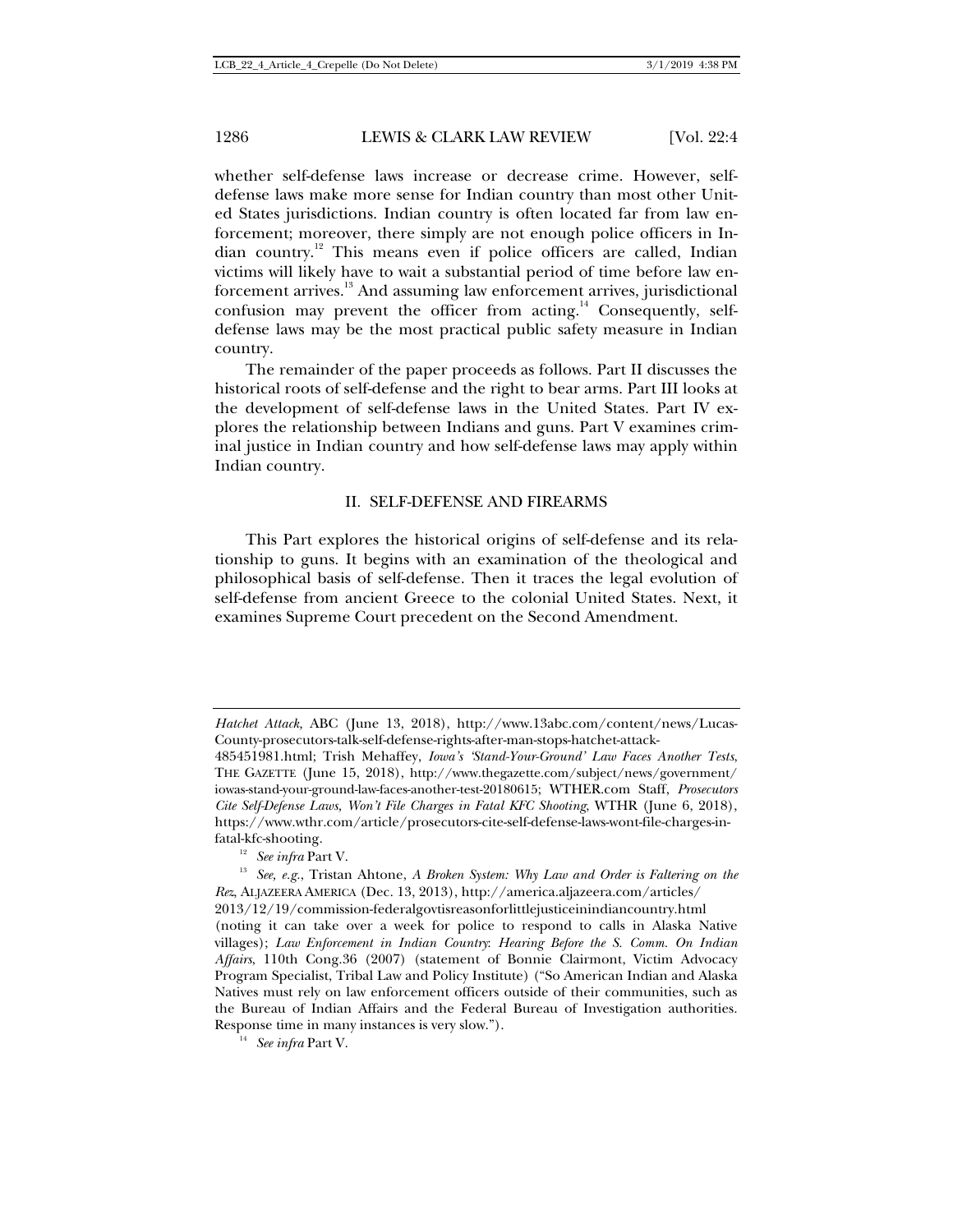#### *A. A Right Both Natural and Divine*

Self-defense is a basic legal concept that is universally acknowledged.<sup>15</sup> This may be because self-defense has long been considered the first law of nature.<sup>16</sup> The great Roman legal scholar Cicero declared selfdefense need not be written down or taught because self-defense is "inborn in our hearts."<sup>17</sup> Hugo Grotius surmised, "This right of self-defense, it should be observed, has its origin directly, and chiefly, in the fact that nature commits to each his own protection ...."<sup>18</sup> Natural law philosopher Samuel von Pufendorf claimed society is founded upon the principle of self-defense.19 The most famous natural law philosopher, John Locke, argued that "[s]elf-defence is a part of the law of nature; nor can

<sup>&</sup>lt;sup>15</sup> Claire O. Finkelstein, *Self-Defense as a Rational Excuse*, 57 U. PITT. L. REV. 621, 621 (1996) ("Unlike other defenses, the permissibility of self-defense has hardly been the subject of controversy. Philosophers and lawyers have tended to agree not only *that* it is permissible, but about the sorts of cases to which its permissibility applies."); Susanne Sreedhar, *Defending the Hobbesian Right of Self-Defense,* 36 POLITICAL THEORY 781, 781 (2008) ("[M]ost everyone agrees that there *is* a right of self-defense."); Eugene Volokh, *Medical, Self-Defense, Prohibited Experimental Therapies, and Payment for Organs*, 120 HARV. L. REV. 1813, 1819 (2007) ("The right [to lethal self-defense] has thus been as broadly accepted as the rights to bear and raise children and to live with one's family members, and it is more broadly accepted than the right to an abortion and even the right to use contraceptives were at the time the Supreme Court found them to be constitutionally protected.").

 $16$  St. George Tucker, Blackstone's Commentaries: With Notes of Reference TO THE CONSTITUTION AND LAWS OF THE FEDERAL GOVERNMENTS OF THE UNITED STATES AND OF THE COMMONWEALTH OF VIRGINIA (reprint 1969) (1803), http://presspubs.uchicago.edu/founders/documents/amendIIs7.html ("The right of self defence is the first law of nature: in most governments it has been the study of rulers to confine this right within the narrowest limits possible."); William Blackstone, *Commentaries on the Laws of England: A Facsimile of the First Edition of 1765–1769*, UNIV. OF CHI. PRESS (1979), http://press-pubs.uchicago.edu/founders/print\_documents/ amendIIs4.html ("Self defense, therefore, as it is justly called the primary law of nature, so it is not, neither can it be in fact, taken away by the law of a society."); Saul Cornell, *Natural Rights, Common Law, and the English Right of Self-Defense*, INSIGHTS ON LAW & SOCIETY (Fall 2013), https://www.americanbar.org/groups/public\_education/ publications/insights\_on\_law\_andsociety/14/fall-2013/natural-rights--common-law- and-the-english-right-of-self-defens/ ("Early modern English political theorists and jurists often described the right to defend oneself as the first law of nature."). 17 Rebekah Skiba, *Returning to the Roots of the Castle Doctrine: Why Recent Stand Your* 

*Ground Laws Are in Line with the Natural Law*, 10 S. J. POL'Y & JUST. 71, 73 (2016).<br><sup>18</sup> HUGO GROTIUS, THE LAW OF WAR AND PEACE (1625), https://lonang.com/

library/reference/grotius-law-war-and-peace/gro-201/.<br><sup>19</sup> SAMUEL PUFENDORF, TWO BOOKS OF THE ELEMENTS OF UNIVERSAL JURISPRUDENCE 327 (Thomas Behave ed.,William Abbott Oldfather trans., Liberty Fund Inc. 2009) (1931); *see* David B. Kopel, *The Natural Right of Self-Defense: Heller's Lesson for the World*, 59 SYRACUSE L. REV. 235, 242 (2008) ("Samuel von Pufendorf, who extended and elaborated Grotius's work on international law and political philosophy, called selfdefense the foundation of civilized society.").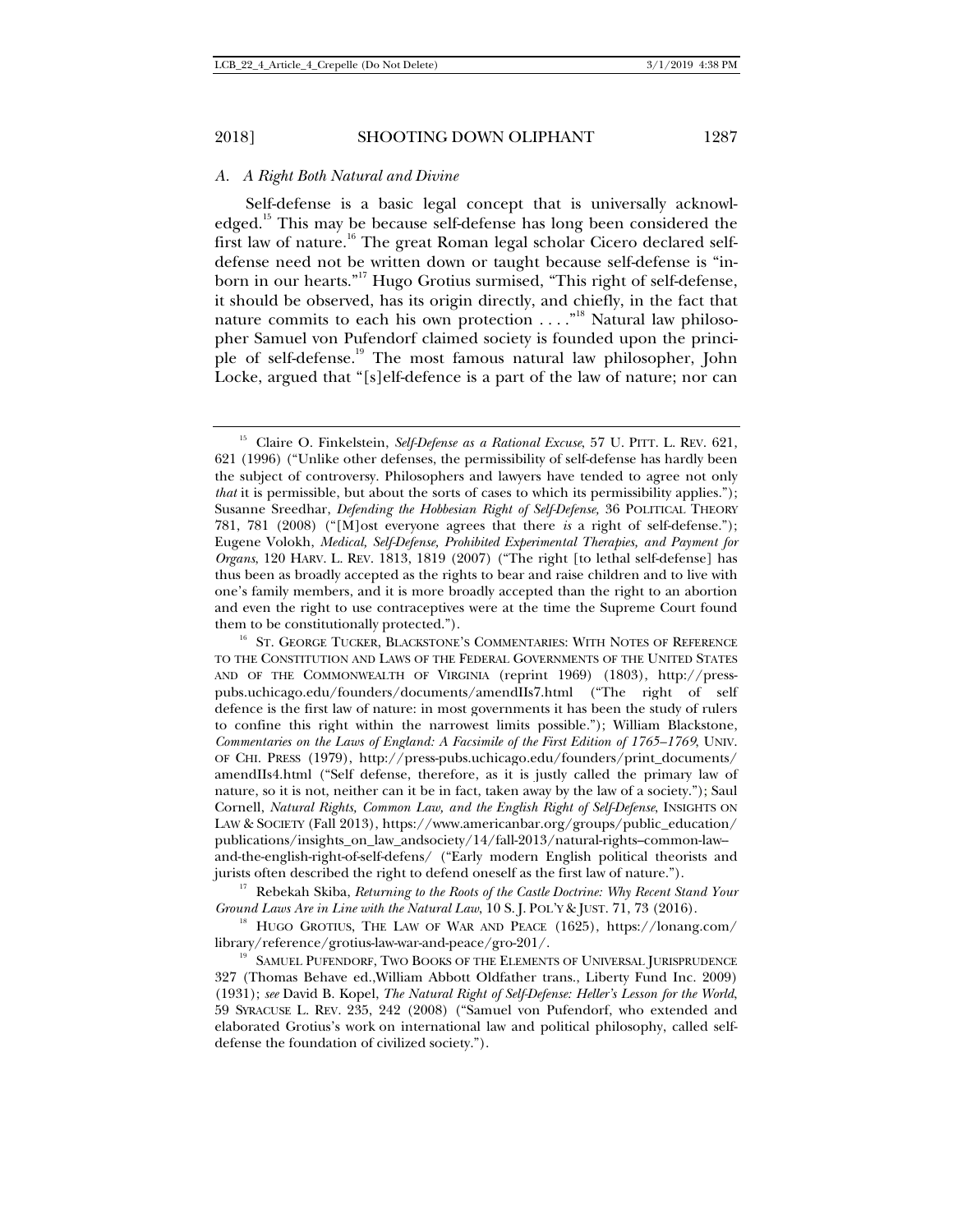it be denied the community, even against the king himself  $\ldots$ ."<sup>20</sup> Even Thomas Hobbes, an exponent of kings possessing unbridled power, believed individuals maintained "an inalienable right of self-defense."<sup>21</sup> Countless philosophers have concluded that self-defense is a part of the natural law.<sup>22</sup>

Natural law is closely associated with Catholic theology, $2<sup>3</sup>$  and the Catholic Church accepts self-defense as a reason for killing<sup>24</sup> in spite of its otherwise staunch pro-life position.<sup>25</sup> Numerous religions accept selfdefense as a valid basis for taking a human life. The Quran prohibits murder<sup>26</sup> but permits the killing of another in self-defense.<sup>27</sup> Self-defense

ways prescribed by publick authority cannot be taken.").<br><sup>23</sup> *E.g.*, STEPHEN J. POPE, BOS. COLL., NATURAL LAW IN CATHOLIC SOCIAL TEACHINGS; George M. Regan, C.M., *Natural Law in the Church Today*, 13 THE CATH. LAW. 21, 21 (1967); *Catechism of the Catholic Church*, LA SANTA SEDE, http://www.vatican. va/archive/ccc\_css/archive/catechism/p3s1c3a1.htm (last visited Aug. 25, 2018) ("The natural law expresses the original moral sense which enables man to discern by reason the good and the evil, the truth and the lie")*.*

<sup>24</sup> *Catechism of the Catholic Church*, LA SANTA SEDE, http://www.vatican.va/ archive/ccc\_css/archive/ catechism/p3s1c3a1.htm (last visited Aug. 25, 2018) ("Legitimate defense can be not only a right but a grave duty for one who is responsible for the lives of others."); Skiba, *supra* note 17, at 88 ("[T]he Catholic Church supports the act of self-defense from a natural law perspective, so long as the intent of the defender is to protect themselves and not to kill their aggressor."). 25 *E.g.*, *Catechism of the Catholic Church*, *supra* note 23 ("*Human life is sacred* because

from its beginning it involves the creative action of God and it remains for ever in a special relationship with the Creator, who is its sole end. God alone is the Lord of life from its beginning until its end: no one can under any circumstance claim for himself the right directly to destroy an innocent human being."); *Id.* ("Since the first century the Church has affirmed the moral evil of every procured abortion.").<br><sup>26</sup> *E.g.*, Surat I-maidah 5:32 ("We decreed upon the Children of Israel that

whoever kills a soul unless for a soul or for corruption in the land – it is as if he had slain mankind entirely."). 27 *What Is Self-Defense? What Does Islam Say About Killing a Person in Self-Defense?*,

QUESTIONS ON ISLAM, https://questionsonislam.com/article/what-self-defense-whatdoes-islam-say-about-killing-person-self-defense; *Justifiable Homicide*, ISLAM & QURAN (June 2, 2014)*,* http://www.islamandquran.org/fatwas/justifiable-homicide.html; *21932: Islamic Ruling on Self-Defense*, ISLAM QUESTION & ANSWER (Jan. 29, 2002), https:// islamqa.info/en/21932.

 $20$  JOHN LOCKE, TWO TREATISES OF GOVERNMENT (A. Millar et al. eds., 1764) (1689).

<sup>&</sup>lt;sup>21</sup> Sreedhar, *supra* note 15, at 782. 22 *See, e.g.*, Thomas Aquinas, The Summa Theologiae of St. Thomas Aquinas, (Fathers of the English Dominican Province trans., 2d ed. 1920) ("Therefore this act, since one's intention is to save one's own life, is not unlawful, seeing that it is natural to everything to keep itself in 'being,' as far as possible."); ALGERNON SIDNEY, DISCOURSES CONCERNING GOVERNMENT 298 (Thomas G. West ed., Liberty Fund 1996) (1698) ("Nay, all laws must fall, human societies that subsist by them be dissolved, and all innocent persons be exposed to the violence of the most wicked, if men might not justly defend themselves against injustice by their own natural right, when the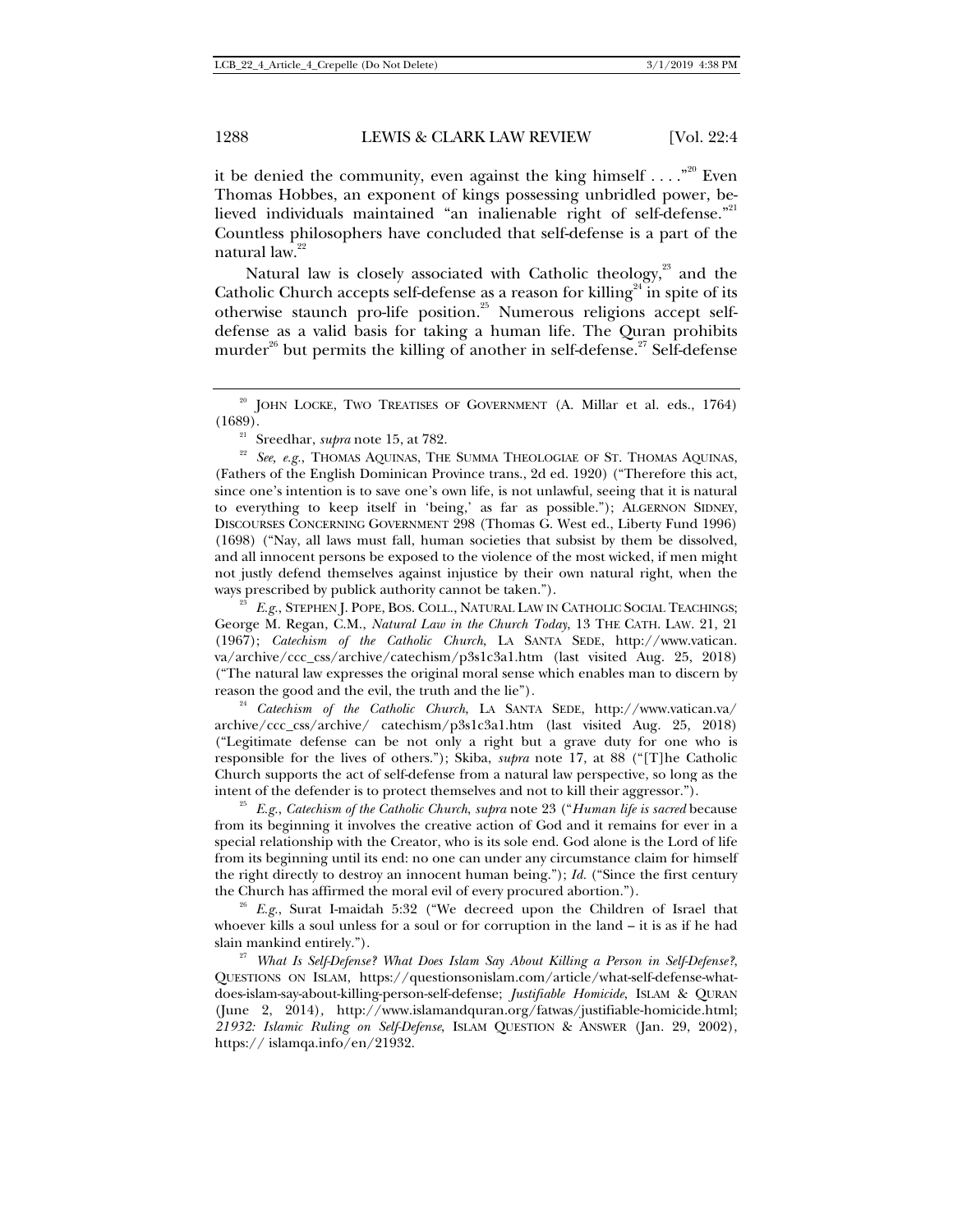may even be a Muslim's obligation under the Quran.<sup>28</sup> In fact, the Prophet Muhammad declared that, "Whoever his property desired (unlawful) and fight to protect it and was killed, died as a martyr."<sup>29</sup> Christians are taught to turn the other cheek; $30$  however, there are Bible verses that support self-defense.<sup>31</sup> Similarly, the 10 Commandments prohibit murder—not killing.<sup>32</sup> The Talmud, the source of Jewish laws and rabbinic commentaries,<sup>33</sup> commands: "If someone comes to kill you, rise and kill him first."<sup>34</sup> Though Buddhism is often portrayed in an extremely pacifist light, Buddhism allows individuals to defend themselves.<sup>35</sup> The Bhagavad Gita also allows individuals to use force to defend themselves*.* 36

#### *B. Historical Laws on Self-Defense and Arms*

In addition to religions, societies throughout the ages have recognized self-defense as an individual right. Ancient Greece considered selfdefense a form of lawful homicide.<sup>37</sup> Under Rome's Justinian Code, the law stated:

talmud.<br><sup>34</sup> *Sanhedrin 72a: The William Davidson Talmud*, SEFARIA, https://www.sefaria.<br>org/Sanhedrin.72a.4?lang=bi&with=all&lang2=en (last visited Oct. 27, 2018).

<sup>35</sup> The Dhammapada, BHUDDA NET, https://www.buddhanet.net/e-learning/ buddhism/dp12.htm (last visited Oct. 27, 2018) ("166**.** Let one not neglect one's own welfare for the sake of another, however great."); Paul Fleischman, *The Buddha Taught Nonviolence, Not Pacifism* (Spring 2002), BARRE CTR. FOR BUDDHIST STUD.; Gil Fronsdal, *On Non-Harming*, INSIGHT MEDITATION CTR., ("The canonical explanation of this rule explicitly allows a monastic to hit a person (or animal) in self-defense if they are not angry or displeased."). 36 *Bhagavad Gita, Chapter 1, Verse 36-37*, BHAGAVID GITA, https://www.holy-

bhagavad-gita.org/chapter/1/verse/36-37 (last visited Sept. 11, 2018) (noting self-<br>defense "is not considered a sin.").

<sup>37</sup> Michael Gagarin, Self-Defense in Athenian Homicide Law, 19 GREEK ROMAN & BYZANTINE STUD. 111, 111 (1978) ("We know that one possible defense against a charge of homicide in Athens was a plea of simple self-defense."); *Ancient Greek Law:* 

<sup>&</sup>lt;sup>28</sup> Sulaiman Olayiwola, *Defense Mechanism in Criminal Liability Under Islamic Law*, 4 INT'L J. INNOVATIVE LEGAL & POL. STUD. 19, 27 (2016) ("The principle of self defence is well known in Islamic law in that it is an obligatory duty of Muslim to protect one's life and life of others as well as to protect his properties and properties of others from % any source of assault.").  $\frac{^{29}}{^{30}}$  *Id.*  $\frac{^{30}}{^{30}}$  Luke 6:29; Matthew 5:39.

<sup>&</sup>lt;sup>31</sup> Luke 11:21; Exodus 22:2-3; Nehemiah 4:14.<br><sup>32</sup> Rabbi Dovid Bendory, *The Ten Commandments, Killing, and Murder: A Detailed Commentary* (2012), JEWS FOR THE PRESERVATION OF FIREARMS OWNERSHIP, http://jpfo. org/rabbi/6th-commandment.htm; Dennis Prager, *You Can Kill, But Don't Murder*, NAT'L REVIEW (Dec. 2, 2014), https://www.nationalreview.com/2014/12/you-can-killdont-murder-dennis-prager/. 33 *About Talmud*, MY JEWISH LEARNING, https://www.myjewishlearning.com/

article/about-talmud/; *The Talmud*, REFORM JUDAISM, https://reformjudaism.org/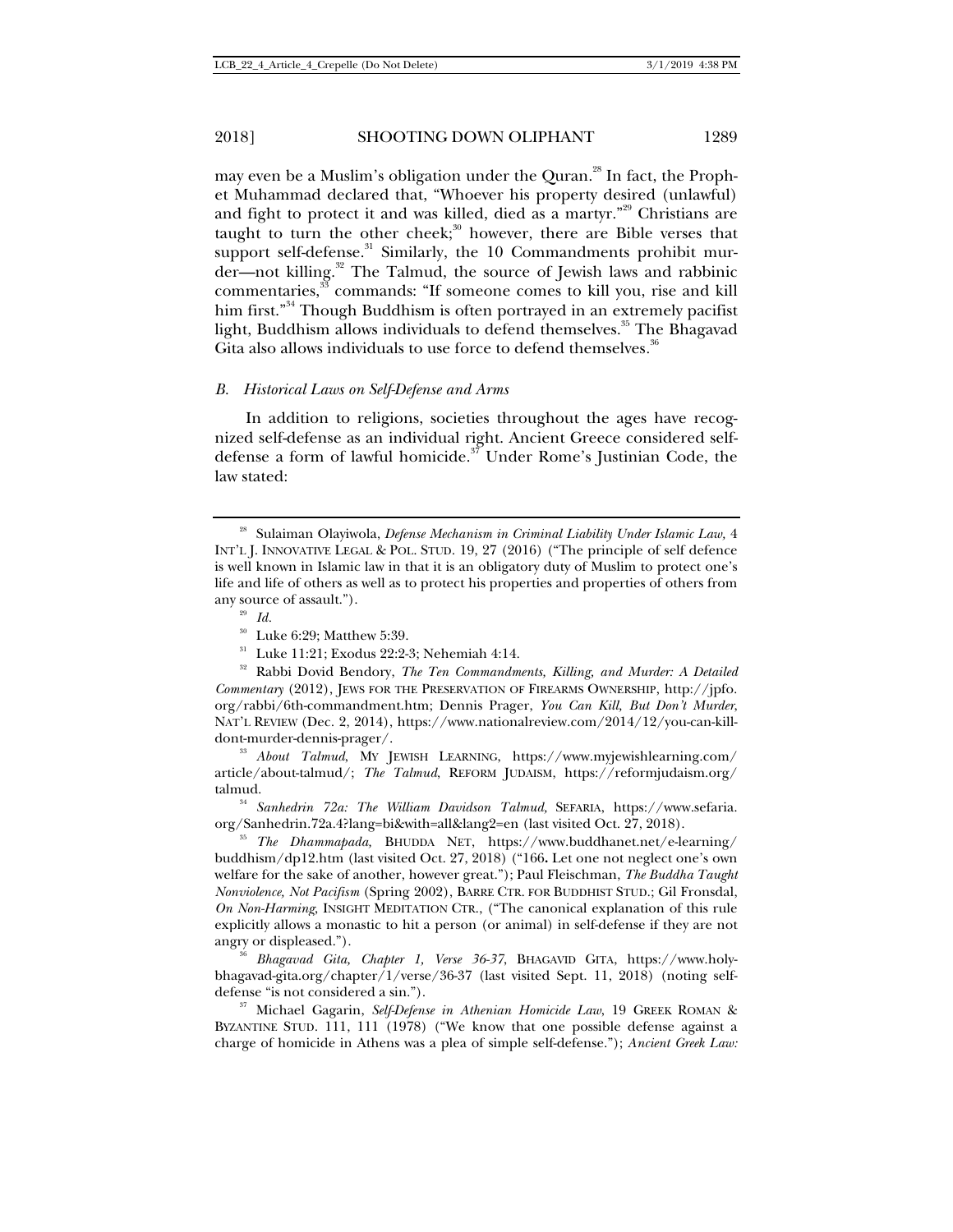We grant to all persons full authority to defend themselves, so that where any soldier or nocturnal depredator enters upon the land of a private person, or stops him on the public highway, intending to attack him, everyone shall have permission to immediately subject him to proper punishment, and he shall suffer the death which he threatened, and undergo what he expected to inflict, for it is better to take advantage of the opportunity than to obtain retribution after death.<sup>38</sup>

Self-defense was acceptable under Imperial China's legalist and Confucian principles.<sup>39</sup>

Originally, England only timidly recognized self-defense; that is, individuals who claimed self-defense would be convicted but could appeal to the King for a pardon.<sup>40</sup> Pardons were routinely granted by the King,<sup>41</sup> and by 1330, British courts recognized self-defense along with the corollary right to use weapons in self-defense.<sup>42</sup> The culmination of the Glori-

<sup>39</sup> Fredrick Tse-Shyang Chen, *The Confucian World Order*, 1 IND. INT'L & COMP. L. REV. 45, 58 (1991) ("The Confucians would permit the use of force for self-defense, both individual and collective."); David B. Kopel, *Self-Defense in Asian Religions,* 2 LIBERTY U. L. REV. 107, 123 (2007) (noting that in Confucianism, "In no way was the right of personal protection considered inconsistent with the duty to treat other people with benevolence."). 40 *See* Joseph H. Beale, Jr., *Retreat from a Murderous Assault*, 16 HARV. <sup>L</sup>. REV. 567,

572 (1903) ("Self-defense merely was no excuse, but ground for pardon; but it was an excuse in equity, and the equitable defense was at last accepted at law."); Darrell A. H. Miller, *Self-Defense, Defense of Others, and the State*, 80 LAW & CONTEMP. PROBS. 85, 89 (2017) ("Those who killed in self-defense had to submit a request for pardon to the king or to his ministers."); Alicia M. Kuhns, *Why Maryland Should Stand Its Ground Instead of Retreat*, 48 U. BALT. L.F. 17, 18 (2017) ("In early England, a man convicted of homicide who claimed self-defense could not be acquitted unless the murder was done in the execution of law. This left citizens who acted in self-defense with one % option to avoid execution, receiving a pardon from the King.").<br><sup>41</sup> Kuhns, *supra* note 40, at 18 (noting "the pardoning process began to become

a formality and eventually self-defense became a defense" in early England); Darrell A.H. Miller, *Guns as Smut: Defending the Home-Bound Second Amendment*, 109 COLUM. L. REV. 1278, 1341 (2009) ("Private lethal self-defense was a capital crime which required conviction and sentence, but for which the defender could seek, and was routinely granted, pardon from the sovereign."). 42 Kopel, *supra* note 39, at 236 ("Although previous Parliaments had not enacted

a statute specifically to protect the right of armed self-defense, British case law since 1330 had long recognized an absolute right to use deadly force against home invaders.").

*The Five Homicide Courts*, UNION LEGAL NETWORK, http://unionlegalnetwork.com/ post/101854294235/ancient-greek-homicide-courts ("Examples of lawful homicide included killing a man caught lying with one's wife, self-defense, and accidentally

killing a fellow soldier in war."). 38 Interests of Justinian, Book III (Samuel Scott trans., 1932), THE ROMAN LAW LIBRARY, tit. 27, https://droitromain.univ-grenoble-alpes.fr/Anglica/CJ3\_Scott.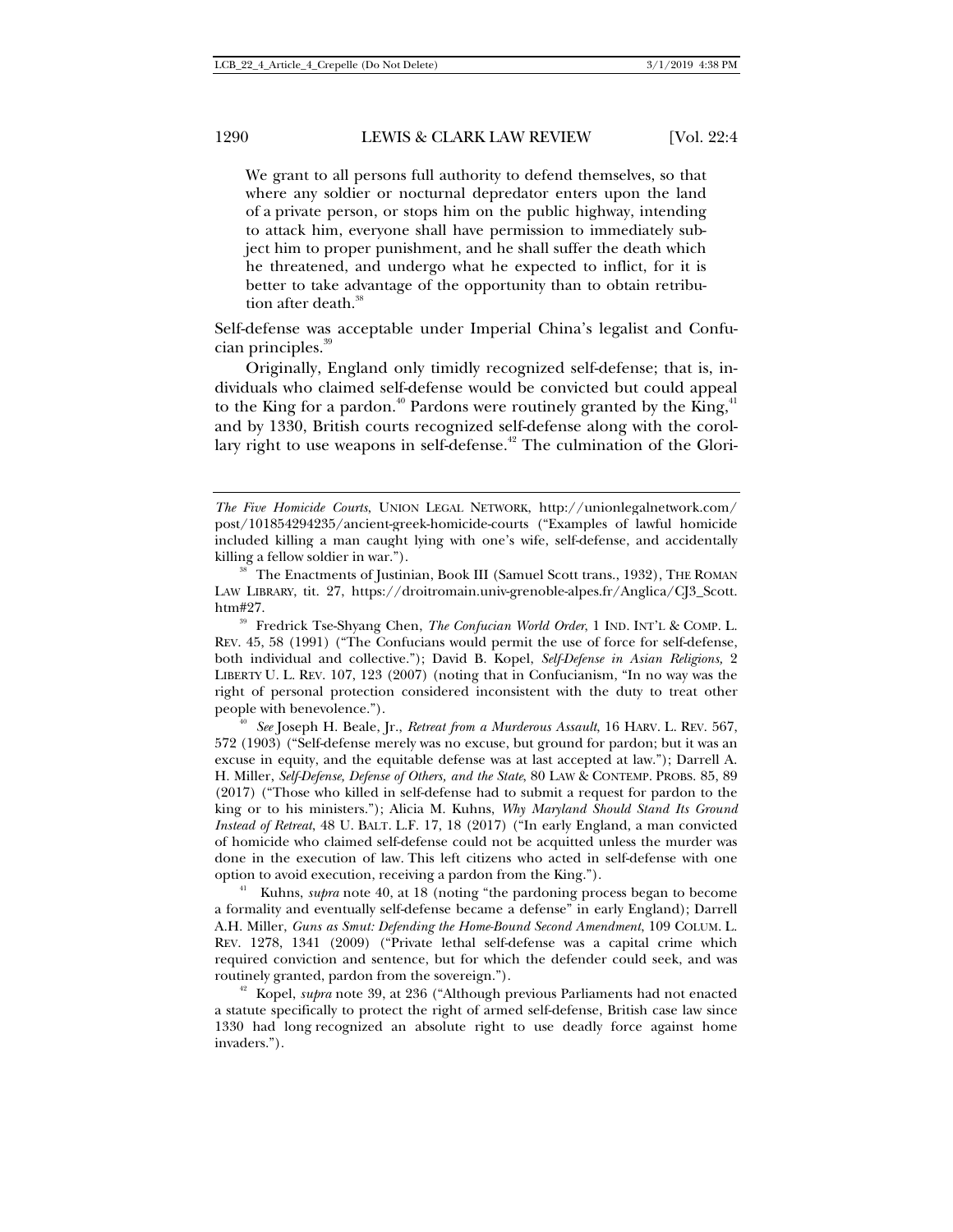ous Revolution resulted in the English Bill of Rights<sup>43</sup> which affirmed the right of Protestants to "have arms for their defence suitable to their conditions and as allowed by law."44 William Blackstone in his authoritative Commentaries on the Laws of England stated the right to bear arms was "of the natural right of resistance and self-preservation."45 Blackstone went on to note arms may be used in defense when the law fails.<sup>46</sup> The rights of Englishmen existed in England's American colonies by virtue of the First Charter of Virginia.<sup>47</sup>

Firearms were common in colonial America; in fact, freemen were required to own a gun for the purpose of self-defense.<sup>48</sup> Thus, despite the expense of firearms during the colonial era, $49$  firearms were exempt from

<sup>44</sup> *English Bill of Rights 1689*, YALE L. SCH. AVALON PROJECT, http://avalon.law. yale.edu/17th\_century/england.asp. 45 William Blackstone, *Commentaries on the Laws of England: A Facsimile of the First* 

*Edition of 1765–1769*, (1979), http://press-pubs.uchicago.edu/founders/print\_ documents/amendIIs4.html. 46 *Id.*

<sup>47</sup> *The First Charter of Virginia, April 10, 1606*, YALE L. SCH. AVALON PROJECT, http://avalon.law.yale.edu/17th\_century/va01.asp ("Also we do, for Us, our Heirs, and Successors, DECLARE, by these Presents, that all and every the Persons being our Subjects, which shall dwell and inhabit within every or any of the said several Colonies and Plantations, and every of their children, which shall happen to be born within any of the Limits and Precincts of the said several Colonies and Plantations, shall HAVE and enjoy all Liberties, Franchises, and Immunities, within any of our other Dominions, to all Intents and Purposes, as if they had been abiding and born, within

this our Realm of England, or any other of our said Dominions."). 48 District of Columbia v. Heller, 554 U.S. 570, 601 (2008) ("Many colonial statutes required individual arms-bearing for public-safety reasons . . . ."); James Lindgren & Justin L. Heather, *Counting Guns in Early America*, 43 WM. & MARY L. REV. 1777, 1782 (2002) ("[G]uns were required by law to be supplied by adult males as part of their militia service"); *Arms and the Man*, THE ECONOMIST (July 1, 1999), https://www.economist.com/node/218080 ("From the time of the earliest settlement on the James river, the English colonies required every freeman to own a gun for selfdefence."). 49 Lindgren & Heather, *supra* note 48, at 1791 ("[G]uns were not a luxury good,

but rather a relatively expensive staple that only a third of the poorest estates could afford, but that a solid majority (70%) of middle and upper class estates owned."); Gary Wills, *Spiking the Gun Myth*, N.Y. TIMES (Sept. 10, 2000), Https://archive.nytimes. com/www.nytimes.com/books/00/09/10/reviews/000910.10willot.html ("[M]ost Americans were farmers, with no time to maintain expensive guns for hunting when domestic animals (chickens and pigs) were the easily available sources of protein.").

<sup>43</sup> *English Bill of Rights*, HISTORY.COM, https://www.history.com/topics/englishbill-of-rights (noting the English Bill of Rights was part was an ingredient in the replacing James II on the throne); *Bill of Rights*, ENCYCLOPEDIA BRITANNICA, https://www.britannica.com/topic/Bill-of-Rights-British-history ("[T]he Bill of Rights provided the foundation on which the government rested after the Glorious Revolution."); Edward Vallance, *The Glorious Revolution,* BBC (Feb. 17, 2011), http://www.bbc.co.uk/history/british/civil\_war\_revolution/glorious\_revolution\_01.s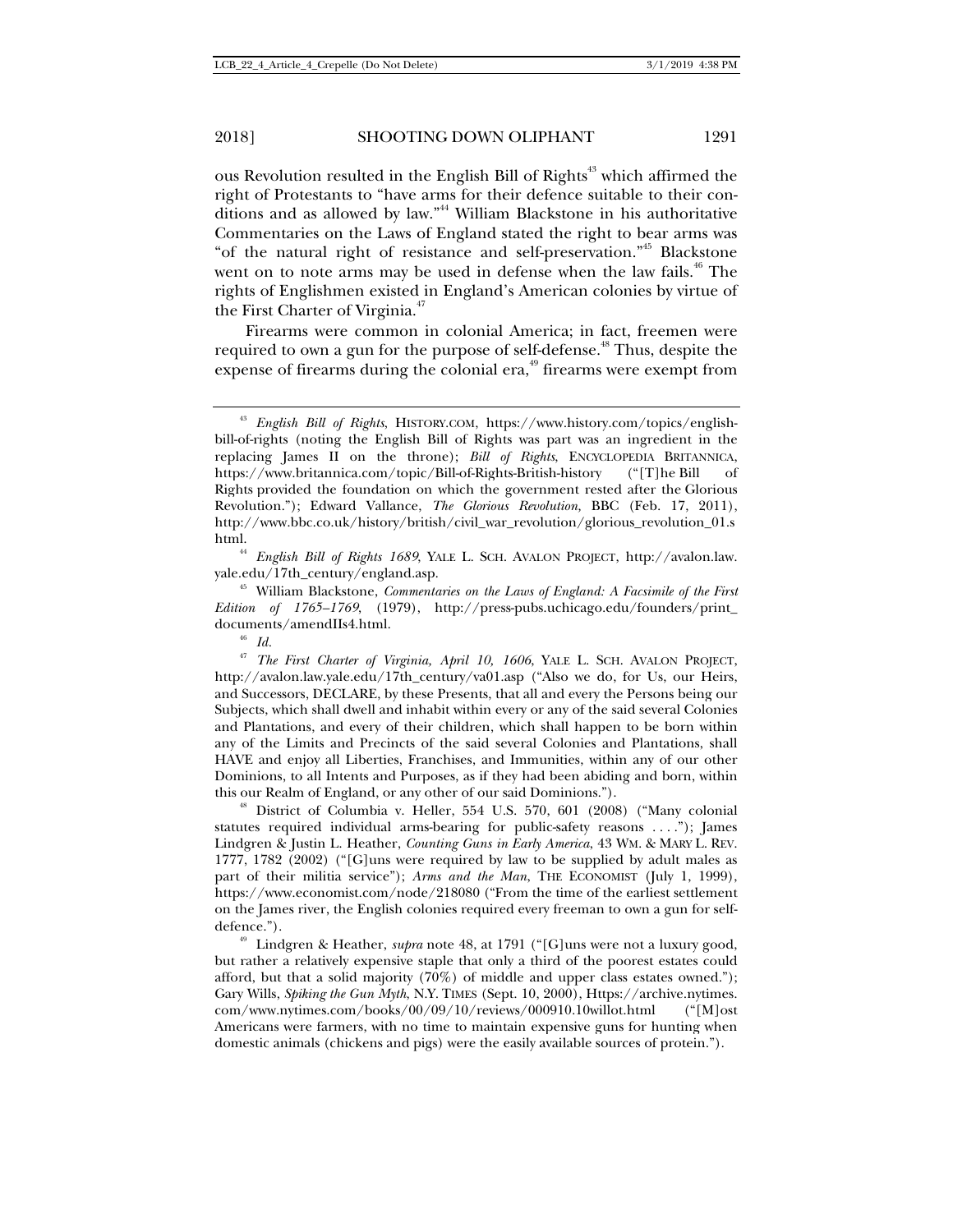seizure by creditors.<sup>50</sup> The non-seizeability of firearms means probate records, which are widely regarded as the best source of information for personal property ownership in colonial America according to James Lindgren and Justin Heather, may have excluded firearms.<sup>31</sup> Nevertheless, firearms appear in colonial wills more frequently than other personal items—including the Bible. $52$ 

Guns served multiple purposes in the colonies. Firearms were used to provide food through hunting.<sup>53</sup> Firearms were also used for defensive purposes; hence, many colonial constitutions ensured that freemen had arms for militia service. $54$  Though no colonial constitution explicitly granted individuals the right to use arms in defense, self-defense was widely accepted as a result of the colonies adoption of the English common law.55 In fact, John Adams famously used self-defense to defend the soldiers who committed the Boston Massacre.<sup>56</sup> The Redcoats' attempts to confiscate American arms and ammunition helped precipitate the American colonies' break with Britain.<sup>57</sup>

common as all books combined.").<br><sup>53</sup> Ryan Notarangelo, *Hunting Down the Meaning of the Second Amendment: An American Right to Pursue Game*, 61 S.D. L. REV. 201, 213 (2016) ("Rather, the use of arms for hunting was necessary for the American colonialists. According to some accounts of colonial America, to bear arms for the purpose of hunting was among the most necessary activities for survival."); Tim Saenger, *Colonial Farming and Food: Famine to Prosperity*, NCPEDIA (2013) ("In colonial America, before the grocery store, men and women had to hunt, gather, or cultivate food, and at times wait for shipments from Europe, in order to survive.").<br><sup>54</sup> *America's Colonial Gun Laws*, DEMOCRATIC UNDERGROUND (Oct. 17, 2017),

https://upload. democraticunderground. com/ 1002968396 (listing colonies with their laws). 55 Saul Cornell & Nathan DeDino, *A Well Regulated Right: The Early American* 

*Origins of Gun Control*, 73 FORDHAM L. REV. 487, 499 (2004) ("The right of individual self-defense was well-established under common law, but was legally distinct from the constitutional right to bear arms included in the various state constitutions. The failure to include an explicit protection for such a right was hardly anomalous: many protections under common law were not included in bills of rights during the Founding Era."). 56 John Adams, *Adams' Argument for the Defense*: *3-4 December 1770*, FOUNDER'<sup>S</sup>

ONLINE, https://founders.archives.gov/documents/Adams/05-03-02-0001-0004-0016 (last visited September 11, 2018) ("I shall now, read to you a few authorities on this subject of self-defence . . . .").<br><sup>57</sup> David B. Kopel, *How the British Gun Control Program Precipitated the American* 

*Revolution*, 6 CHARLESTON L. REV. 283, 308 (2012) ("The American War of Independence—as it was commonly called at the time—began on April 19, 1775, when 700 Redcoats under the command of Major John Pitcairn left Boston to seize

<sup>&</sup>lt;sup>50</sup> Lindgren, *supra* note 48, at 1782 ("[I]n at least one state's statutes (Virginia's), guns were not subject to distress or execution by law.").<br><sup>51</sup> *Id.* at 1782.<br><sup>52</sup> *Id.* at 1781 ("In early American probate inventories, guns are much more

commonly owned than cash of any kind or Bibles and religious books-and nearly as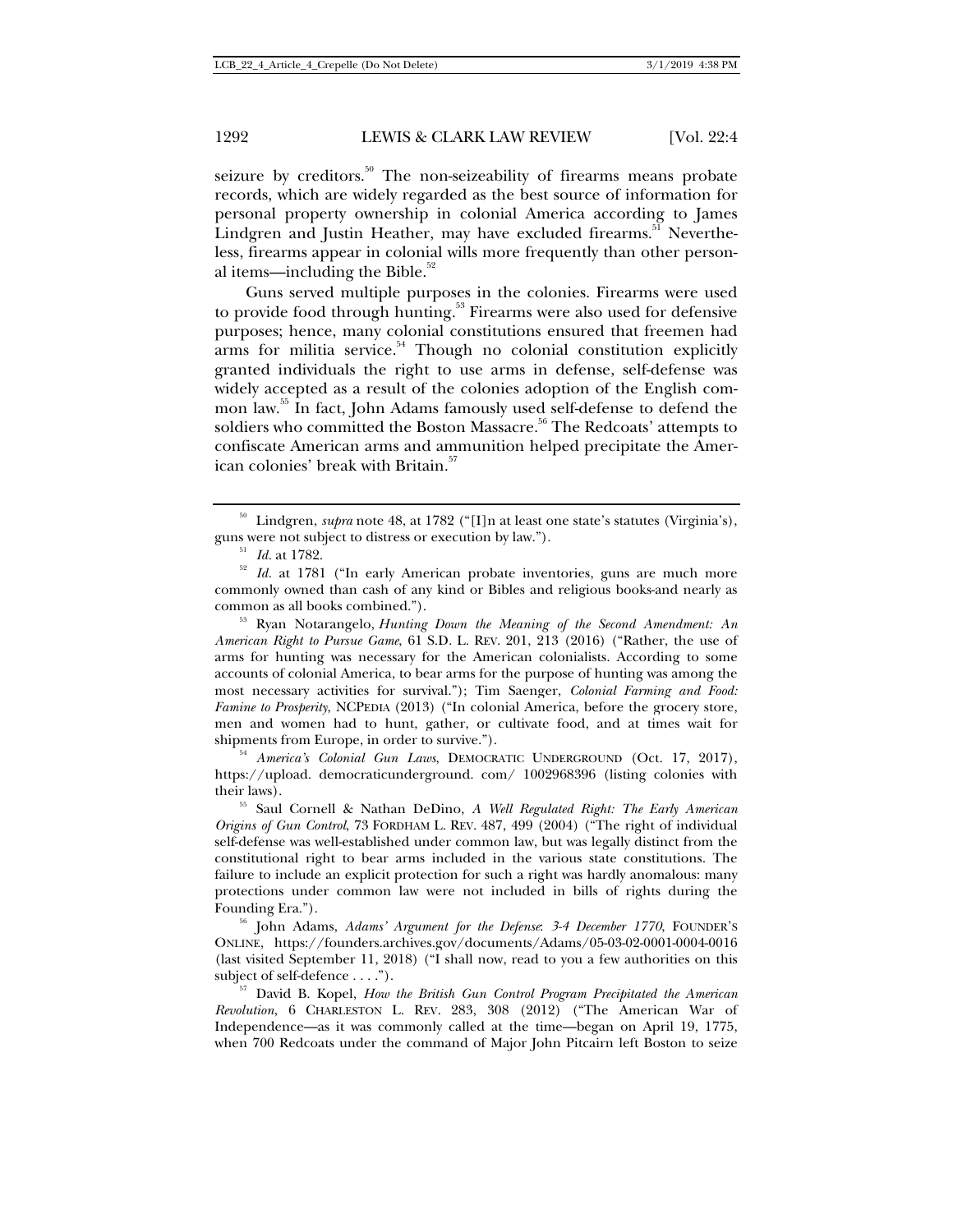#### *C. The Supreme Court on the Second Amendment*

The Second Amendment in full reads, "A well regulated Militia, being necessary to the security of a free State, the right of the people to keep and bear Arms, shall not be infringed." Perhaps no sentence has been the source of more legal confusion in recent years. By the Supreme Court's own admission, the legislative history of the Second Amendment is "of dubious interpretative worth  $\ldots$ ."<sup>58</sup> Accordingly, this section will not attempt to interpret Second Amendment history but will instead summarize the Supreme Court's Second Amendment cases.

#### *1. The First Three Second Amendment Cases*

The Court first addressed the Second Amendment in 1876 in *United States v. Cruikshank*<sup>59</sup> The case arose out of the infamous Colfax Massacre in 1873, which resulted in the deaths of approximately 100 African Americans.<sup>60</sup> Some of the whites involved in the atrocity were indicted for violating the rights of the black citizens. In the case, the Supreme Court considered whether the rights the white murderers violated were rights granted by the Constitution. The Court explained that the United States' authority is "defined and limited by the Constitution. All powers not granted to it by that instrument are reserved to the States or the people."61 The Court ruled that the white mob did not violate the Constitution because none of the rights alleged to have been violated were granted by the Constitution—the rights preexisted it. $62$  Speaking specifically to the Second Amendment, the Court explained, "This is not a right granted by the Constitution. Neither is it in any manner dependent upon that instrument for its existence."63

Ten years later, the Court was faced with another Second Amendment case. *Presser v. Illinois*<sup>64</sup> stems from the nineteenth century crackdown on the labor movement. German laborers formed a militia to de-

American arms at Lexington and Concord.").<br>  $^{58}$  District of Columbia v. Heller, 554 U.S. 570, 571 (2008).<br>  $^{59}$  United States v. Cruikshank et al., 92 U.S. 542, 542 (1875).<br>  $^{69}$  Danny Lewis, *The 1873 Colfax Massa* SMITHSONIAN.COM (Apr. 3, 2016), https://www.smithsonianmag.com/smart-news/ 1873-colfax-massacre-crippled-reconstruction-180958746/; Louis Gates, Jr., *What Was the Colfax Massacre?*, THE ROOT (July 29, 2013), https://www.theroot.com/what-wasthe-colfax-massacre-1790897517; LeeAnna Keith, *Colfax Massacre*, KNOWLOUISIANA.ORG (Mar. 15, 2011), http://www.knowlouisiana.org/entry/colfaxmassacre (noting the Colfax Massacre "claiming the lives of at least seventy and perhaps as many as 150 men. Nearly all of the victims were African American.").<br><sup>61</sup> *Cruikshank*, 92 U.S. at 551. <sup>62</sup> *Id.* at 557 ("They do not show that it was the intent of the defendants, by their

conspiracy, to hinder or prevent the enjoyment of any right granted or secured by the Constitution."). 63 *Id.* at 553. 64 Presser v. Illinois, 116 U.S. 252, 252 (1886).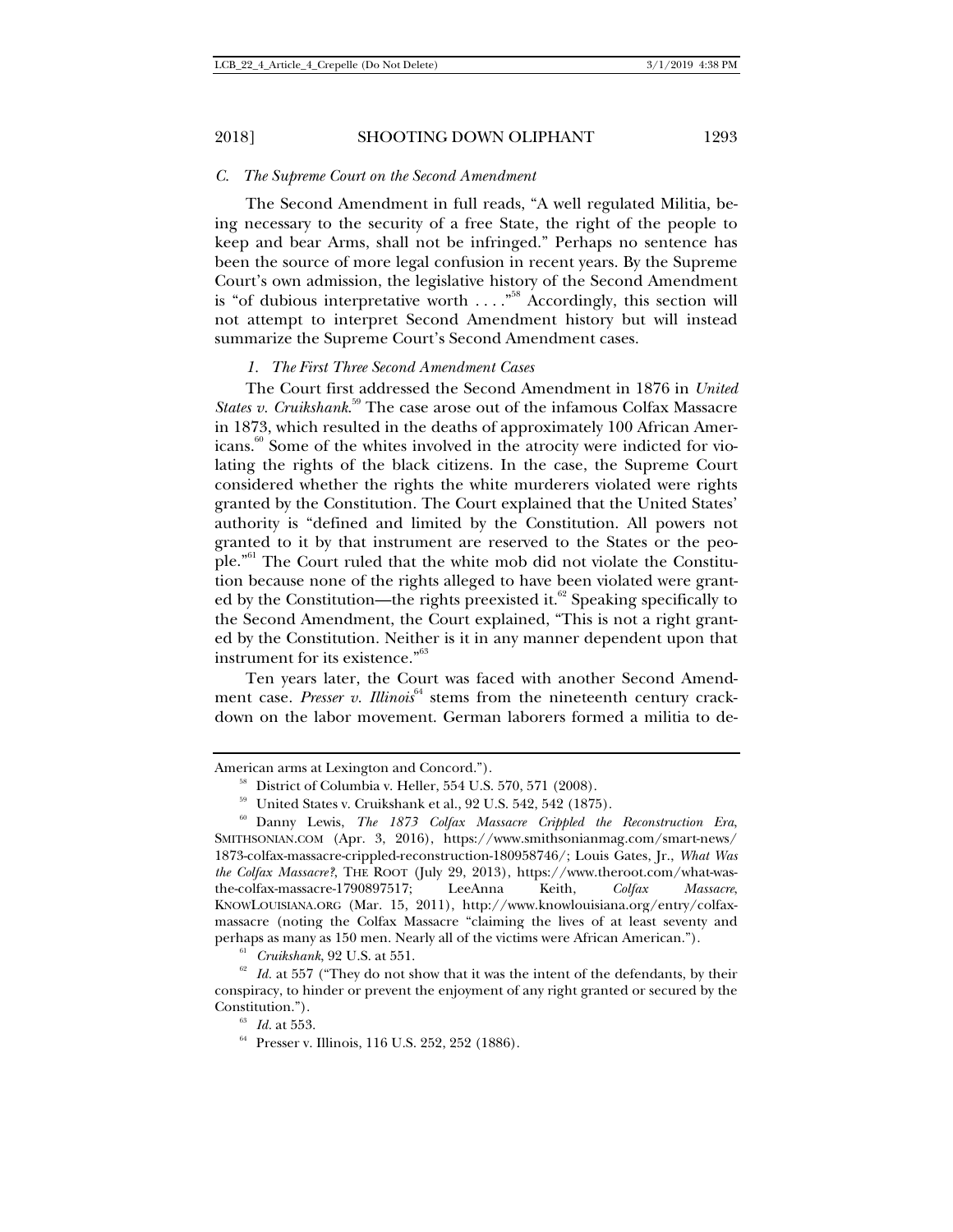fend themselves from corporate funded law enforcement.<sup>65</sup> The laborers planned to march in a parade while armed; however, Illinois passed a law requiring government permission to march while armed.<sup>66</sup> The laborers challenged the law for violating the Second Amendment and other constitutional provisions. The Court disagreed and upheld the law. Regarding the laborers' Second Amendment claim, the Court ruled that the Second Amendment binds the federal government—not the states.<sup>67</sup>

The Court's third landmark Second Amendment case, *United States v. Miller*, 68 began when two bank robbers were caught carrying an unregistered sawed-off shotgun.<sup>69</sup> The bandit duo was arrested for violating the National Firearms Act, but the district court dismissed the case holding that the Act violated the Second Amendment.<sup>70</sup> Overruling the district court, the Supreme Court stated that possessing a sawed-off shotgun bears no relationship to the maintenance of a militia.<sup>71</sup> The Court interpreted the Second Amendment's purpose as defending the nation against foreign invasions and domestic uprisings.<sup>72</sup> The Court noted militias were an alternative to standing armies which the Founding Fathers' disdained.<sup>73</sup> After this, the Court quoted various state militia laws.<sup>74</sup> The Court concluded by observing that "Most if not all of the States" guarantee the right to own a gun.<sup>75</sup> Although the protection afforded by these state laws varies, "none of them seem to afford any material support for the challenged ruling of the court below."76

<sup>65</sup> Stephen P. Halbrook, *The Right of Workers to Assemble and to Bear Arms:* Presser v. Illinois*, One of the Last Holdouts Against Application of the Bill of Rights to the States*, 76 U. DET. MERCY L. REV. 943, 950 (1999) ("These police attacks fueled the perceived need for a workers' self-defense society to defend freedom of assembly and other constitutional rights."); Mimi Cowan, *The Second Amendment and the 1879 Illinois Militia Law*, WE'RE HISTORY (Nov. 5, 2014), http://werehistory.org/1879-illinois-militia/. 66 *Presser*, 116 U.S. at 264 ("We think it clear that the sections under

consideration, which only forbid bodies of men to associate together as military organizations, or to drill or parade with arms in cities and towns unless authorized by law, do not infringe the right of the people to keep and bear arms."). 67 *Id.* at 265 ("But a conclusive answer to the contention that this amendment

prohibits the legislation in question lies in the fact that the amendment is a limitation only upon the power of Congress and the National government, and not upon that of the States.").<br><sup>68</sup> United States v. Miller et al., 307 U.S. 174, 174 (1939).<br><sup>69</sup> Brian L. Frye, *The Peculiar Story of* United States v. Miller, 3 N.Y.U. J.L. &

LIBERTY 48, 49 (2008).<br>
<sup>70</sup> United States v. Miller, 26 F.Supp. 1002, 1003 (W.D. Ark. 1939).<br>
<sup>71</sup> United States v. Miller et al., 307 U.S. 174, 178 (1939).<br>
<sup>72</sup> Id. at 178.<br>
<sup>73</sup> Id. at 178–79.<br>
<sup>74</sup> Id. at 180–82.<br>
<sup>7</sup>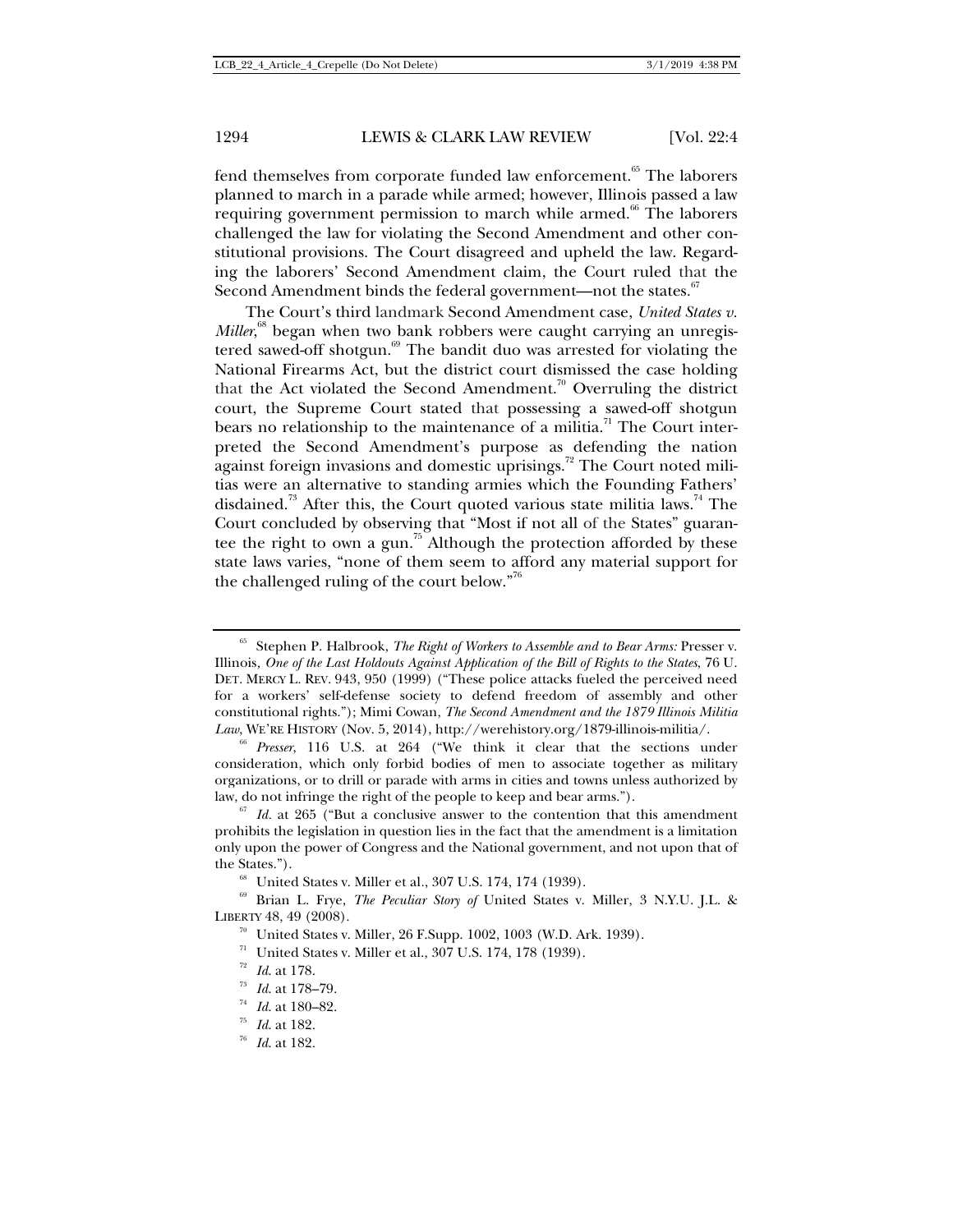### *2. Second Amendment and Self-Defense*

*District of Columbia v. Heller*<sup>77</sup> is widely viewed as the Court's most controversial Second Amendment case. In 2001, the District of Columbia passed a law effectively prohibiting individuals from carrying firearms and requiring firearm owners to store their guns either disassembled or with a trigger lock.<sup>78</sup> The Petitioner claimed that the law deprived D.C. residents of the right to utilize firearms for self-defense in contravention of the Second Amendment. A majority of the Court agreed declaring: "There seems to us no doubt, on the basis of both text and history, that the Second Amendment conferred an individual right to keep and bear arms."<sup>79</sup> This conclusion was reached through textual interpretation and a historical analysis of the Second Amendment as well as various analogous state laws. Despite finding that the right to bear arms belongs to individuals, the Court explained that limits may be placed on the right such as banning felons from owning guns.<sup>80</sup> Interestingly, the majority used the popularity of handguns as support for the contention that gun ownership for self-defense purposes is a constitutional right.<sup>81</sup> The majority concluded by acknowledging that gun violence is a serious problem but stated that gun related crime does not erase constitutional rights.<sup>82</sup>

There were two dissenting opinions. Justice Stevens's dissent was joined by three Justices. These Justices surmised that the Second Amendment was drafted to prevent the federal government from abolishing state militias and had nothing to do with utilizing guns for selfdefense.<sup>83</sup> The Court's holding in *United States v. Miller*<sup>84</sup> was pivotal to Justice Stevens's dissent as Miller affirmed a law restricting gun ownership, and "hundreds of judges have relied on the view of the Amendment we endorsed there."<sup>85</sup> Justice Stevens pointed out that no new evidence had surfaced to change the Second Amendment's meaning since Miller was decided, so the Court should abide by Miller.<sup>86</sup>

Justice Breyer also authored a dissenting opinion that was joined by three Justices. Justice Breyer reiterated Justice Stevens' thesis that the Second Amendment was adopted to secure state militias rather than

<sup>&</sup>lt;sup>77</sup> District of Columbia v. Heller, 554 U.S. 570, 570 (2008).<br><sup>78</sup> Id. at 575.<br><sup>79</sup> Id. at 595.<br><sup>89</sup> Id. at 626–27.<br><sup>81</sup> Id. at 628–29.<br><sup>82</sup> Id. at 636.<br><sup>82</sup> Id. at 637 (Stevens, J., dissenting) ("Specifically, there is Framers of the Amendment intended to enshrine the common-law right of selfdefense in the Constitution.").<br><sup>84</sup> United States v. Miller et al., 307 U.S. 174, 174 (1939).<br><sup>85</sup> *Heller*, 554 U.S. at 638.<br><sup>86</sup> *Id.* at 639.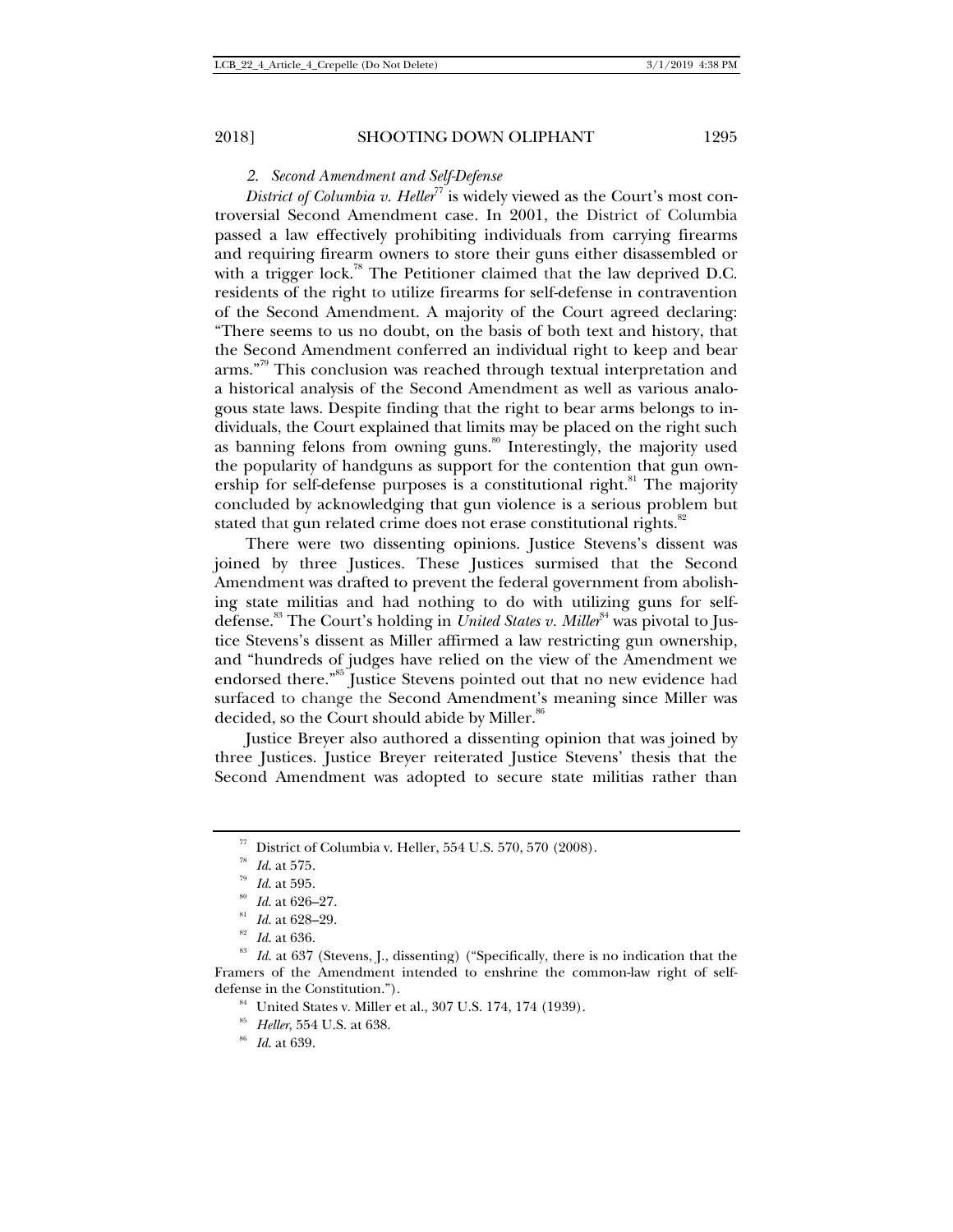safeguard an individual right to self-defense.<sup>87</sup> However, Justice Breyer's dissent focused on whether the Second Amendment inhibits governments from imposing reasonable gun regulations.<sup>88</sup> Justice Breyer supported his position by noting that gun regulation was common in colonial America.89 He explained that self-defense was an aspect of the Second Amendment but not its end all be all.<sup>90</sup> Justice Breyer further critiqued the majority opinion on the basis that the holding will be difficult for courts across the country to apply.<sup>91</sup> Furthermore, Justice Breyer saw no difficulty reading a self-defense exception into the D.C. firearm law and was "puzzled by the majority's unwillingness to adopt a similar approach."92 Justice Breyer went on to cite a litany of data correlating firearms with violence<sup>93</sup> and concluded that the D.C. policy legitimately attempts to further public safety.<sup>94</sup> Thus, Justice Breyer believed that the D.C. law did not disproportionately burden the Second Amendment.<sup>95</sup>

#### *3. Second Amendment and Selective Incorporation*

*McDonald v. City of Chicago* is the Court's most recent pronouncement on the Second Amendment.<sup>96</sup> The case is factually similar to *Heller.*<sup>97</sup> Chicago enacted a law banning handguns as a crime control measure.<sup>98</sup> The petitioners claimed the ban robbed them of their right to selfdefense.99 Petitioners brought the suit in the wake of the Court's *Heller* decision claiming that the Chicago ordinance violated the Second and Fourteenth Amendments.<sup>100</sup>

The Court held that the Chicago law violated the United States Constitution. The plurality began its opinion by noting that the Fourteenth Amendment transformed the nation's notions of federalism.<sup>101</sup> The plurality noted the Court's three early Second Amendment cases held that "the Second Amendment applies only to the Federal Government."<sup>102</sup> However, the plurality distinguished these early cases on the grounds that

- 
- 
- 
- 
- 
- <sup>87</sup> Id. at 706 (Breyer, J., dissenting).<br>
<sup>88</sup> Id. at 683.<br>
<sup>99</sup> Id. at 683.<br>
<sup>99</sup> Id. at 687.<br>
<sup>91</sup> Id. at 688.<br>
<sup>92</sup> Id. at 692.<br>
<sup>93</sup> Id. at 705.<br>
<sup>95</sup> Id. at 722.<br>
<sup>96</sup> Id. at 722.<br>
<sup>96</sup> Id. at 3026.<br>
<sup>97</sup> Id. at 3027
- 
- 
- 
- 
- 
-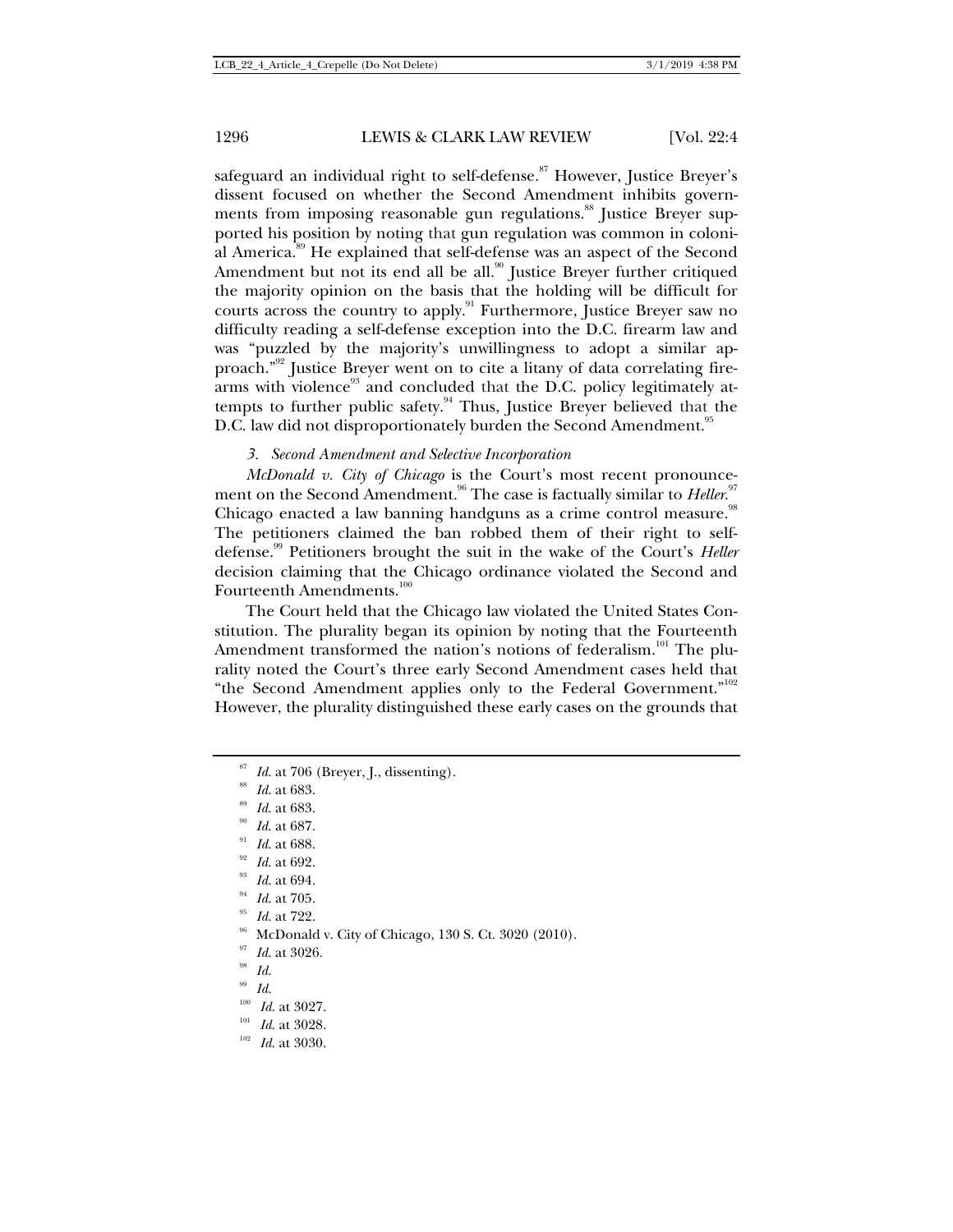the Fourteenth Amendment incorporated the Bill of Rights to the states.<sup>103</sup> The plurality found that the Second Amendment was selectively incorporated because self-defense is a fundamental right and the right to keep and bear arms was deemed fundamental by the Second Amendment's drafters.<sup>104</sup> The plurality buttressed this position by referencing debates about the Fourteenth Amendment's ratification and finding selfdefense was considered fundamental to the liberty of every man.<sup>105</sup> The plurality flatly rejected Chicago's argument that self-defense is not essential to civilized society by pointing to foreign countries.<sup>106</sup> The plurality responded to this contention by stating that several constitutional rights are unique to the United States such as the rights against selfincrimination and to a jury trial.<sup>107</sup> Moreover, the plurality stated that several constitutional rights, like the exclusionary rule, have public safety implications.<sup>108</sup>

Justices Scalia and Thomas authored concurring opinions. Justice Scalia accepted the plurality's reasoning but concurred in order to address Justice Stevens's dissent.109 Justice Scalia rejected Justice Stevens's views on the theory of incorporation alleging that Justice Stevens's method is too subjective.110 Justice Scalia argued that the "historically focused method" is superior to the "living Constitution" lens when analyzing laws.<sup>111</sup> Justice Thomas joined the plurality view on the Fourteenth Amendment making the Second Amendment binding on states; however, he concurred because he thought the plurality's reasoning was too winding.<sup>112</sup> Justice Thomas believed that the Fourteenth Amendment's Privileges and Immunities Clause rather than its Due Process Clause makes the Second Amendment applicable to states.<sup>113</sup>

There were two dissents. Justice Stevens dissented claiming that the issue was not whether the Second Amendment had been incorporated because this issue was resolved in the Court's early Second Amendment cases.<sup>114</sup> For Justice Stevens, the issue was whether possession of a func-

<sup>&</sup>lt;sup>103</sup> *Id.* at 3036.<br>
<sup>104</sup> *Id.* at 3036–37.<br>
<sup>105</sup> *Id.* at 3041.<br>
<sup>106</sup> *Id.* at 3044.<br>
<sup>107</sup> *Id.*<br> *Id.* at 3045.<br>
<sup>109</sup> *Id.* at 3050 (Scalia, J., concurring).<br>
<sup>109</sup> *Id.* at 3051 ("Justice STEVENS proceeds to urge incorporation articulated in *Palko v. Connecticut*, 302 U.S. 319, 325, 58 S.Ct. 149, 82 L.Ed. 288 (1937)").<br><sup>111</sup> *Id.* at 3057–58.<br><sup>112</sup> *Id.* at 3058–59 (Thomas, J., concurring).<br><sup>113</sup> *Id.* at 3059.<br><sup>114</sup> *Id.* at 3088 (Stevens, J., dissenting).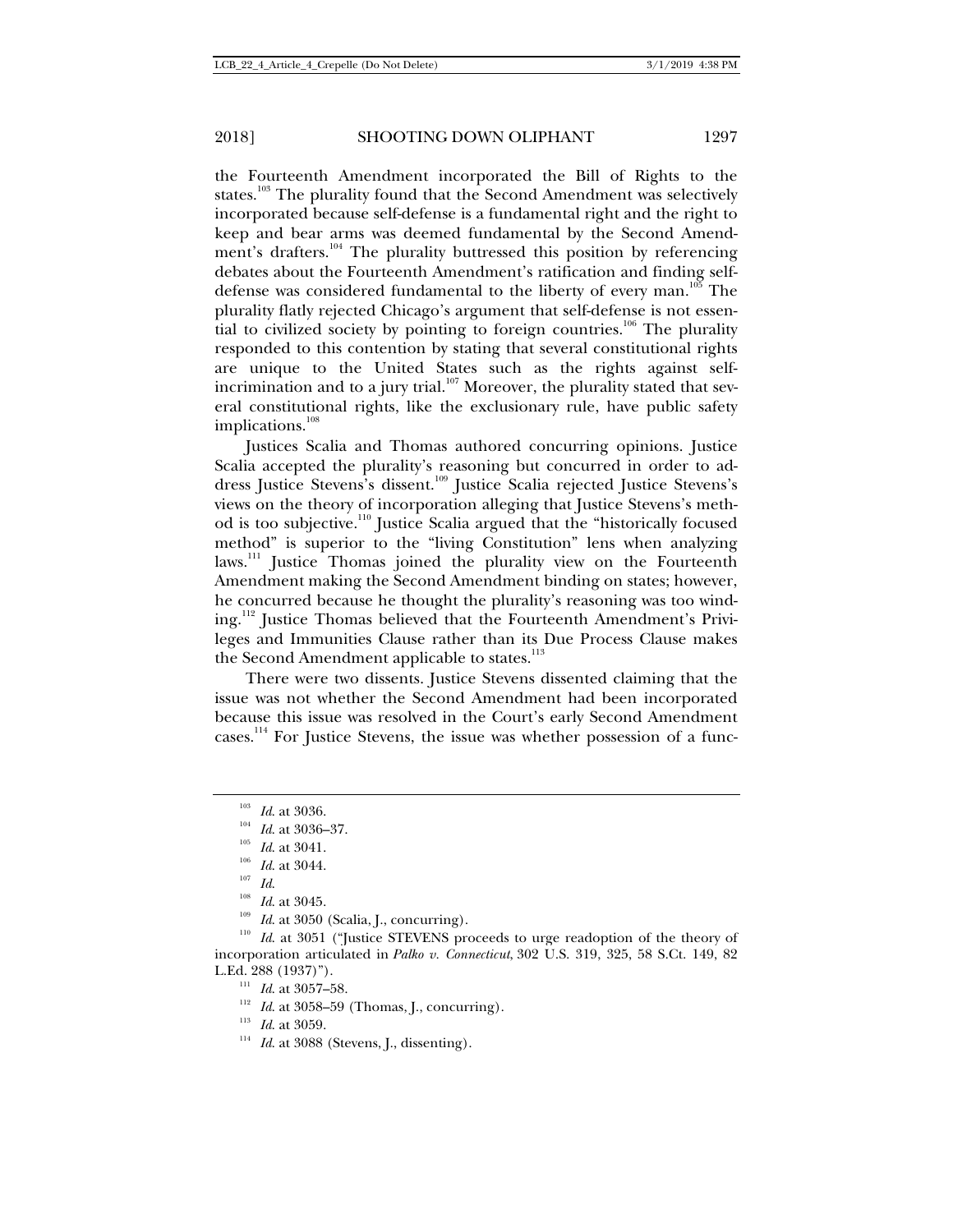tional firearm was a fundamental right.<sup>115</sup> Justice Stevens claimed that the incorporation of provisions of the Bill of Rights was necessary to ensure fairness, and incorporating the Second Amendment does not further this end.<sup>116</sup> Justice Stevens argued the reason for this is, "[t]he handgun is itself a tool for crime; the handgun's bullets are the violence."<sup>117</sup> According to Justice Stevens, the Second Amendment was adopted as a federalism provision to protect state militias from federal encroachment.<sup>118</sup>

Justice Breyer also authored a dissent, and it was joined by Justices Ginsburg and Sotomayor. Justice Breyer contended that there is "nothing in the Second Amendment's text, history, or underlying rationale" making it deserving of status as a fundamental right.<sup>119</sup> Justice Breyer opened his dissent by pointing out that the historical basis of the Court's *Heller* decision has been the subject of much criticism.<sup>120</sup> The dissent stated selfdefense is not an essential facet of justice in the United States; therefore, the Fourteenth Amendment does not incorporate the Second.<sup>121</sup> Additionally, Justice Breyer contended that the usefulness of state militias has vanished, so there is no reason to incorporate the Second Amendment's militia clause.<sup>122</sup> Justice Breyer also claimed self-defense had nothing to with why the Second Amendment was ratified.<sup>123</sup> Moreover, Justice Breyer asserted that incorporating the Second Amendment deprives local governments of legislative power.<sup>124</sup>

### III. SELF-DEFENSE IN THE UNITED STATES

Self-defense and firearms are closely linked in the United States. This Part begins with a discussion of two highly influential Supreme Court decisions in self-defense cases. Next, this Part delves into selfdefense laws in the contemporary United States.

#### *A. The Supreme Court on Self-Defense*

Though the Supreme Court has heard many self-defense cases,<sup>125</sup> two stand apart as the most influential. Below, the Court's opinions in the two cases are summarized.

<sup>&</sup>lt;sup>115</sup> *Id.*<br><sup>116</sup> *Id.* at 3095.<br><sup>117</sup> *Id.* at 3110.<br><sup>118</sup> *Id.* at 3119.<br><sup>119</sup> *Id.* at 3121.<br><sup>120</sup> *Id.* at 3121.<br><sup>121</sup> *Id.* at 3124.<br><sup>121</sup> *Id.* at 3124.<br><sup>123</sup> *Id.* at 3129.<br><sup>124</sup> *Id.* at 3129.<br><sup>124</sup> *Id.* at 3129.<br>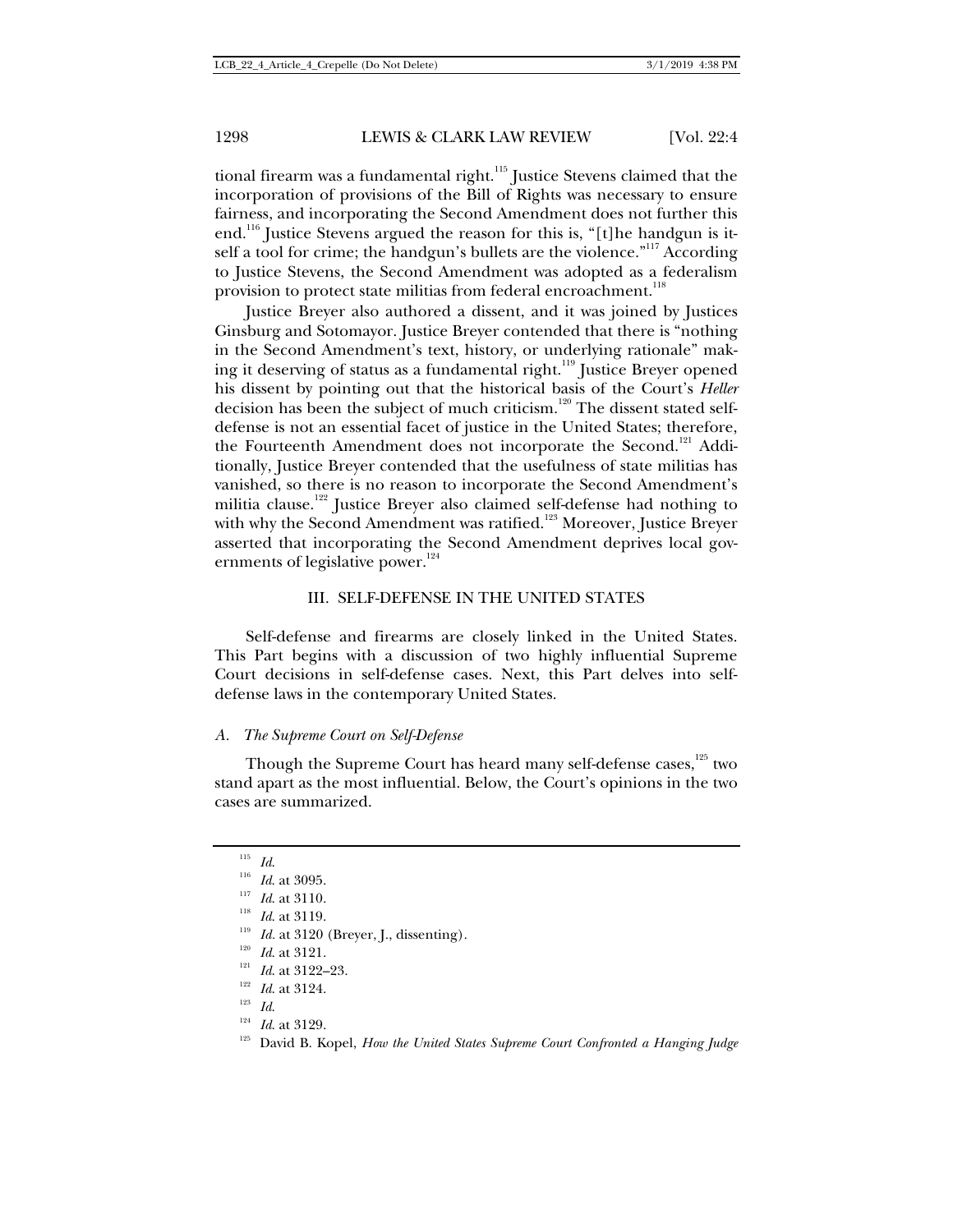*1. Stand Your Ground* 

Decided in 1895, *Beard v. United States* is the hallmark case on selfdefense.<sup>126</sup> The case arose in Indian country but involved only non-Indians.127 The Jones brothers were acquainted with Babe Beard because he had raised one of the Jones boys.<sup>128</sup> While raising Edwards Jones, Beard also acquired control of the Jones' cow.<sup>129</sup> The Jones brothers wanted the cow back and publicly declared their intention to kill Beard if he would not relinquish it.<sup>130</sup> Upon returning home from a trip to town with a shotgun in hand as was his custom, Beard discovered the Jones brothers were on his property and engaged in a spat over the cow with Mrs. Beard.<sup>131</sup> Beard ordered the Jones brothers to leave the property; however, the oldest Jones brother marched towards Beard and appeared to have a pistol in his pocket.<sup>132</sup> Beard ordered the eldest brother to stop, but he continued forward.<sup>133</sup> The elder Jones brother attempted to draw his pistol, and Beard reacted by cracking him over the skull with his shotgun.<sup>134</sup> Another Jones brother was a few steps behind the eldest with his hand in his pocket apparently concealing a pistol.<sup>135</sup> Beard neutralized him by clubbing him.<sup>136</sup> Beard spotted the last Jones brother lurking behind a fence on the Beard property.<sup>137</sup> Beard leaped the fence, tackled the brother, and disarmed him.<sup>1</sup>

The blow Beard delivered to the eldest brother shattered his skull.<sup>139</sup> Beard attempted to provide medical care until a doctor arrived; nevertheless, the Jones brother died from the wound.<sup>140</sup> The doctor advised Beard to flee the scene.<sup>141</sup> Beard replied that he had done nothing wrong because he had merely acted in self-defense.<sup>142</sup> Though Beard had a reputa-

1893 to 1921).<br>
<sup>126</sup> Beard v. United States, 158 U.S. 550 (1895).<br>
<sup>127</sup> *Id.* at 550–51.<br>
<sup>128</sup> *Id.* at 551–52.<br>
<sup>139</sup> *Id.*<br>
<sup>131</sup> *Id.*<br>
<sup>131</sup> *Id.*<br>
<sup>131</sup> *Id.*<br>
<sup>134</sup> *Id.* at 552–53.<br>
<sup>135</sup> *Id.* at 553.<br>
<sup>135</sup> *I* 

- 
- 
- 
- 
- 
- 
- 
- 
- 
- 
- 
- 

*in the Nineteenth Century and Taught Some Lessons for Jurisprudence in the Twenty-First, 27* AM. J. CRIM. L. 293, 299 (noting 13 Supreme Court cases involving self-defense from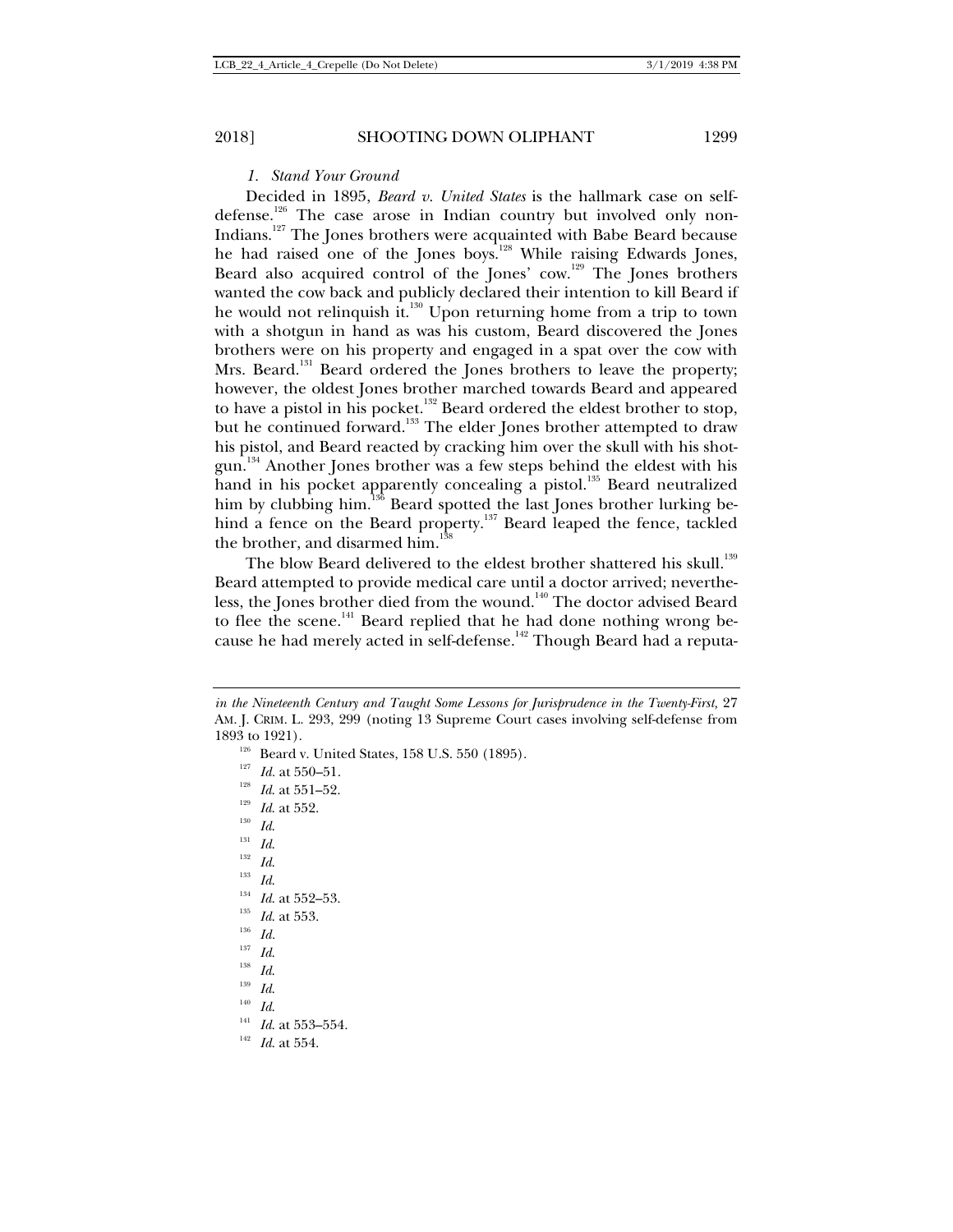tion for being peaceful and law-abiding,<sup>143</sup> he was convicted of manslaughter, sentenced to eight years in jail, and fined five hundred dollars.<sup>144</sup> Beard appealed his conviction on grounds that Judge Parker had erroneously instructed the jury that self-defense was inapplicable in this  $case.<sup>145</sup>$ 

As it often did,<sup>146</sup> the Supreme Court reversed Judge Parker's selfdefense instruction.<sup>147</sup> The Court noted that there was no evidence that Beard provoked the attack; in fact, the Court acknowledged that Beard agreed to turn the cow over to the brothers if they followed the proper legal protocol.<sup>148</sup> The Court also noted that Beard told the brothers to get off his property.<sup>149</sup> But the Court was strongest in its rebuttal of Judge Parker's jury instruction that Beard had a duty to retreat from the Jones brothers while on his own property.150 The Court went on to examine the duty to retreat in self-defense in the United States and found that necessity is the test of whether an individual is justified in taking a life. The Court declared:

The defendant was where he had the right to be, when the deceased advanced upon him in a threatening manner, and with a deadly weapon; and if the accused did not provoke the assault and had at the time reasonable grounds to believe and in good faith believed, that the deceased intended to take his life or do him great bodily harm, he was not obliged to retreat, nor to consider whether he could safely retreat, but was entitled to stand his ground and meet any attack made upon him with a deadly weapon, in such way and with such force as, under all the circumstances, he, at the moment, honestly believed, and had reasonable grounds to believe, was necessary to save his own life or to protect himself from great bodily injury.<sup>151</sup>

Accordingly, the Court reversed and remanded the case.<sup>152</sup>

<sup>&</sup>lt;sup>143</sup> *Id.* 145 *Id.* 145 *Id.* at 551. 145 *Id.* at 556 ("The law of self-defence [sic] does not apply to a case of that kind, because he cannot be the creator of a wrong, of a wrong state of case, and then act upon it. Now, if either one of these conditions exist, I say, the law of self-defence [sic] does not apply in this case."). 146 Oliphant v. Suquamish Indian Tribe et al., 435 U.S. 191, n10 (1978) ("Judge

Parker's views of the law were not always upheld by this Court."); Kopel, *supra* note 124, at 298 ("But according to the Supreme Court of the 1890s, too much [of] what Judge Parker did was not the law"). 147 *Beard*, 158 U.S. at 558. 148 *Id.*<sup>149</sup> *Id*. 150 *Id*. at 559. 151 *Id*. at 564. 152 *Id*. at 564.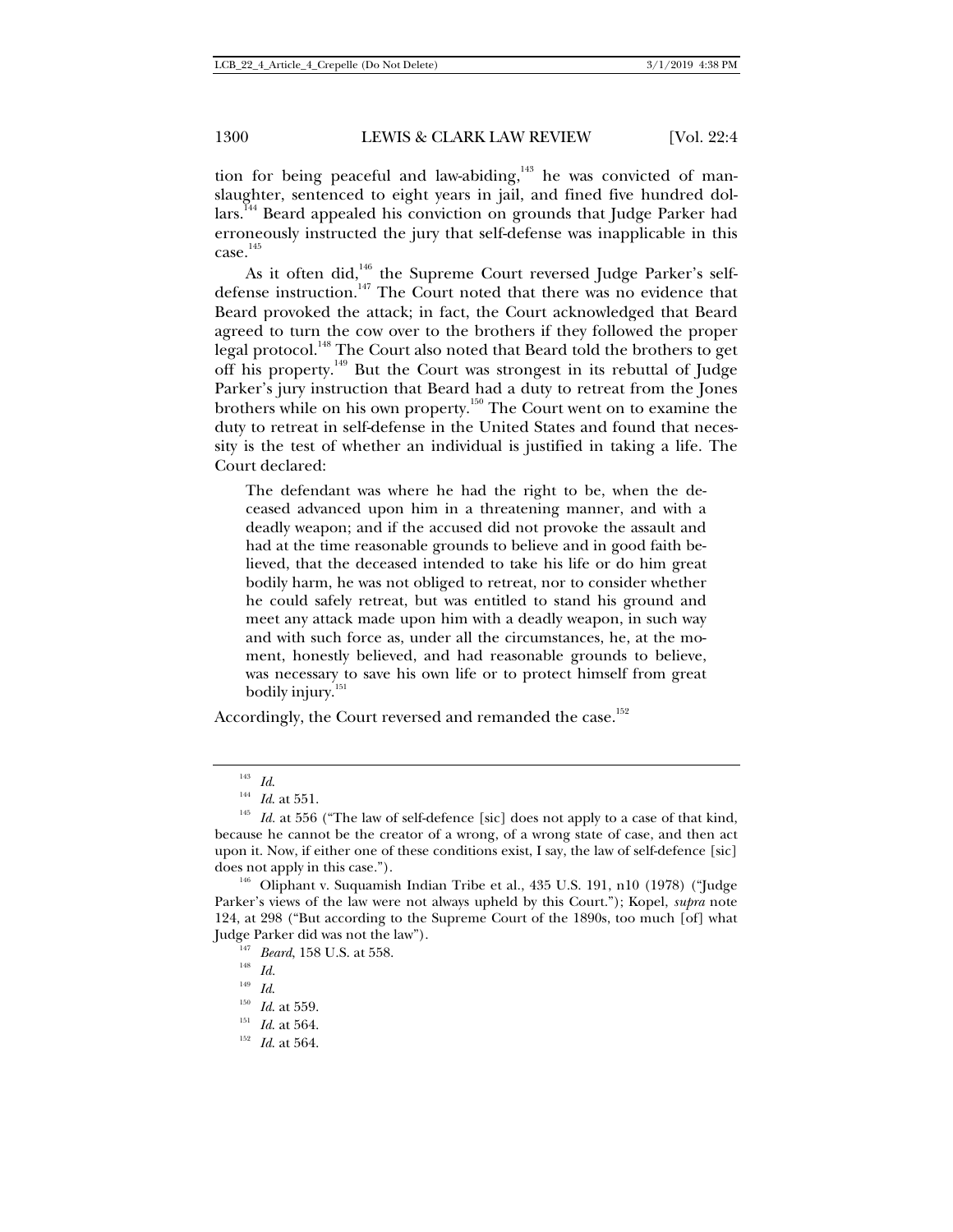#### *2. Reflection and the Reasonable Man*

In 1921, the Court decided another influential self-defense case in *Brown v. United States.*<sup>153</sup> Brown and Hermes had a lengthy and troublesome relationship.<sup>154</sup> Indeed, Hermes had allegedly twice used a knife to attack Brown and threatened that either he or Brown would die during their next encounter.<sup>155</sup> Brown responded to the threat by arming himself.<sup>156</sup> While working as the superintendent of an excavation for a post office, Brown was charged by a knife-wielding Hermes.<sup>157</sup> Brown fled about 25 feet to where he had placed his pistol.<sup>158</sup> Hermes slashed as he charged.159 Four trigger pulls by Brown ended Hermes' earthly existence.<sup>160</sup> Brown was convicted of second degree murder<sup>161</sup> and challenged his conviction because the judge instructed the jury that Brown had a duty to retreat. $162$ 

Justice Holmes authored the majority opinion. Justice Holmes ardently rejected the duty to retreat as antiquated and irrational, asserting that whether a defendant retreats is merely circumstantial evidence.<sup>16</sup> Modern law, he quipped, is more in line with human nature, pronouncing:

Detached reflection cannot be demanded in the presence of an uplifted knife. Therefore in this Court, at least, it is not a condition of immunity that one in that situation should pause to consider whether a reasonable man might not think it possible to fly with safety or to disable his assailant rather than to kill him.<sup>164</sup>

Justice Holmes went on to explain that though Brown was not on his own property, Brown "was at a place where he was called to be, in the discharge of his duty."165 Justice Holmes admitted there was evidence that Brown fired his final shot while Hermes was on the ground.<sup>166</sup> Even if the final shot was intentional and unnecessary to preserve Brown's life, Justice Holmes wrote that self-defense is still a viable claim so long as the shot was fired in the heat of passion, and Brown "believed that he was

- 
- 

- 
- 

- 
- 

<sup>&</sup>lt;sup>153</sup> Brown v. United States, 256 U.S. 335 (1921).<br><sup>154</sup> *Id.* at 342.<br><sup>155</sup> *Id.*<br><sup>155</sup> *Id.*<br><sup>158</sup> *Id.*<br><sup>158</sup> *Id.*<br><sup>158</sup> *Id.*<br><sup>158</sup> *Id.*<br><sup>158</sup> *Id.*<br>*Id.*<br>*Id.*<br>*Id. Id.* at 341.<br><sup>162</sup> *Id.* at 342–43.<br><sup>164</sup> *Id.*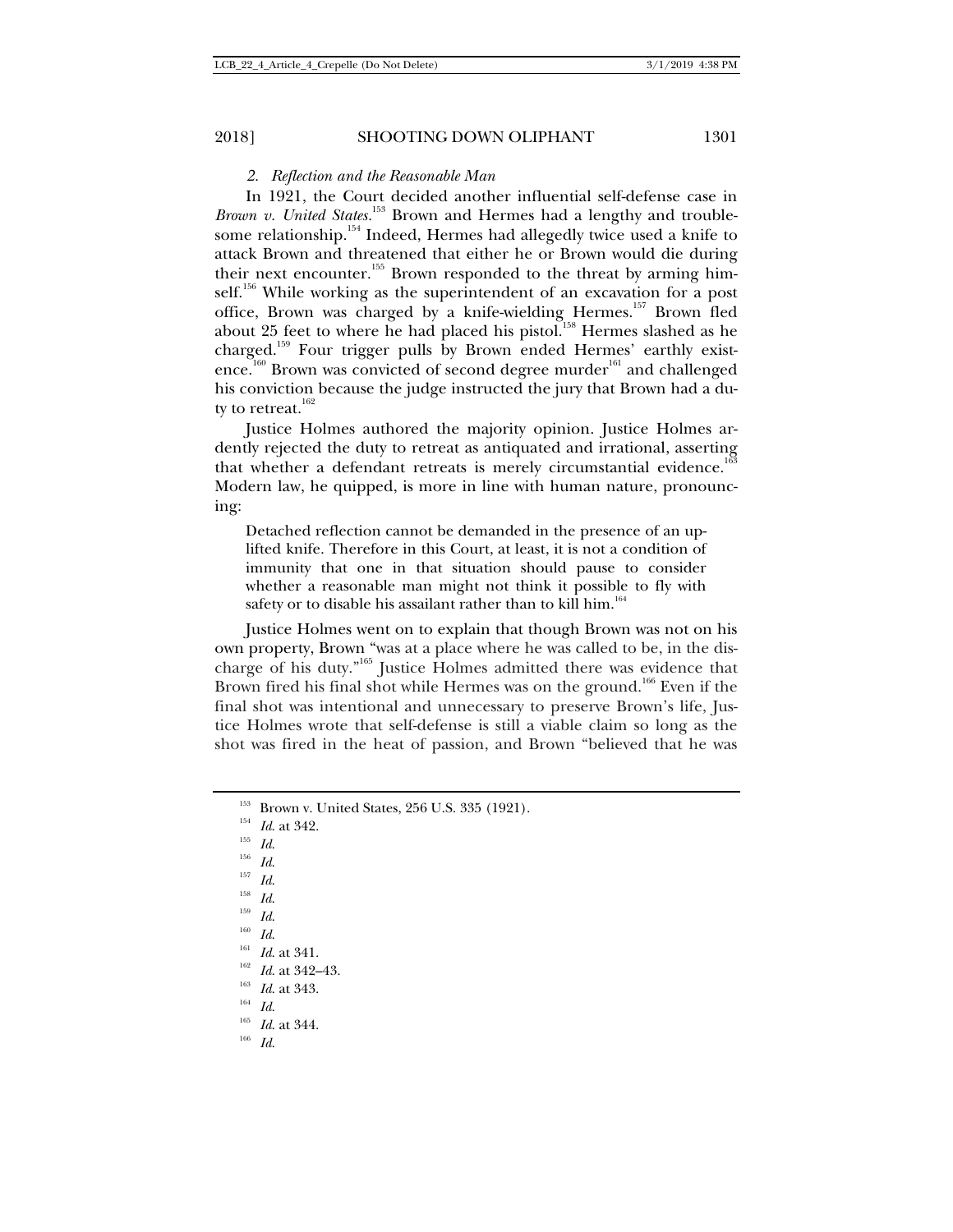fighting for his life."167 Justices Pitney and Clarke dissented but assigned no reasons.<sup>168</sup>

#### *B. Self-Defense Laws*

Self-defense is a commonly accepted principle because it is grounded in the natural right of self-preservation.<sup>169</sup> Accordingly, self-defense laws exist in every state, $170$  and states generally define self-defense as a necessary and justifiable use of force to defend oneself from unprovoked and imminent violence.<sup>171</sup> The heart of all self-defense laws is necessity; that is, the claimant must believe the exercise of force is essential to prevent a serious crime such as rape or murder.<sup>172</sup> The claimant's belief that

live.").<br><sup>170</sup> 2 PAUL H. ROBINSON, CRIMINAL LAW DEFENSES § 132 ("Every American jurisdiction provides a justification of self-defense in one form or another."); AM. BAR ASS'N, NATIONAL TASK FORCE ON STAND YOUR GROUND LAWS 1 (Sept. 2015), https://www.americanbar.org/content/dam/aba/images/diversity/SYG\_Report\_Bo ok.pdf ("Self-defense is available in all states as a criminal defense and applies to both

non-deadly as well as deadly encounters.").<br><sup>171</sup> *E.g.*, LA. REV. STAT. ANN. § 14:19 (2018); TEX. PENAL CODE § 9.31(a) (2017); N.Y. PENAL LAW, § 35.15(1) (McKinney 2017).

 $E.g.,$  MODEL PENAL CODE § 3.04 (AM. LAW INST. 1985) ("[T]he use of force upon or toward another person is justifiable when the actor believes that such force is immediately necessary for the purpose of protecting himself against the use of unlawful force by such other person on the present occasion."); 5 CONN. PRAC., CRIMINAL JURY INSTRUCTIONS § 6.1 (4th ed. 2017); Cynthia Ward, "*Stand Your Ground" and Self-Defense*, 42 AM. J. CRIM. L. 89, 94–95 (2015) ("[I]n both Retreat and Stand Your Ground jurisdictions, self-defense claims are frequently permitted not only in cases where the defender honestly and reasonably believed that the assailant had the conscious purpose of killing, but also in cases where defenders used deadly force to retaliate against an aggressor who was attempting to commit a serious felony (such as burglary, kidnapping, robbery, or rape) upon the person or property of the defendant.").

<sup>&</sup>lt;sup>167</sup> *Id.*<br><sup>168</sup> *Id.* 109 Jonathan Markovitz, "A Spectacle of Slavery Unwilling to Die": Curbing Reliance on *Racial Stereotyping in Self-Defense Cases*, 5 UC IRVINE L. REV. 873, 874–75 (2015) ("Most people would agree that, where defendants have resorted to violence because they were faced with the choice to kill or be killed, their actions *should* be seen as socially acceptable. We generally do not believe that people should be forced to submit passively to unprovoked violence."); Kopel, *supra* note 19, at 250 ("The right of self-defense is *not* culturally contingent, and it does not depend on national law. The right of self-defense is a universal, fundamental, natural and inherent human right."); Judge Andrew P. Napolitano, *Why I Will Always Defend the Second Amendment and the Right to Self-Defense*, FOX NEWS (June 16, 2016), http://www.foxnews.com/opinion/2016/06/16/judge-napolitano-why-will-alwaysdefend-second-amendment-and-right-to-self-defense.html ("We know from reason, human nature and history that the right to defend yourself is a natural instinct that is an extension of the right to self-preservation, which is itself derived from the right to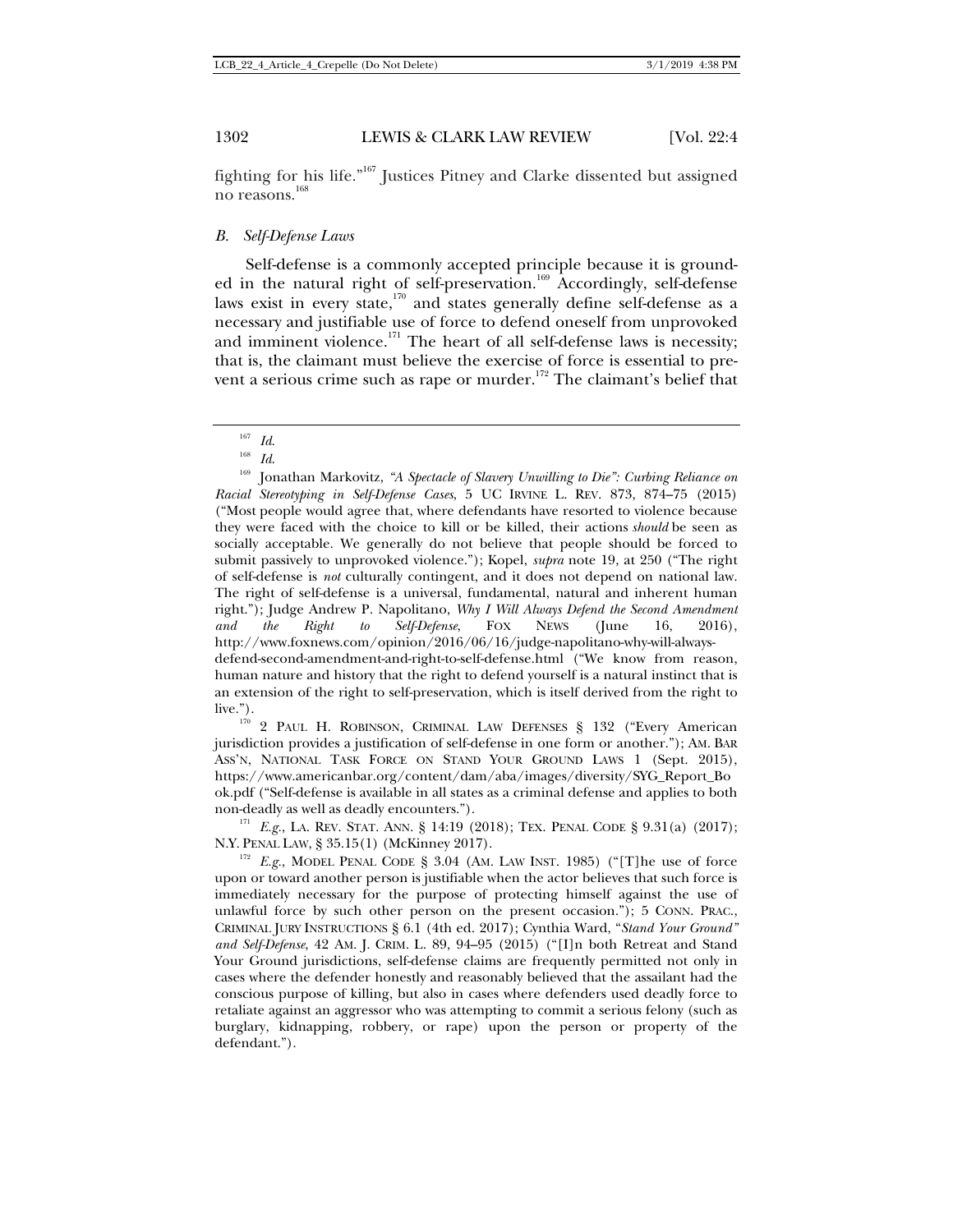the use of force in defense was necessary need not be true but "must be *honest* and *reasonable*."173 Sincerity of belief is relied upon as an attempt to harmonize society's interest in preserving life with the reality that police may not be available to intervene in a timely manner.<sup>174</sup> The defendant carries the burden of proof when claiming self-defense.<sup>175</sup>

Today, there are variations in self-defense laws. The key distinction is usually whether the claimant is required to retreat or is entitled to stand her ground and defend herself.<sup>176</sup> Historically, the common law required individuals to retreat prior to utilizing force to defend themselves.<sup>177</sup> Nevertheless, in one's home, the common law has long recognized an individual's right to slay an intruder without retreating.<sup>178</sup> This is commonly

traditional common law affirmative defense of self-defense may be interposed to a charge of being a felon in possession of a firearm, MCL 750.224f."); Markovitz, *supra*  note 169, at 886 ("Traditionally, self-defense is an affirmative defense."); *Affirmative Defense*, LEGAL INFORMATION INSTITUTE, https://www.law.cornell.edu/wex/ affirmative\_defense ("Self-defense, entrapment, insanity, and necessity are some examples of affirmative defenses.").<br><sup>176</sup> J.P. Neyland, *A Man's Car is His Castle: The Expansion of Texas' "Castle Doctrine"* 

*Eliminating the Duty to Retreat in Areas Outside the Home*, 60 BAYLOR L. REV. 719, 721 (2008) ("A primary issue throughout jurisdictions is whether a person has a duty to

retreat before resorting to the use of deadly force."). 177 CRIMINAL LAW, *supra* note 173 ("Early common law stated that the defendant had a duty to retreat to the wall before using deadly force against an attacker."); AM. BAR ASS'N, *supra* note 170, at 1 ("Prior to the enactment of Stand Your Ground laws, most states followed the traditional common law self-defense rule, which imposed a

duty to retreat before using force in self-defense, if safe retreat was available."). 178 Kopel, *supra* note 39, at 236 ("British case law since 1330 had long recognized an absolute right to use deadly force against home invaders."); Markovitz, *supra* note 169, at 883–84 ("The castle doctrine is a centuries-old doctrine from English common law that relaxes the standards for self-defense. . . . The doctrine removes the duty to retreat when someone is attacked in their home and reasonably believes lethal force

<sup>173</sup> Ward, *supra* note 172, at 95; CRIMINAL LAW (Univ. of Minn. Libraries Publishing ed. 2015), *available at* http://open.lib.umn.edu/criminallaw/chapter/5-2 self-defense/ ("The defendant cannot claim self-defense unless a reasonable person in the defendant's situation would believe that self-defense is necessary to avoid injury or death."); State v. O'Neil, 99 A.3d 814, 823 (N.J. 2014) ("We thus concluded that '[b]ased on the Code's own language, a person who kills in the honest and reasonable belief that the protection of his own life requires the use of deadly force

does not kill recklessly."').<br><sup>174</sup> Ward, *supra* note 172, at 96 ("[T]he element of necessity operates to balance the two important social policies expressed by the Retreat and No Retreat rules in self-defense law: the need, on the one hand, to prevent violent self-help (and the possible chaos it might produce); and, on the other hand, the perceived need to permit self-help in cases where innocent life is endangered by an immediate threat and law enforcement is not present to defeat that threat."); Benjamin Levin, *Note, A Defensible Defense?: Reexamining Castle Doctrine Statutes*, 47 HARV. J. ON LEGIS. 523, 528 (2010) ("The duty to retreat can be seen as a statement of societal values that held the preservation of human life and the prevention of violence paramount.").<br><sup>175</sup> People v. Dupree, 486 N.W.2.d 693, 696 (Mich. 2010) ("[W]e hold that the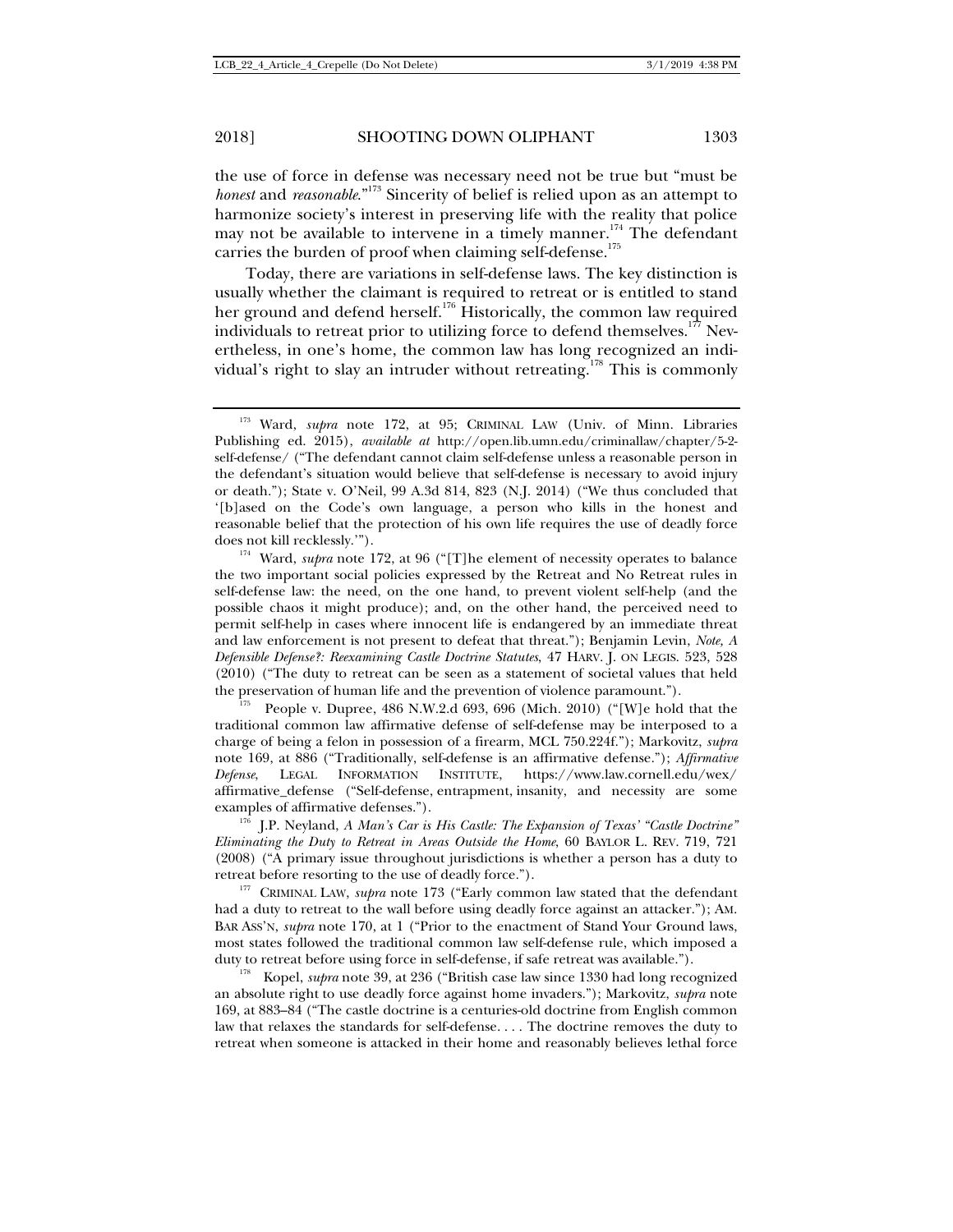known as the "castle doctrine" and has been part of the United States legal system for years.<sup>179</sup>

The United States veered from the common law retreat tradition in the mid-1800s and allowed individuals to use force to thwart an attack without imposing any duty to retreat so long as the self-defense claimant was where he had a right to be and was not the initial aggressor.<sup>180</sup> The absence of a duty to retreat has been described by courts as the "true man" doctrine<sup>181</sup> and the "American rule."<sup>182</sup> The Supreme Court has af-

favor through the 1800's.").<br><sup>180</sup> Runyan v. State, 57 Ind. 80, 84 (1877) ("Indeed, the tendency of the American mind seems to be very strongly against the enforcement of any rule which requires a person to flee when assailed, to avoid chastisement or even to save human life, and that tendency is well illustrated by the recent decisions of our courts, bearing on the general subject of the right of self-defence [sic]. The weight of modern authority, in our judgment, establishes the doctrine, that, when a person, being without fault and in a place where he has a right to be, is violently assaulted, he may, without retreating, repel force by force, and if, in the reasonable exercise of his right of self-defence, his assailant is killed, he is justifiable."); Andrea Headley & Mohamad G. Alkadry, *The Fight or Flight Response: A Look at Stand Your Ground*, 5 RALPH BUNCHE J. PUB. AFF. 1, 1 (2016) ("In the 19th century, most of America began to deviate from English common law practices, as seen by the abandonment of the duty to retreat from lifethreatening situations in public spaces."); Levin, *supra* note 174, at 529 ("Despite the significant precedent establishing a duty to retreat in the English and Anglo-American common law, there was a dramatic movement to abandon the duty in the United States during the late nineteenth century.").<br><sup>181</sup> Beard v. United States, 158 U.S. 550, 561 (1895) ("[A] true man who is

without fault is not obliged to fly from an assailant, who by violence or surprise maliciously seeks to take his life or to do him enormous bodily harm."); Tennessee v. Pruitt, 510 S.W.3d 398, 419 (Tenn. 2016) ("The 'no duty to retreat rule,' also known as the 'true man' doctrine, holds that 'one need not retreat from the threatened attack of another even though one may safely do so.'"); People v. Toler, 9 P.3d 341, 342 (Colo. 2000) ("The 'true man' doctrine stands for the proposition that a 'true person,' or someone who is without fault, does not have to retreat from an actual or threatened attack even if he could safely do so before the person may use physical force in self-defense.").<br><sup>182</sup> Cooper v. United States, 512 A.2d 1002, 1004 (D.C. 1986) ("This formulation

expressed an emphasis consistent with the so-called 'American rule,' which holds that one is not required to retreat whether he is attacked in his home or elsewhere, but may stand his ground and defend himself.").

is necessary for self-defense."); Darrell A.H. Miller, *Guns as Smut: Defending the Home-Bound Second Amendment*, 109 COLUM. L. REV. 1278, 1306 (2009) ("A man could lawfully kill a home invader because, within the home, the man was a proxy sovereign.").

<sup>&</sup>lt;sup>179</sup> STEVEN JANSEN & M. ELAINE NUGENT-BORAKOVE, EXPANSIONS TO THE CASTLE DOCTRINE: IMPLICATIONS FOR POLICY AND PRACTICE 4 (2007) ("[S]tates have long acknowledged the right of individuals to defend their homes through the Castle Doctrine."); Lacey N. Wallace, *Castle Doctrine Legislation: Unintended Effects for Gun Ownership?*, 11 JUST. POL'Y J. 1, 4 (2014) ("As with many aspects of English common law, this notion of a Castle Doctrine took hold in the early United States and gained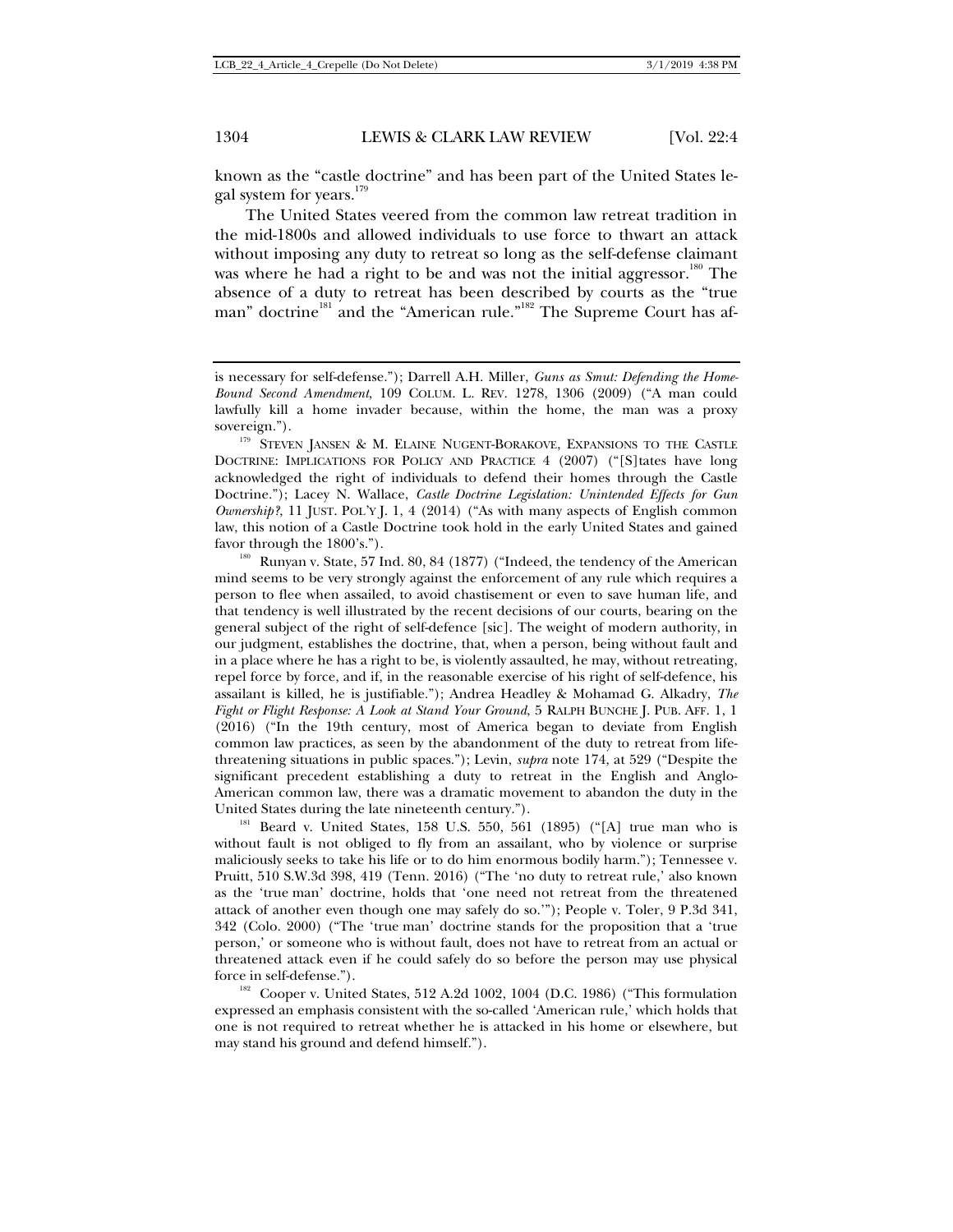firmed the no-retreat rule for over a century, $183$  and most states have formally adopted the no-retreat rule, commonly known as stand your ground laws.<sup>184</sup>

Stand your ground laws have been the source of much controversy in recent years.185 This is the result of several high-profile cases, most notably Florida's Trayvon Martin case<sup>186</sup> though the state's stand your ground law was not invoked during the trial.<sup>187</sup> In the aftermath of the trial, the American Bar Association created a task force to study stand your ground laws. The task force concluded that stand your ground laws increase homicide rates and are unnecessary to self-defense claims.<sup>188</sup> The National Bureau of Economic Research (NBER) published a working paper in 2012 stating that stand your ground laws resulted in approximately 30 additional white males murdered per month in 2010 as well as increased firearm injuries.<sup>189</sup> Nevertheless, the NBER paper did acknowledge the increased homicide rate accompanying the enactment of stand your ground laws "may partly be driven by the killings of assailants."<sup>190</sup> A 2017 Rand Corporation analysis found there is moderate evidence linking stand your ground laws to increased homicide rates but insufficient evidence to connect stand your ground laws with other crimes, suicide rate,

your-ground-laws/ ("A majority of states now have 'shoot first' laws"). 185 *E.g.*, German Lopez, *What "Stand Your Ground" Laws Actually Do*, VOX (Dec. 12, 2016), https://www.vox.com/policy-and-politics/2016/12/12/13875124/stand-yourground-castle-doctrine-law; Ta-Nehisi Coates, *How Stand Your Ground Relates to George Zimmerman*, THE ATLANTIC (July 16, 2013), https://www.theatlantic.com/national/ archive/2013/07/how-stand-your-ground-relates-to-george-zimmerman/277829/; Dahlia Lithwick, "*Stand Your Ground" Nation*, SLATE (Feb. 25, 2014), http://www.slate. com/articles/news\_and\_politics/jurisprudence/2014/02/\_stand\_your\_ground\_natio

n\_from\_trayvon\_martin\_to\_jordan\_davis\_how\_our\_understanding.html.

<sup>186</sup> ABA Bar Ass'n, *Task Force*, *supra* note 170, at 2 (noting the Trayvon Martin case brought stand your ground laws to the national forefront).

<sup>187</sup> JOHN R. LOTT, JR., HEARING ON "'STAND YOUR GROUND'" LAWS: CIVIL RIGHTS AND PUBLIC SAFETY IMPLICATIONS OF THE EXPANDED USE OF DEADLY FORCE: TESTIMONY BEFORE THE U.S. SENATE JUDICIARY COMMITTEE'S SUBCOMMITTEE ON THE CONSTITUTION, CIVIL RIGHTS, AND HUMAN RIGHTS (Oct. 29, 2013), http://johnrlott.tripod.com/Lott\_ SYG\_Senate\_Testimony\_Rev\_Oct\_29.pdf ("Despite the ruckus over the law after the Zimmerman acquittal, his defense team never raised the 'Stand Your Ground' law as

a defense.").<br><sup>188</sup> ABA Bar Ass'n, *Task Force, supra* note 170, at 1.<br><sup>189</sup> Chandler B. McClellan & Erdal Tekin, *Stand Your Ground Laws, Homicides, and Injuries,* NBER Working Paper 18187, at 1, 7 (June 2012), http://www.nber.org/ papers/w18187.pdf. 190 *Id*. at 24.

<sup>&</sup>lt;sup>183</sup> *See Beard*, 158 U.S. at 564 (1895).<br><sup>184</sup> AM. BAR Ass'N, *Task Force, supra* note 170, at 2 (noting 33 states had stand your ground laws in 2014); *"Stand Your Ground" Laws*, GIFFORDS L. CTR. TO PREVENT GUN VIOLENCE, http://lawcenter.giffords.org/gun-laws/policy-areas/guns-in-public/stand-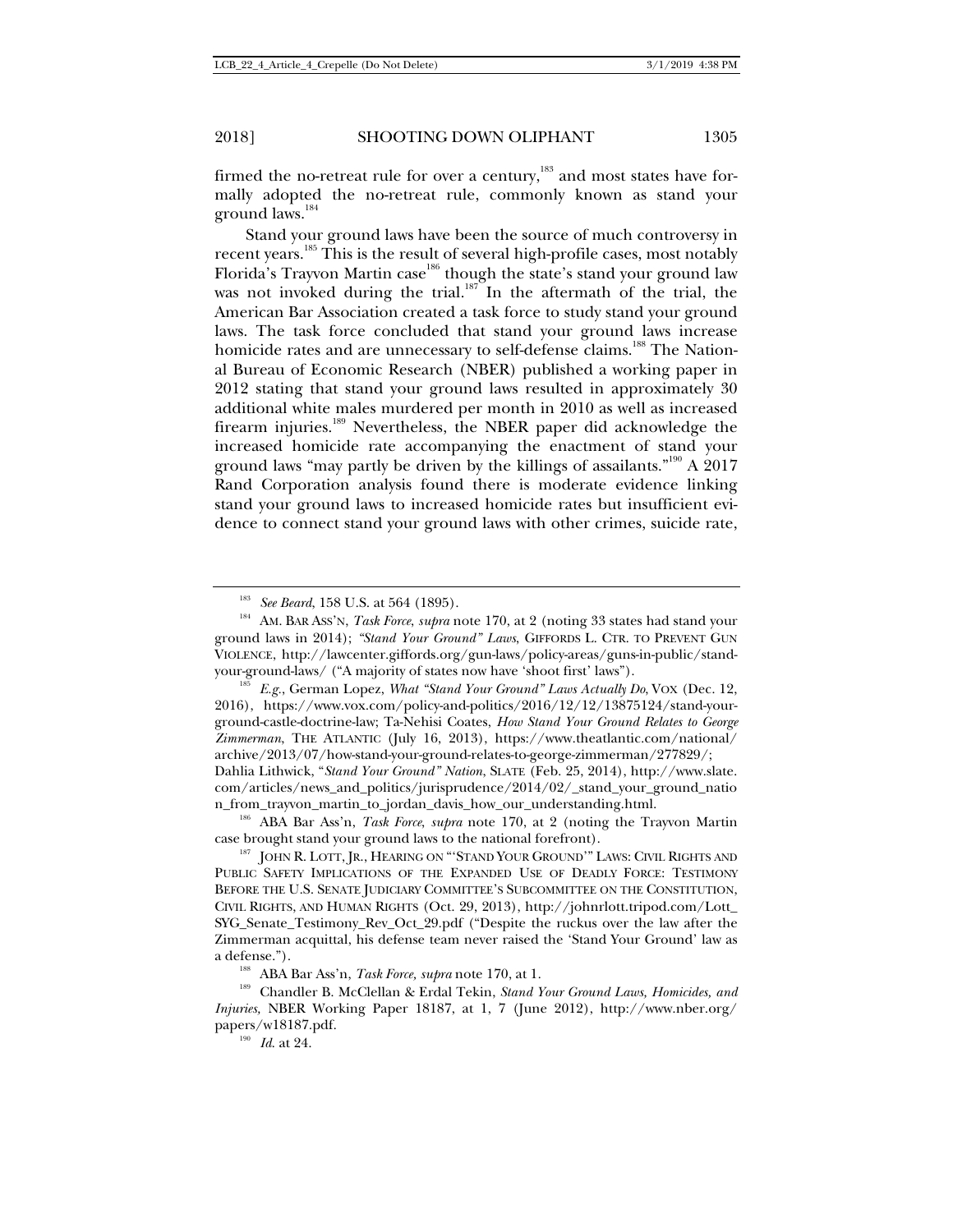or defensive gun use.<sup>191</sup> On the other hand, John Lott, Jr., perhaps the most famous gun rights proponent, has concluded that stand your ground laws "lowered murder rates by about 9 percent and that overall violent crime rates also declined."192 Walter Olson of the libertarian Cato Institute notes that the homicide rate and violent crime dropped in Florida from 2005, the year stand your ground became the law, and  $2010^{193}$ 

Aside from whether stand your ground laws reduce crime, the most contentious aspect of stand your ground laws is whether the laws have a racially disparate effect. A 2013 study published by the Urban Institute concluded that, in stand your ground states, a justifiable homicide is nearly twice as likely to result from a white on black homicide than a white on white homicide; whereas, a black on white homicide is half as a likely to produce a justifiable homicide as a white on black homicide.<sup>194</sup> A well-known study by the *Tampa Bay Times* found that individuals who killed a black person prevailed in 73% of stand your ground cases while those who killed a white person succeeded in 59% of stand your ground claims.195 However, in a 2013 Senate Judiciary Committee's Subcommittee on the Constitution, Civil Rights, and Human Rights testimony, John Lott, Jr. expressed criticism of the claim that stand your ground laws are racist.<sup>196</sup> Lott noted that most crime is intra-racial and that, when claiming the stand your ground defense, blacks were acquitted 69% of the time compared to  $62\%$  of the time for whites.<sup>197</sup> Lott also explained that variables beyond race are at play in the cases (such as whether witnesses were present during the confrontation), and that these factors impact the outcome of cases.198 Furthermore, the NBER paper that found stand your ground laws resulted in more homicides also concluded there is "no evidence to indicate that these laws cause an increase in homicides among blacks."<sup>199</sup>

<sup>191</sup> *The Effects of Stand-Your-Ground Laws*, RAND CORP., https://www.rand.org/

research/gun-policy/analysis/stand-your-ground.html.<br><sup>192</sup> LOTT, JR., *supra* note 187.<br><sup>193</sup> Walter Olson, *In Defense of 'Stand Your Ground' Laws*, CATO AT LIBERTY (Mar. 22, 2012), https://www.cato.org/blog/defense-stand-ground-laws. 194 JOHN K. ROMAN, URBAN INSTITUTE, RACE, JUSTIFIABLE HOMICIDE, AND STAND

YOUR GROUND LAWS: ANALYSIS OF FBI SUPPLEMENTARY HOMICIDE REPORT DATA 9 (July 2013), https://www.urban.org/sites/default/files/publication/23856/412873-Race-Justifiable-Homicide-and-Stand-Your-Ground-Laws.PDF. 195 Susan Taylor Martin, *Florida 'Stand Your Ground' Law Yields Some Shocking* 

*Outcomes Depending on How Law Is Applied*, TAMPA BAY TIMES (June 1, 2012), http://www.tampabay.com/news/publicsafety/crime/florida-stand-your-ground-lawyields-some-shocking-outcomes-depending-on/1233133.

<sup>196</sup> LOTT, JR., *supra* note 187. 197 *Id*. 198 *Id*. 199 McClellan & Tekin, *supra* note 189, at 7.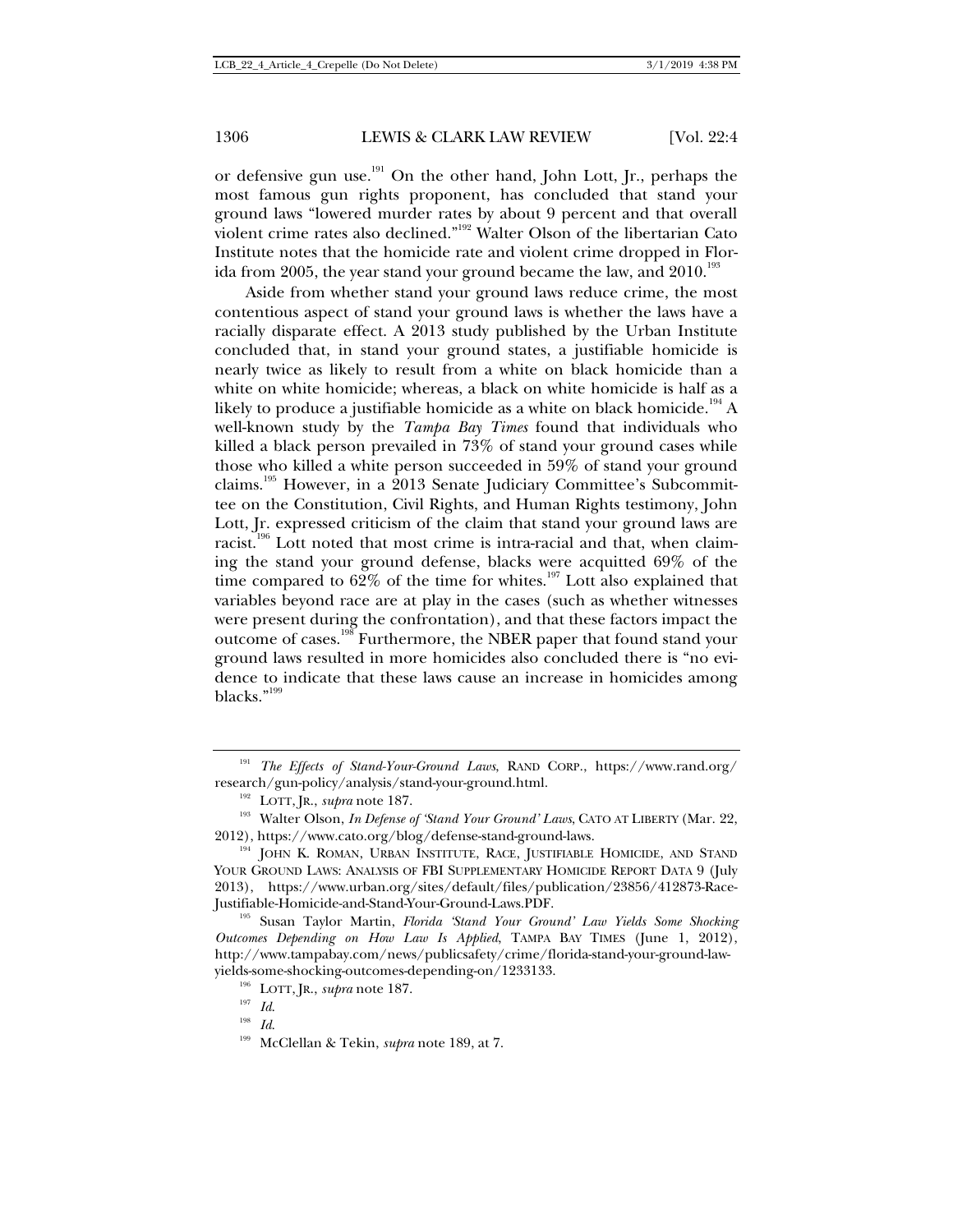A relatively new self-defense law is the battered woman syndrome.<sup>200</sup> This defense was born from the sad reality that many women are abused by their male domestic partners.<sup>201</sup> Women typically cannot overcome men in physical combat. Thus, women who have long been abused by their partner sometimes attack their partner while he is sleeping or otherwise vulnerable and often with extreme force; accordingly, the battered woman is not considered to be in immediate peril when she strikes her abuser.<sup>202</sup> For example, battered women such as Francine Hughes have set their slumbering husbands on fire.<sup>203</sup> Self-defense in the traditional sense is not an option in this situation. Battered woman's syndrome

<sup>200</sup> Cara Cookson, *Confronting Our Fear: Legislating Beyond Battered Woman Syndrome and the Law of Self-Defense in Vermont*, 34 VT. L. REV. 415, 428 (2009) ("Several Vermont Supreme Court opinions issued over the last 20 years reference BWS in ways that reveal a progression in how the court conceptualizes women's responses to abusive relationships, without providing for its proper use."); Christina England, *The Battered Women's Syndrome: A History and Interpretation of the Law of Self-Defense as it Pertains to Battered Women Who Kill Their Husbands*, 3 VAND. UNDERGRADUATE RES. J., at 3 (2007); Lenore E. Walker, *Battered Women Syndrome and Self-Defense*, 6 NOTRE DAME J.L. ETHICS & PUB. POL'Y 321, 322 (1992) ("In the late 1970s and early 1980s, what became known as the *battered woman self-defense* achieved acceptance within the case law of numerous states.") ("Many court cases dating mostly from the mid-1970's during the second wave of the women's movement tried to include the "battered women's syndrome" in the self-defense plea, and gradually over the past few decades, important precedents have been set permitting expert witness testimony in the courtroom to explain this psychological theory as it pertains to the case."); Lenore E. Walker, *Battered Women Syndrome and Self-Defense*, 6 NOTRE DAME J.L. ETHICS & PUB. POL'Y 321, 322 (1992) ("In the late 1970s and early 1980s, what became known as the *battered woman self-defense* achieved acceptance within the case law of numerous states.").

<sup>201</sup> *See, e.g.*, Jimmie E. Tinsley, *Criminal Law: The Battered Woman Defense*, 34 AM. JUR. PROOF OF FACTS 2d § 1 (2018) ("In recent years increasing attention has been given to the fact that these stereotypical notions frequently do not comport with reality. . . . The man most likely to abuse a woman is her husband . . . ."); Alanna Vagianos, 30 *Shocking Domestic Violence Statistics that Remind Us It's an Epidemic*, HUFFPOST (Oct. 23, 2014), https://www.huffingtonpost.com/2014/10/23/domesticviolence-statistics\_n\_5959776.html; Olga Khazan, *Nearly Half of All Murdered Women Are Killed by Romantic Partners*, THE ATLANTIC (July 20, 2017),

<sup>&</sup>lt;sup>202</sup> Stephanie Duiven, *Battered Women and the Full Benefit of Self-Defense Laws*, 12 BERKELEY WOMEN'S L.J. 103, 106 (1997) ("The situations in which battered women kill often are not ones in which the danger from the abuser clearly appears to be 'imminent.'"); Misty Murray, People v. Humphrey*: The New Rules of Self-Defense for Battered Women Who Kill*, 27 SW. U. L. REV. 155, 157 (1997) ("Battered women experts argue that the prior acts of violence by the abuser against the battered woman, which often trace back to many years of repeated abuse, must be taken into account in determining the reasonableness of the battered woman's perception that she was in danger of an imminent attack.").<br><sup>203</sup> Vickki Dozier, *Francine Hughes Wilson, Abused Michigan Wife Who Inspired 'The* 

*Burning Bed,' Dies at 69*, LANSING ST. J. (2017), https://www.lansingstatejournal.com/ story/news/local/2017/03/30/francine-hughes-wilson-who-inspired-burning-beddies-69/99834400/.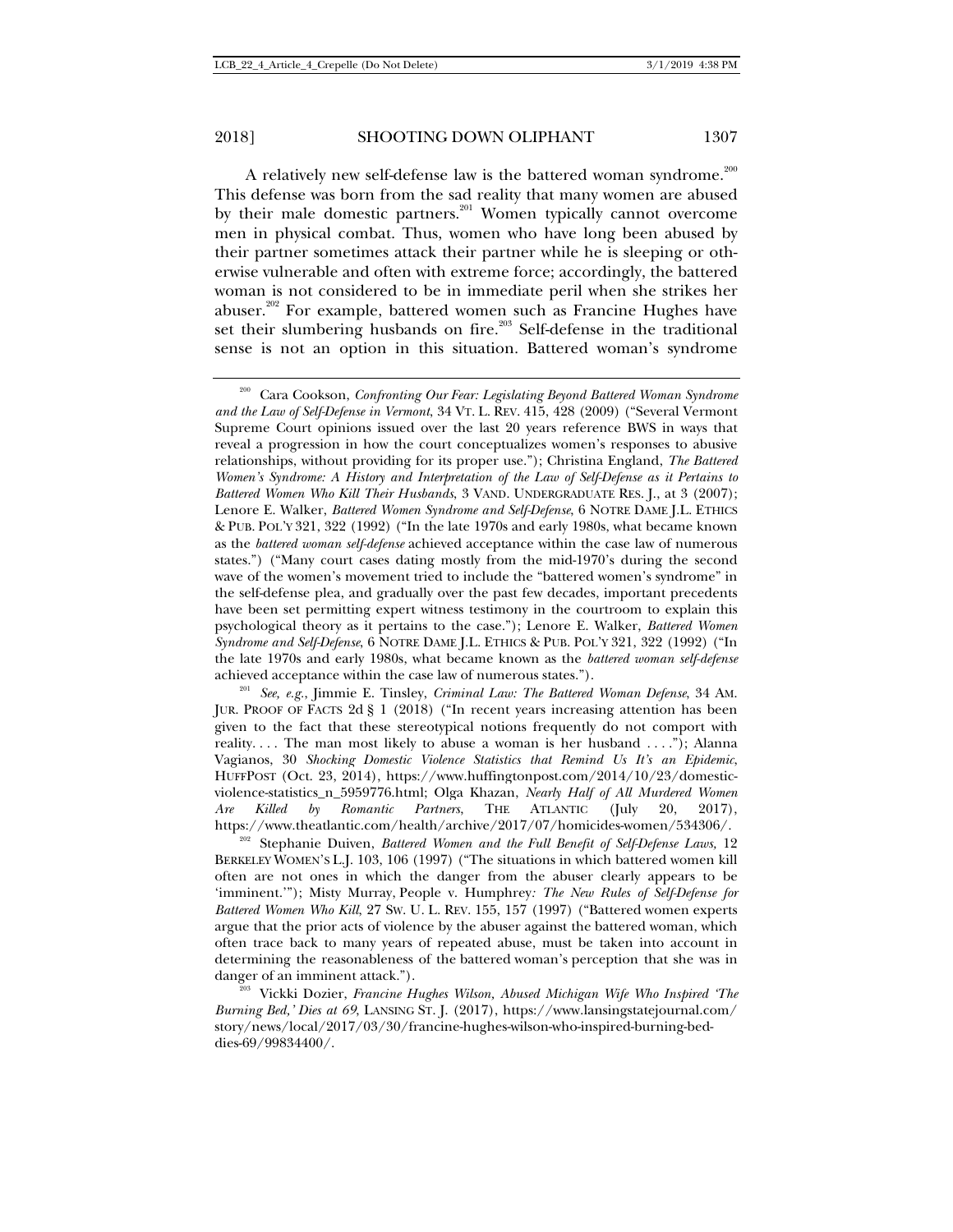hinges on psychological changes stemming from the woman suffering years of abuse, and many jurisdictions recognize battered woman's syndrome.<sup>204</sup> Essentially, battered woman's syndrome enables an abused woman to claim self-defense by demonstrating her action was the result of a reasonable fear of imminent danger due to her past experiences with her partner.<sup>205</sup>

### IV. INDIANS, GUNS, AND RESISTANCE

This Part explores the seldom discussed relationship between Indians and guns. First, this Part provides a general history of how the gun transformed American Indian culture. Then this Part summarizes the legal framework for gun and self-defense laws in Indian country today.

#### *A. History*

European arrival brought many drastic changes for America's indigenous people. Well-known is the horrendous depopulation brought about by old-world diseases.<sup>206</sup> Although horses are commonly associated with American Indians in popular culture, Europeans brought horses to the Americas.<sup>207</sup> Europeans also brought a vast array of previously un-

<sup>204</sup> Kendall Hamilton, Comment, *Virginia's Gap Between Punishment and Culpability: Re-Examining Self-Defense Law and Battered Woman's Syndrome*, 49 U. RICH. L. REV. 327, 330 (2014) ("Today, many jurisdictions recognize BWS and have adopted BWS as an umbrella term for all domestic-abused-related disorders."); Michelle Strucke & Kate Hajjar, *Battered Woman Syndrome*, CORNELL UNIV. L. SCH., https://courses2.cit. cornell.edu/sociallaw/student\_projects/BatteredWomanSyndrome.htm (last visited Aug. 19, 2018) ("[Battered woman syndrome] is currently available in seventy-six

percent of states . . . ."). 205 Hamilton, *supra* note 204, at 340; *see* Cookson, *supra* note 200, at 421 ("BWS testimony functions within the existing framework of common law self-defense, not as

a separate affirmative defense."). 206 Adam Crepelle & Walter E. Block, *Property Rights and Freedom: The Keys to Improving Life in Indian Country*, 23 WASH. & LEE J. C.R. & SOC. JUST. 315, 316 (2017) ("Diseases from Europe brought immeasurable harm to American Indian societies."); Lois N. Magner, *The Impact of European Diseases on Native Americans*, ENCYCLOPEDIA.COM, https://www.encyclopedia.com/science/encyclopedias-almanacstranscripts-and-maps/impact-european-diseases-native-americans (last visited Aug. 19, 2018); *American History Myths Debunked: The Indians Weren't Defeated by White Settlers*, INDIAN COUNTRY TODAY (Aug. 18, 2017), https://indiancountrymedianetwork.com/ history/events/american-history-myths-debunked-the-indians-werent-defeated-by-

white-settlers/. 207 *American Indian Horse History*, AM. INDIAN HORSE REGISTRY, http://www. indianhorse.com/about/american-indian-horse-history/ (last visited Aug. 19, 2018) ("It is generally agreed by historians that the Spanish brought the horse to the new world in the 1500s."); Danny Lewis, *A Brief History of America's Complicated Relationship With Wild Horses*, SMITHSONIAN.COM (Sept. 20, 2016), https://www.smithsonianmag. com/smart-news/brief-history-americas-complicated-relationship-horses-180960493/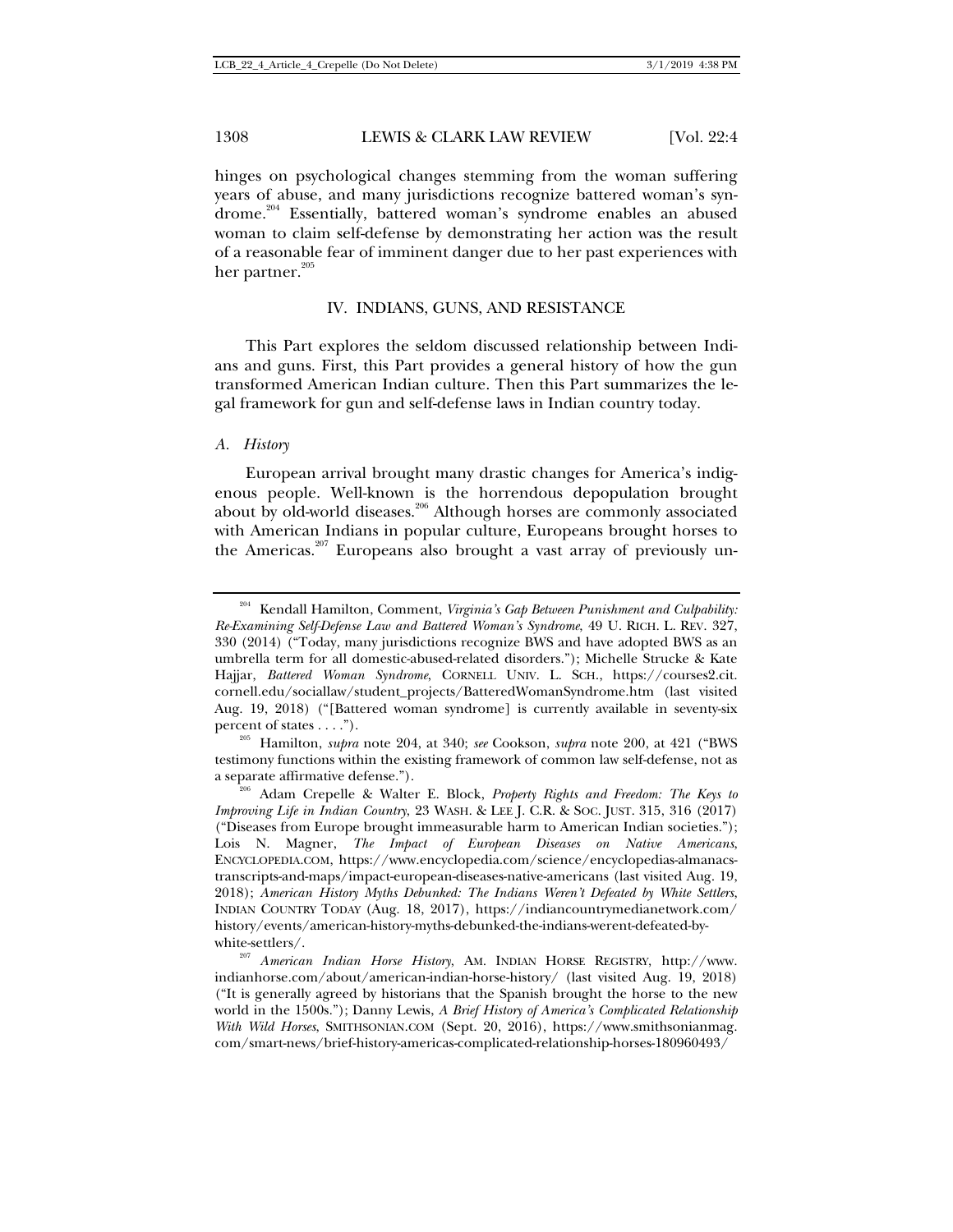known items to the American Indians—cotton clothing, metal goods, and glass. Arguably, the European manufacture that had the greatest impact on Amerindian culture was the gun.

The first gunshot in North America may have been by Samuel de Champlain in 1609 when he used his arquebus to help the Huron, Ottawa, and Montagnais defeat the Mohawk in battle.<sup>208</sup> The flash, bang, and smoke produced by the weapon would certainly have had a psychological effect on people who had never been exposed to such a sight; nonetheless, Indians immediately recognized the gun's death-dealing potential.<sup>209</sup> This sparked an obsession with guns that would radically transform American Indian society throughout the Americas.<sup>210</sup>

Indians did not know how to produce firearms, ammunition, or gun powder.<sup>211</sup> Hence, Indians had to trade for guns. Trade was nothing new to the Americas as indigenous people had long established and welldeveloped trading networks.<sup>212</sup> But the gun trade was different. Indians began to engage in mass enslaving campaigns against other Indians to segan to engage in mass ensuring emipling against strict matallities major military advantage over those without guns; hence, unarmed Indians sought weaker nations to enslave in order to arm themselves.<sup>214</sup> Addi-

*Culture*, WASH. POST (Nov. 21, 2017), https://www.washingtonpost.com/news/ volokh-conspiracy/wp/2017/11/21/the-american-indian-foundation-of-americangun-culture/?utm\_term=.c6836ddb2f93 ("Yet those firearms were quickly integrated into an arms culture that had already existed in America for centuries and that would eventually become the arms culture of American of all races.").<br><sup>211</sup> SILVERMAN, *supra* note 209, at 15.<br><sup>212</sup> Joseph Austin & Adam Crepelle, *All Roads Lead to Chaco Canyon: Revitalizing* 

<sup>(&</sup>quot;Wild or domesticated, the immediate ancestors of all horses in the western hemisphere can trace their ancestry back to the creatures European explorers and

colonists brought with them in the 15th and 16th centuries."). 208 David Kopel, *Native Americans and Gun Violence*, DAVEKOPEL.ORG (2002), http://www.davekopel.org/2A/EncyGunsInAmerSociety/Native-Americans-and-Gun-

Violence.htm.<br><sup>209</sup> DAVID J. SILVERMAN, THUNDERSTICKS 23 (2016) ("[E]arly clashes with the French served less to intimidate the Iroquois than captivate them about what they could accomplish with European weaponry."). 210 David Kopel, *Perspective, The American Indian Foundation of American Gun* 

*International Trade Between Native Nations*, TRIBAL BUS. J., http://tribalbusinessjournal. com/roads-lead-chaco-canyon/ (last visited Aug. 27, 2018) ("Native Nations in the western hemisphere once had expansive trade networks that extended from Canada to South America. Evidence can be found in the historic trade hubs like Paquime, Cahokia, Etzanoa, and Chaco Canyon."); ROBERT J. MILLER, RESERVATION CAPITALISM 22 (2012) (prior to European arrival, "Indians and their governments participated in extensive trade networks that crisscrossed North America."). 213 SILVERMAN, *supra* note 209, at 57 ("Competition for captives [to sell as slaves]

and control of European markets galvanized intertribal arms races in the Southeast as they had in the North.").<br> $\frac{214}{Id}$  *Id.* at 49.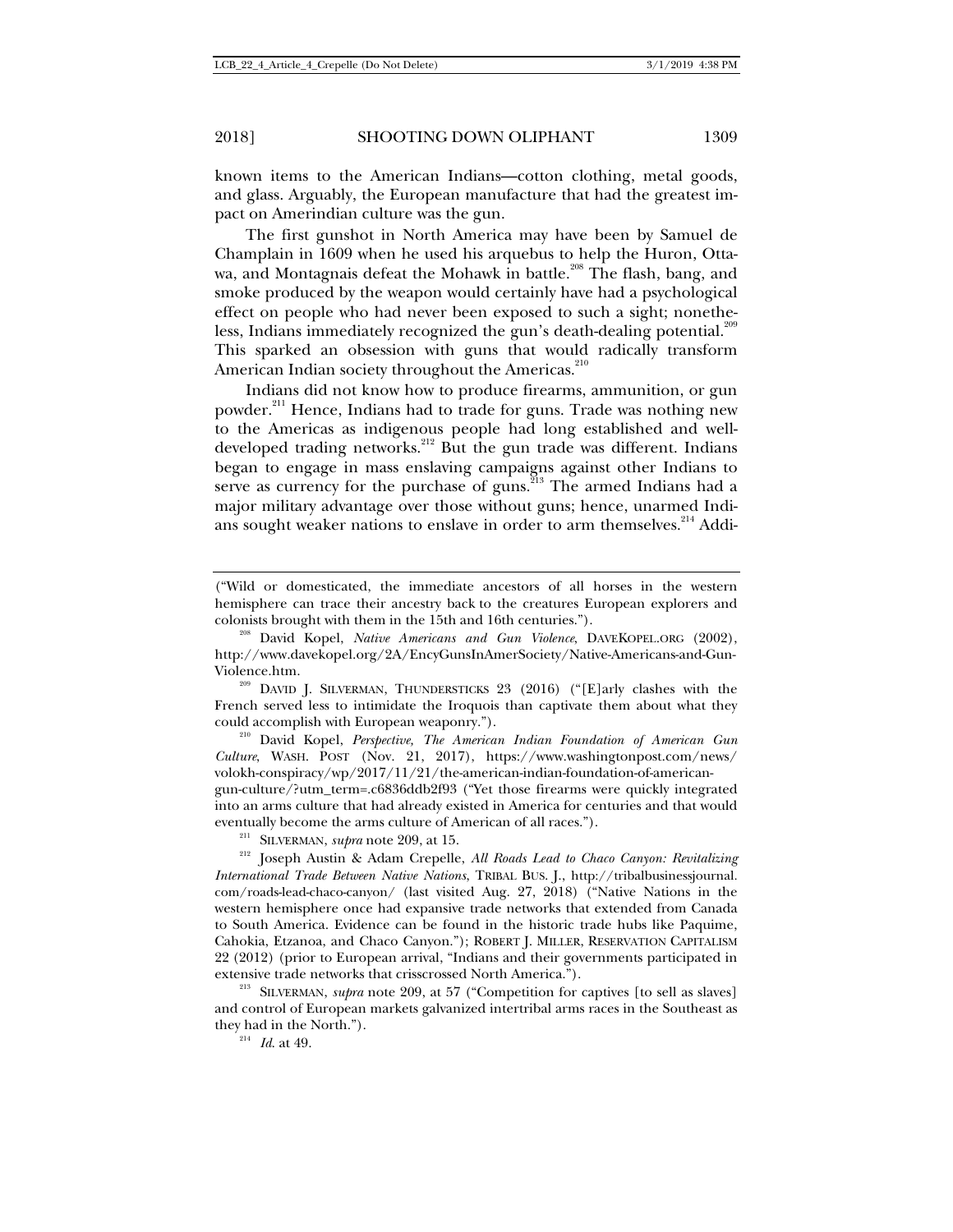tionally, guns enabled Indians to become more efficient hunters which enabled musket-wielding Indians to produce more furs than Indians equipped with only bows and arrows.<sup>215</sup> Thus, gun-toting tribes had an economic advantage over those without firearms, which in turn provided a military advantage. Guns became so essential to some tribes that they forgot how to manufacture and hunt with bows and arrows by the early  $1700s$ <sup>216</sup> Many tribes also utilized firearms for ceremonial purposes.<sup>217</sup>

When it came to guns, Europeans considered Indians "connoisseurs."<sup>218</sup> Indians wanted specific firearms and got them.<sup>219</sup> In fact, gun manufacturers in Europe began designing firearms to meet American Indian specifications by the mid-1600s.<sup>220</sup> Indians wanted lighter weapons than standard European arms because lighter arms enabled quicker and more efficient movement which was needed for Indian-style warfare.<sup>221</sup> Indians also developed ammunition designed to hunt specific game. Some Indians soon became more proficient with firearms than the Europeans themselves, and this was a source of great concern for the European powers. $^{222}$ 

Fears of armed indigenous resistance caused most of the American colonies to enact laws prohibiting the armament of Indians.<sup>223</sup> For example, one of the initial laws passed by the Jamestown colony was "[t]hat no man do sell or give any Indians any piece, shot, or powder, or any other arms offensive or defensive, upon pain of being held a traitor to the colony and of being hanged as soon as the fact is proved, without all re-

ceremonies by the 1640s); Angela R. Riley, *Indians and Guns*, 100 GEO. L.J. 1675, 1727 (2012) (discussing how some tribes, such as the Navajo Nation, have ceremonial use

POINT (May 4, 2015), https://talonspoint.wordpress.com/2015/05/04/colonialfirearms-regulation-an-honest-account/ ("Most colonies did, however, pass laws restricting possession of firearms by blacks and Indians.").

<sup>215</sup> *Id*. at 86. 216 *Id*. at 9 (noting for some tribes near the Hudson Bay "[i]t only took a generation or two before Indians claimed that their young people had become so accustomed to hunting with these weapons, and so out of practice at using and manufacturing bows and arrows, that they would starve without ammunition and gunsmithing services"); Donald E. Worcester & Thomas F. Schliz, *The Spread of Firearms Among the Indians on the Anglo-French Frontiers,* 8 AM. INDIAN Q. 103, 112–13 (1984) ("The northern Crees soon came to rely on English firearms so completely that by 1716 they had entirely abandoned the use of bows and arrows."). 217 SILVERMAN, *supra* note 209, at 31 (noting the Iroquois were including guns in

clauses in their gun ordinances).<br>
<sup>218</sup> SILVERMAN, *supra* note 209, at 246.<br>
<sup>219</sup> *Id.* at 53.<br>
<sup>220</sup> *Id.* at 28.<br>
<sup>221</sup> *Id.* at 28.<br>
<sup>221</sup> *Id.* at 28.<br>
<sup>222</sup> *Id.* at 31 ("[A]s early as the 1640s French and Dutch c alarm about Iroquois warriors who used guns 'as well as our Europeans' and could even be said to 'excel many Christians.'"). 223 Clayton E. Cramer, *Colonial Firearms Regulation: An Honest Account*, TALON'<sup>S</sup>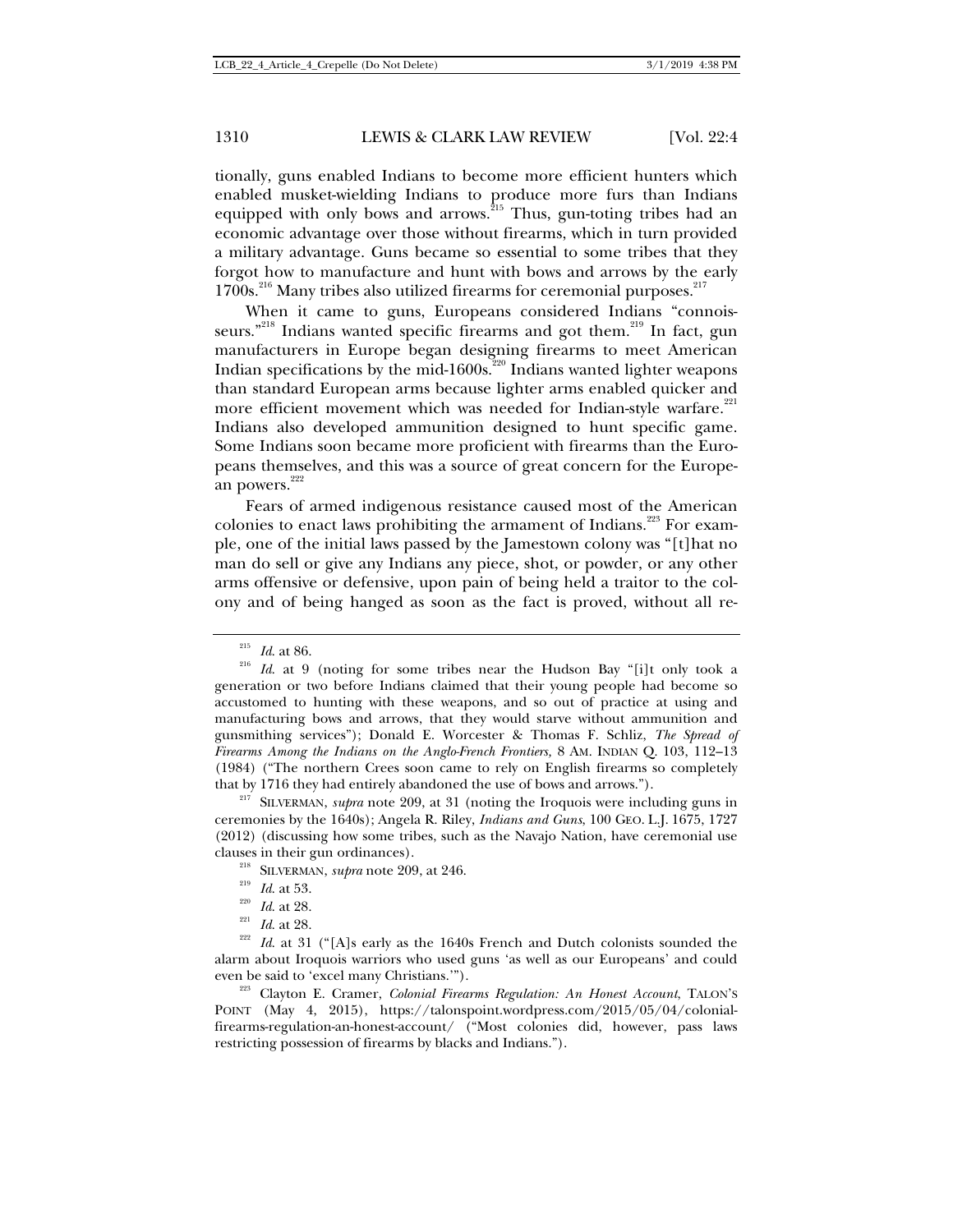demption."224 Due to anxiety over the possibility of an Indian attack, Virginia required men to bring firearms to church during the early  $1600s$ .<sup>225</sup> Even the ban on slaves possessing firearms was lifted if the slave was using the gun to shoot an Indian.<sup>226</sup> Despite the colonies' efforts, the gun laws did not work.<sup>227</sup> Indians were usually able to acquire arms with little trou $ble.$ <sup>228</sup>

The United States' victories in the various Indian wars are commonly thought to be the result of superior American firepower, but Professor David J. Silverman questions this thesis in his masterful book, *Thundersticks.* As one example, Silverman notes that the Seminoles were able to resist removal despite facing the much larger United States army because the Seminoles were well-armed.<sup>229</sup> The Seminoles replenished their ammunition supplies by snatching munitions from the United States military as well as participating in international trade with Cuba and the Bahamas.<sup>230</sup> In fact, the United States unsuccessfully called in the Navy to disrupt the Seminoles arms supply.<sup>231</sup> The Seminoles were far from the only Indian nation to utilize the gun to resist colonization. Ultimately, Indians failed to defeat the United States due to the United States' vast numerical superiority, the United States' malicious destruction of indig-

banned the sale of munitions to Indians, but usually to little effect."); David Kopel, *Perspective, The American Indian Foundation of American Gun Culture*, THE WASH. POST (Nov. 21, 2017), https://www.washingtonpost.com/news/volokh-conspiracy/wp/ 2017/11/21/the-american-indian-foundation-of-american-gun-culture/?utm\_term=. c6836ddb2f93 ("The colonists enacted many laws to attempt to control the Indian

arms trade, but they were exercises in futility."). 228 SILVERMAN, *supra* note 209, at 40–41 (noting colonial competition provided Indians with ample opportunities to acquire arms); James A. Warren, *Native Americans Invented Our Gun Culture—and Yes, We Stole That, Too*, THE DAILY BEAST (Mar. 4, 2017), https://www.thedailybeast.com/native-americans-invented-our-gun-cultureand-yeswe-stole-that-too ("And when and where the chief colonial power in one region or another placed an embargo on arms sales to Indians—a not infrequent development—itinerant black market traders and Native American middlemen were happy to be of service.").<br><sup>229</sup> SILVERMAN, *supra* note 209, at 190–91.<br><sup>230</sup> *Id*. at 191–92.<br>*Id.* at 212.

<sup>&</sup>lt;sup>224</sup> Robert J. Spitzer, *Gun Law History in the United States and Second Amendment Rights*, 80 L. & CONTEMP. PROBS. 55, 57 (2017).

<sup>&</sup>lt;sup>225</sup> *Id.* at 75 ("[M]en were required to bring their firearms to church for fear of Indian attacks.").

<sup>&</sup>lt;sup>226</sup> *Id.* at 78–79 ("Early in the country's history, slave owners found it not only useful, but necessary, to arm slaves in early conflicts with Native Americans."); Clayton E. Cramer, *The Racist Roots of Gun Control,* 4 KAN. J.L. & PUB. POL'Y 17, 17 (1995) ("In Louisiana, the fear of Indian attack and the importance of hunting to the colonial economy necessitated that slaves sometimes possess firearms. The colonists had to balance their fear of the Indians against their fear of their slaves."). 227 SILVERMAN, *supra* note 209, at 17 ("Euro-American governments typically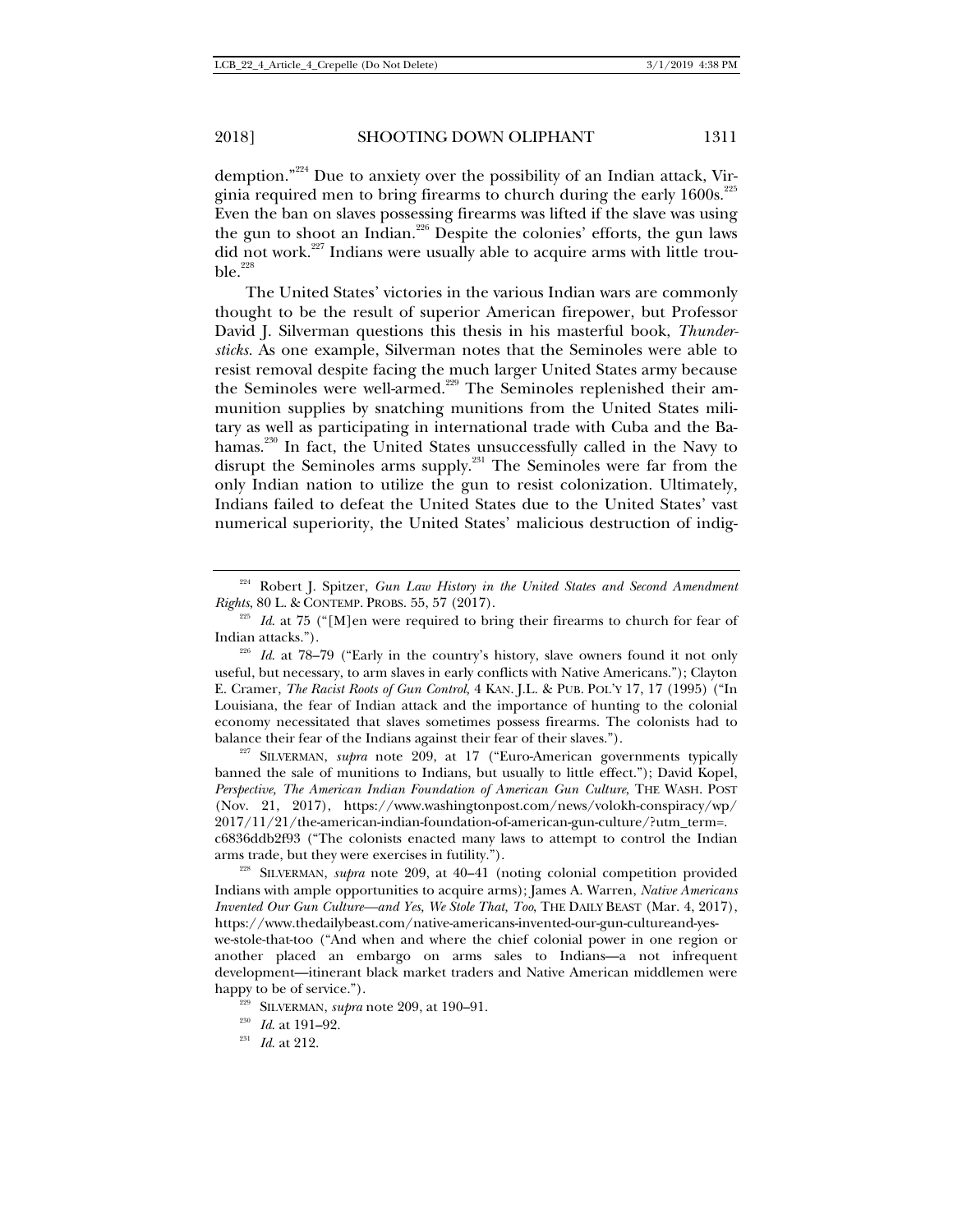enous food sources, and European diseases—often purposefully spread by the United States.<sup>232</sup> Professor Silverman asserts, "The fact that southern Plains Indians like the Comanches and Kiowas fought against these odds for as long as they did is evidence that their arms were a means to mount a heroic defense of what was theirs, not a Trojan horse for their colonization."233

#### *B. Firearms in Contemporary Indian Country*

Given the importance of firearms to American Indians for the past 400 years, it should be no surprise that guns are common in Indian country today.<sup>234</sup> What is surprising is that the residents of Indian country are the only people in the United States who lack the constitutional right to bear arms because Indian tribes are not bound by the United States Constitution.<sup>235</sup> The Indian Civil Rights Act (ICRA) offers individuals in Indian country many protections similar to the Bill of Rights, but the ICRA contains no Second Amendment analogue.<sup>236</sup> In fact, Supreme Court Justices in *Heller* suggested that one of the purposes of the Second Amendment was to enable whites to defend themselves against Indians.<sup>237</sup> Although racist federal gun laws applied to Indians until 1979,<sup>238</sup> tribes' extraconstitutional status gives tribal governments tremendous flexibility to devise their own gun laws.<sup>239</sup> Professor Angela Riley has observed that,

dissenting) (noting any self-defense purpose the Second may have served is not relevant to today's urban lifestyle and was instead intended to provide a mechanism for settlers to defend themselves against frontier dangers like "fighting with Indian tribes"); Transcript of Oral Argument at 8, D.C. v. Heller, 554 U.S. 570 (2008) (No. 07-290), https://www.supremecourt.gov/oral\_arguments/argument\_transcripts/ 2007/07-290.pdf (Justice Kennedy stating the Second Amendment was designed to enable "the remote settler to defend himself and his family against hostile Indian tribes and outlaws, wolves bears and grizzlies and things like that"). 238 Ann E. Tweedy, *"Hostile Indian Tribes . . . Outlaws, Wolves, . . . Bears . . . Grizzlies* 

*and Things Like That?" How the Second Amendment and Supreme Court Precedent Target Tribal Self-Defense*, 13 U. PA. J. CONST. L. 687, 732 (2011) (discussing laws that prohibited the sale of firearms to Indians "within any district or county occupied by uncivilized or hostile Indians" and without the "permission of the superintendent, which will be granted only for clearly established lawful purposes.").<br><sup>239</sup> Angela R. Riley, *Indians and Guns*, 100 GEO. L.J. 1675, 1716 (2012) ("As the

only sovereigns not bound to protect an individual right to bear arms as set forth in *Heller* and *McDonald*, tribal governments may define gun rights completely free of

<sup>&</sup>lt;sup>232</sup> *Id.* at 248.<br><sup>233</sup> *Id.* at 248.<br><sup>234</sup> Crepelle, *supra* note 10, at 251.<br><sup>235</sup> Blatchford v. Native Village of Noatak, 501 U.S. 775, 781–82 (1991) (noting that tribes surrendered no powers at the Constitutional Convention); Talton v. Mayes, 163 U.S. 376, 385 (1896) (holding the Bill of Rights does not apply to Indian tribes).<br><sup>236</sup> The Indian Civil Rights Act of 1968, 25 U.S.C. §§ 1301–1303 (2012).<br><sup>237</sup> District of Columbia v. Heller, 554 U.S. 570, 725 (2008) (Breyer, J.,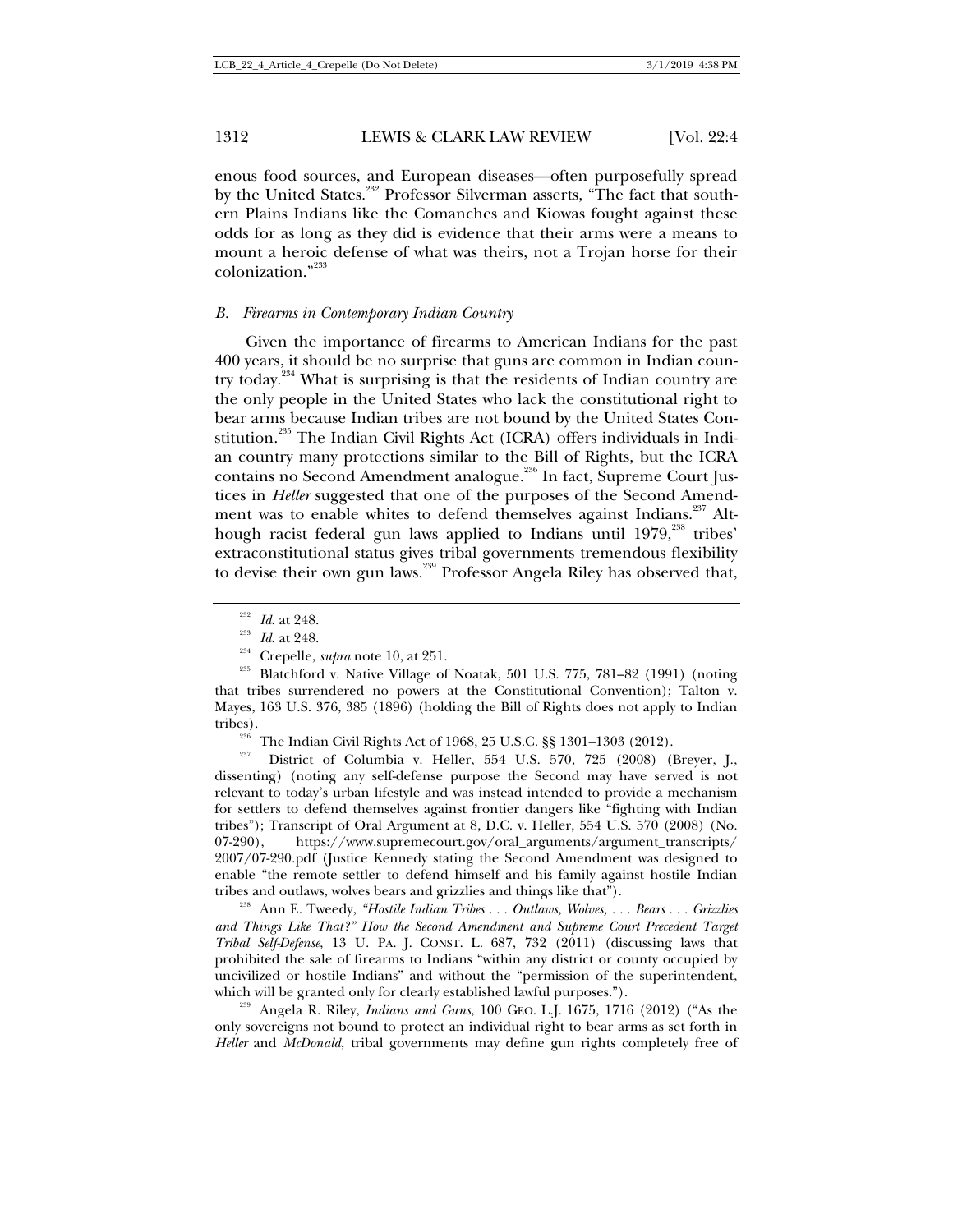"Today, a rather small but growing number of tribal constitutions expressly provide that the Indian nation may not infringe on the individual right to bear arms." $240$ 

The primary constraint for tribal gun laws on the reservation would be federal restrictions. State criminal/prohibitory gun laws can apply in Indian country; however, states cannot ban handgun ownership because of the Court's *McDonald* decision.<sup>241</sup> Conflict may arise when individuals who lawfully possess a firearm under tribal law leave the reservation with their firearms in tow. Indeed, states have opposed much less controversial tribally authorized regulatory schemes, like license plates and law enforcement light bars, when the tribal licensee enters state jurisdiction. $242$ Thus, litigation over tribal gun laws is easy to envision.

Though tribal governments are not bound the Supreme Court's decisions in *Heller* and *McDonald*, 243 the key principle of the cases—that individuals have a right to possess handguns for self-defense—is one that tribes should consider. *Heller* and *McDonald* may offer the best jurisprudential antidote to *Oliphant.* 

#### *C. Self-Defense for Tribes*

American Indians have long practiced self-defense; $244$  in fact, tribes' historic desire for guns was largely fueled by their need to defend themselves against Europeans.<sup>245</sup> Today, tribal codes contain provisions for selfdefense, and contrary to the contention of some, tribal laws are essentially identical to run-of-the-mill United States self-defense laws.<sup>246</sup> For ex-

2007); Cabazon Band of Mission Indians v. Smith, 388 F.3d 691, 692 (9th Cir. 2004).<br><sup>243</sup> Riley, *supra* note 239, at 1716.<br><sup>244</sup> *E.g.*, ROBERT M. UTLEY & WILCOMB E. WASHBURN, INDIAN WARS 27 (1987) ("For the Indians, this revenge was not merely casual retribution for specific injustices. It represented a strong moral principle in Indian life. To fail to repay an injustice was not charity or mercy, but itself injustice."); JOHN REED SWANTON, INDIAN TRIBES OF THE LOWER MISSISSIPPI VALLEY AND ADJACENT COAST OF THE GULF OF MEXICO 170 (1911) (noting a Natchez religious leader stated that to "please the Supreme Spirit it was necessary to observe these points: To kill no one except in defense of one's own life

. . . ."). 245 Angelique EagleWoman (Wambdi A. WasteWin), *Tribal Nations and Tribalist Economics: The Historical and Contemporary Impacts of Intergenerational Material Poverty and Cultural Wealth Within the United States*, 49 WASHBURN L.J. 805, 811 (2010) ("[T]ribal leaders often negotiated for firearms and weaponry to even the playing field when marauding non-Indians attacked their villages or groups of traders stole goods at gunpoint."). 246 *E.g.*, Nevada v. Hicks, 533 U.S. 353, 385 (2001) (Souter, J., concurring)

state and federal constitutional restraints."). 240 *Id*. at 1722. 241 Crepelle, *supra* note 10, at 258 (2017) ("States cannot ban handgun ownership—they can only regulate it."). 242 Prairie Band of Potawatomi Nation v. Wagnon, 476 F.3d 818, 820 (10th Cir.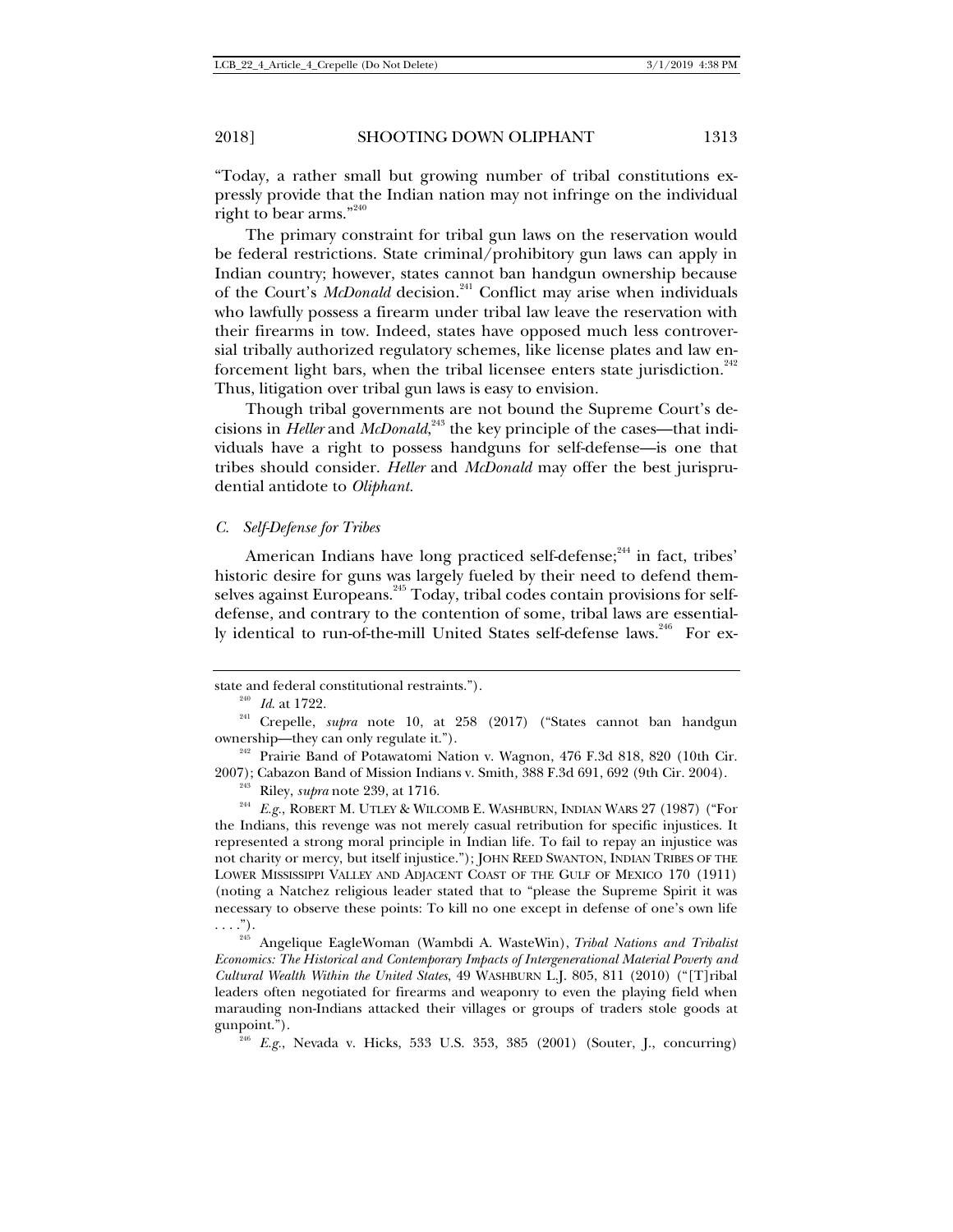ample, the Standing Rock Sioux Tribe (SRST) and the Chitimacha Tribe of Louisiana tribal codes state, "The use of reasonable force is a defense when a person reasonably believes that such force is immediately necessary to protect himself or herself."<sup>247</sup> Both tribes authorize the use of deadly force if the defendant "reasonably believes such force is necessary" to prevent serious bodily harm or death.<sup>248</sup> Both tribes also allow force to be used in defense of others<sup>249</sup> and the defense of property.<sup>250</sup> Many other tribes have self-defense laws with language that is nearly identical to the language quoted above. $^{\rm 251}$ 

The Confederated Tribes of the Umatilla Indian Reservation (CTUIR)'s tribal code contains detailed self-defense provisions in the section titled "Justification."<sup>252</sup> The section begins by stating justification is a defense "[i]n any prosecution for an offense"<sup>253</sup> Very appropriately, the Code has a section titled "Choice of Evils" explaining physical force is justified when:

1. That conduct is necessary as an emergency measure to avoid imminent public or private injury; and 2. [t]he threatened injury

http://www.chitimacha.gov/sites/default/files/CCCJ%20Title%20III%20-

%20Criminal%20Offenses%20Code.pdf; Standing Rock Sioux Tribe, Title IV-Criminal Offenses/Sex Offenders, § 4-205(a), https://www.standingrock.org/ content/title-iv-4-criminal-offensessex-offenders.<br><sup>248</sup> SRST, 4-208; Chitimacha, Sec. 112.<br><sup>249</sup> CHITIMACHA TRIBE OF LA., § 110; Standing Rock Sioux Tribe, § 4-206.<br><sup>250</sup> CHITIMACHA TRIBE OF LA., § 111; Standing Rock Sio

https://ecode360.com/29879423; SAULT STE. MARIE TRIBE OF CHIPPEWA INDIANS, TRIBAL CODE § 71.401(d) (2018), https://www.saulttribe.com/images/downloads/ government/tribal%20code/Chapter-071.pdf; SISSETON-WAHPETON SIOUX TRIBE, CODE OF LAWS § 24-01-25, 26, 27 (2005), https://www.narf.org/nill/codes/sisseton\_ wahpeton/Chapter24.pdf; FORT PECK ASSINIBOINE AND SIOUX TRIBES tit. 7, § 113 (2017), https://static1.squarespace.com/static/594c44e12cba5ec4cb294563/t/ 598b45cb3e00be40831cc4a8/1502299607844/CCOJ-Complete+7-5-17-protected.pdf; THE SNOQUALMIE TRIBE, AN ACT RELATING TO THE SNOQUALMIE TRIBE CRIMINAL CODE § 18.4, http://www.snoqualmietribe.us/sites/default/files/criminal\_code\_7.1\_compresses. pdf.

 $^{252}$  CONFEDERATED TRIBES OF THE UMATILLA INDIAN RESERVATION, CRIMINAL CODE § 4.12 (amended 2016), http://ctuir.org/system/files/Criminal%20Code\_0.pdf. 253 *Id*. at § 4.12.

<sup>(</sup>claiming tribal law is anomalous because it is based traditional tribal values "would be unusually difficult for an outsider to sort out."); Dolgencorp v. Miss. Band of Choctaw Indians, 746 F.3d 167, 181 (5th Cir. 2014) (Smith, J., dissenting) (expressing fear that Dollar General—who consented to Mississippi Choctaw tribal court jurisdiction—would be subject to "Choctaw law [that] expressly incorporates, as superior to Mississippi state law, the 'customs . . . and usages of the tribes.'"); Reply Brief for Petitioners at 21, Dollar General Corp. v. Miss. Band of Choctaw Indians, 746 F.3d 167 (5th Cir. 2014) (No. 13-1496) (contending it is impossible to know how to apply tribal law).<br><sup>247</sup> CHITIMACHA TRIBE OF LA., TITLE III – CRIMINAL OFFENSE CODE § 109,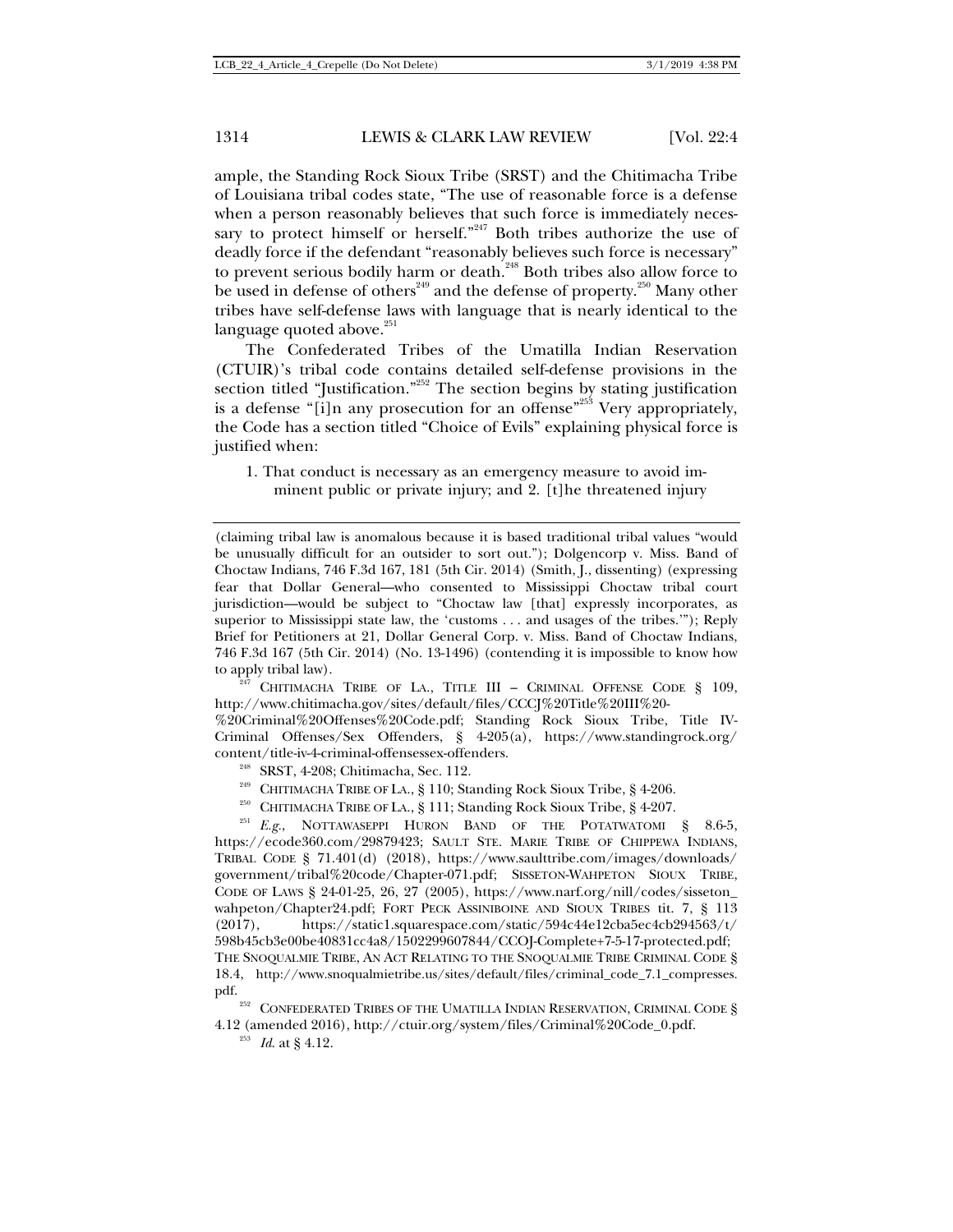is of such gravity that, according to ordinary standards of intelligence and morality, the desirability and urgency of avoiding the injury clearly outweigh the desirability of avoiding the injury sought to be prevented by the section defining the offense in issue.<sup>3</sup>

The CTUIR tribal code then states that physical force can be used by a private individual to defend himself, a third party, or private property.<sup>255</sup> Individuals are also authorized to use force to prevent a person from seriously physically harming herself or committing suicide.<sup>256</sup> The CTUIR code goes on to explicitly limit the amount of force used in defense against "what he reasonably believes to be the use or imminent use of unlawful physical force, and he may use a degree of force which he reasonably believes to be necessary for the purpose."<sup>257</sup> Force, however, cannot be used as a defense under the CTUIR code if the individual is the initial aggressor or provokes an attack to injure another person.<sup>258</sup> The code also prohibits justification from being used as a defense if the force resulted from "combat by agreement not specifically authorized by law."259 The CTUIR code limits deadly force in self-defense to situations involving "major crime[s]" that are (or may be) violent and as well as to resist the burglary of a dwelling.<sup>260</sup> Even the contours of using physical force to make a citizen's arrest are set forth in the CTUIR code.<sup>2</sup>

Many tribes do not have provisions explicitly authorizing selfdefense, but some tribal codes allude to self-defense in other laws. Though the Eastern Band of Cherokee has no self-defense provision in its criminal code, the code does authorize the sale of handguns on the Cherokee Reservation if "the weapon is necessary for self-defense or protection of the house."262 The Siletz Tribal Code does not define selfdefense; nevertheless, the tribal code states "In any prosecution for an offense, justification is a defense which, if raised, the Siletz Indian Tribe must disprove beyond a reasonable doubt."<sup>263</sup> Likewise, the Seminole Nation of Oklahoma does not define self-defense, but the tribal code states

- 
- 

<sup>254</sup> *Id.* at § 4.14(A).<br><sup>255</sup> *Id.* at § 4.15(D).<br><sup>256</sup> *Id.* at § 4.15(C).<br><sup>256</sup> *Id.* at § 4.16.<br><sup>256</sup> *Id.* at § 4.17(A–B).<br><sup>259</sup> *Id.* at § 4.17(C).<br><sup>259</sup> *Id.* at § 4.18(A–B).<br><sup>260</sup> *Id.* at § 4.25.<br>*Id.* at § 4.25 https://library.municode.com/nc/cherokee\_indians\_eastern\_band/codes/code\_of\_ ordinances?nodeId=PTIICOOR\_CH144FI\_S144-2HASA. <sup>263</sup> CRIMINAL CODE OFFENSES AND PUNISHMENTS, SILETZ TRIBAL CODE § 12.002,

*available at* http://www.ctsi.nsn.us/uploads/downloads/TribalOrdinances/12-001\_ Criminal\_Code\_offenses\_and\_ punishments.pdf.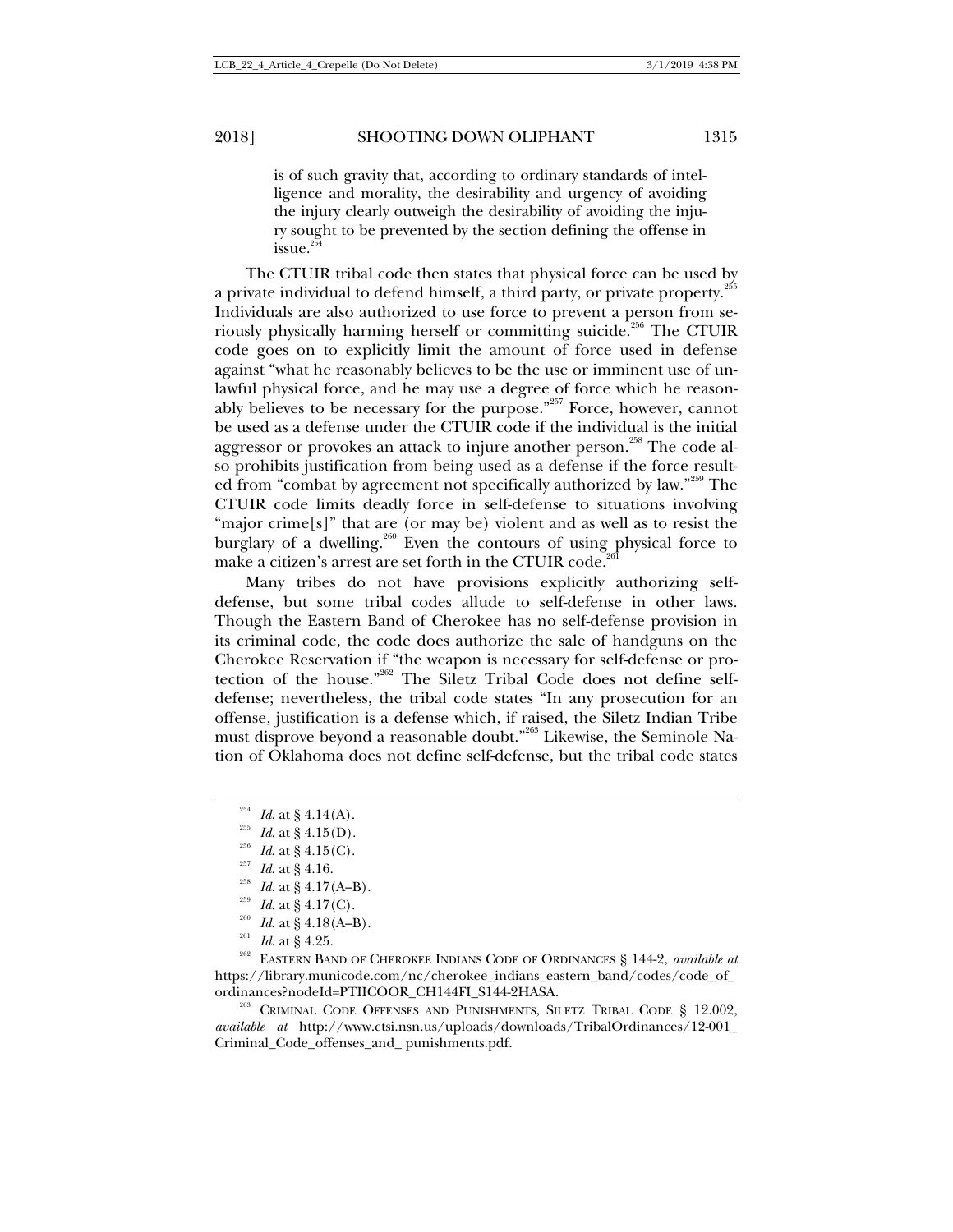that an individual shall not be denied a protective order for acting in selfdefense.<sup>264</sup> The Seminole Nation of Oklahoma also weaves self-defense language into its "assault and battery with a deadly weapon" law.<sup>265</sup> Interestingly, the Grand Traverse Band of Ottawa and Chippewa Indians recognize self-defense in its education code which permits "[a] person employed by or engaged as a volunteer or contractor by the school board" to use reasonable force, for among other things, "self-defense or defense of another. $"^{266}$ 

#### V. SELF-DEFENSE CONSIDERATIONS FOR INDIAN COUNTRY

The analysis of tribal codes indicates that many tribes do not have explicit self-defense provisions.<sup>267</sup> This does not mean that an individual who defends herself on the land of a tribe that has no self-defense laws cannot claim self-defense. As discussed above, self-defense is a universally recognized right; accordingly, tribal courts likely provide a common law right of self-defense in this situation.<sup>268</sup> Nonetheless, the absence of selfdefense provisions in tribal codes suggests that tribal councils should consider filling this gap in the law. This Part examines the two major problems contributing to high rates of crime in Indian country, the jurisdictional gap and the inadequate number of police. Next, this Part discusses various self-defense laws and how the laws may apply in Indian country.

#### *A. Criminal Justice in Indian Country*

Criminal jurisdiction in Indian country is unduly complicated. To determine which law enforcement agency has jurisdiction over a crime, one must ask: Was the land where the crime occurred Indian country? Was the victim an Indian or non-Indian? Was the perpetrator an Indian or non-Indian? And what was the crime?<sup>269</sup> A law enforcement officer's

 $^{264}$  SEMINOLE NATION OF OKLAHOMA, CRIMINAL OFFENSES AND TRAFFIC OFFENSES  $\S$ 307(b)(1) (2017), *available at* http://sno-nsn.gov/Government/GeneralCouncil/ CodeofLaws/Seminole%20Nation%20Code%20PDFs%202017%20June%20Update.

pdf.<br><sup>265</sup> *Id.* at Title 6, § 104(c)(1) ("A person is guilty of assault, battery, or assault and battery with a dangerous weapon if he or she, with intent to do bodily harm and *without justifiable or excusable cause...*") (emphasis added).<br><sup>266</sup> GRAND TRAVERSE BAND OF OTTAWA AND CHIPPEWA INDIANS, 16 GTBC §

<sup>213(</sup>d)(2) (2018), https://www.narf.org/nill/codes/grand\_traverse/Title\_16.pdf.<br><sup>267</sup> See supra notes 262–66 and accompanying text.<br><sup>268</sup> E.g., Justice Raymond D. Austin, *American Indian Customary Law in the Modern Courts of American Indian Nations*, 11 WYO. L. REV. 351, 353 ("In the absence of statutory law, the Navajo Nation courts use Navajo common law as primary and substantive law to resolve legal issues.").<br><sup>269</sup> ARVO Q. MIKKANEN, U.S. ATT'Y OFF., INDIAN COUNTRY CRIMINAL JURISDICTION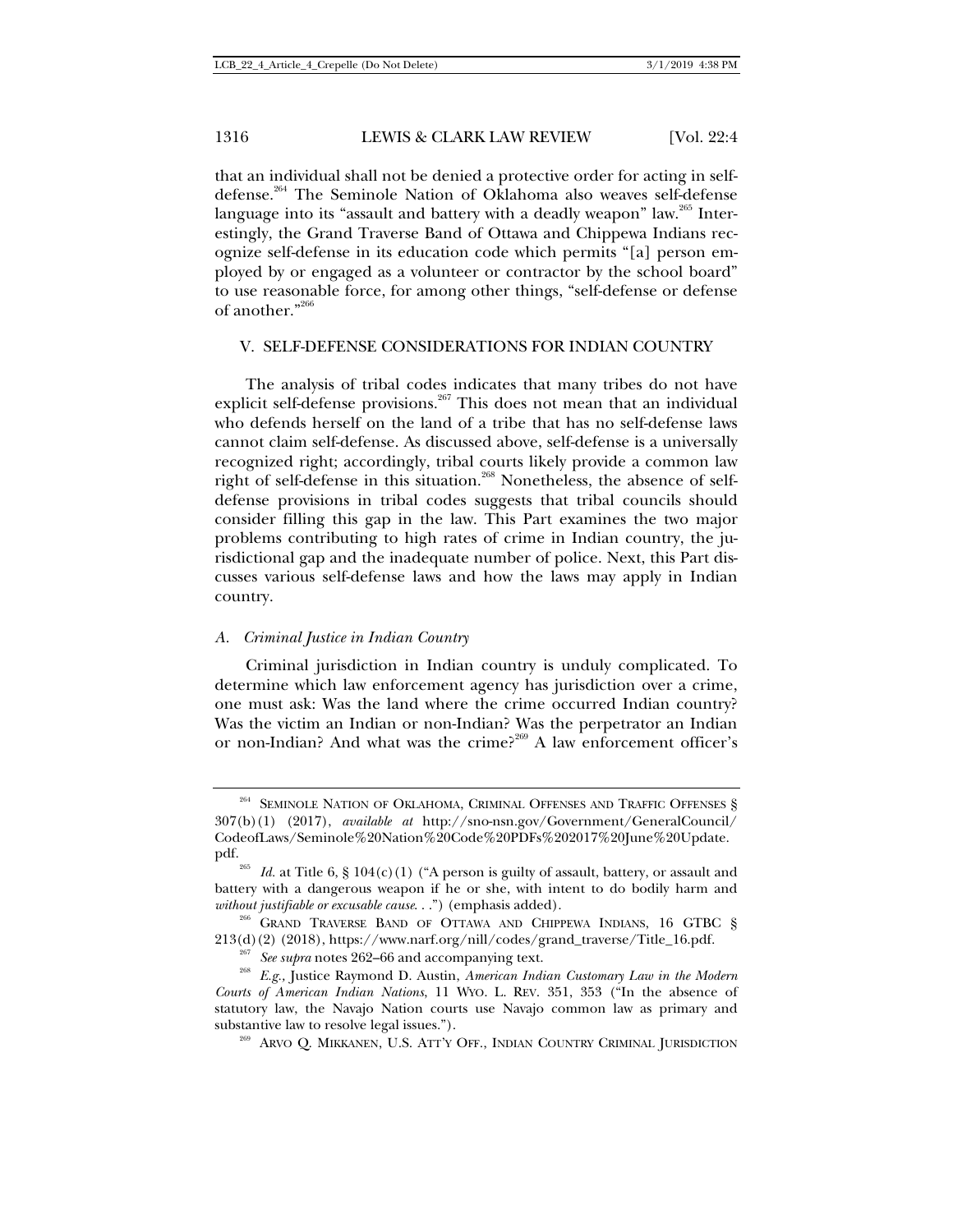ability to arrest is usually equal to that of his agency's jurisdiction; for example, a Kansas cop typically lacks authority to arrest perpetrators in Oregon. Limits on tribal court jurisdiction mean tribal police often only have the ability to detain offenders—which can easily become an unlawful arrest if the offender is detained for too long a period.<sup>270</sup>

Answers to the above questions are often unclear. The status of land matters because tribes only have jurisdiction over Indian country. $271$  Land classification would seem to be a straightforward; nevertheless, land classification can often be extremely complicated in Indian country as fee land and trust land are frequently interwoven in a checkerboard pattern.<sup>272</sup> In fact, different portions of a single tract of land can be under tribal jurisdiction while other portions of the land fall under state jurisdiction. $273$  Land classification can be so complex that law enforcement agents must consort maps and GPS prior to making an arrest.<sup>274</sup> This seemingly extreme step still may not suffice to answer the question as litigation over whether land qualifies as Indian country is common.<sup>275</sup> Whether the land where the crime occurred qualifies as Indian country can be the sole issue in a criminal case, and resolving the issue can take years.<sup>276</sup>

to a false imprisonment suit.").<br><sup>271</sup> Plains Commerce Bank v. Long Family Land, 554 U.S. 316, 327 (2008) (noting tribal sovereignty "centers on the land held by the tribe and on tribal members within the reservation.").<br><sup>272</sup> Seymour v. Superintendent of Wash. State Penitentiary, 368 U.S. 351, 358

(1962) (discussing the jurisdictional problems caused by the "impractical pattern of checkerboard jurisdiction"); Ute Indian Tribe of the Uintah v. Myton, 835 F.3d 1255, 1262 (10th Cir. 2016) (noting the jurisdictional difficulties arising from "'checkerboard' jurisdiction"); Robert T. Anderson, *Water Rights, Water Quality, and Regulatory Jurisdiction in Indian Country*, 34 STAN. ENVTL. L.J. 195, 200 (2015) (noting the Dawes Act "resulted in 'checkerboard' patterns of landownership within many Indian reservations in the western United States."). 273 Crepelle, *supra* note 10, at 271 ("Tribes have jurisdiction over trust land, but

states can have jurisdiction over fee land located within an Indian reservation. Therefore, portions of a single piece of property can be under tribal jurisdiction while other segments fall under state jurisdiction.").<br><sup>274</sup> *Id.* 275 *E.g.*, Nebraska v. Parker, 136 S. Ct. 1072 (2016); Cayuga Indian Nation of New

York v. Seneca County, New York, 260 F.Supp.3d 290 (W.D. NY Apr. 30, 2017);

United States v. Joseph Joshua Jackson, No.15-1789 (8th Cir. Oct. 19, 2017). 276 Murphy v. Royal, 875 F.3d 896,903 (10th Cir. 2017), *cert. granted*, 86 U.S.L.W. 3581 (May 21, 2018) (No. 17-1107).

CHART (August 2017), https://www.justice.gov/usao-wdok/page/file/1049076/

download. 270 Crepelle, *supra* note 10, at 244 (2017) ("[T]ribes retain the ability to 'detain' non-Indians and exclude them from tribal lands. This means that tribal police can merely effectuate a 'citizen's arrest' of non-Indians which, if prolonged, can give rise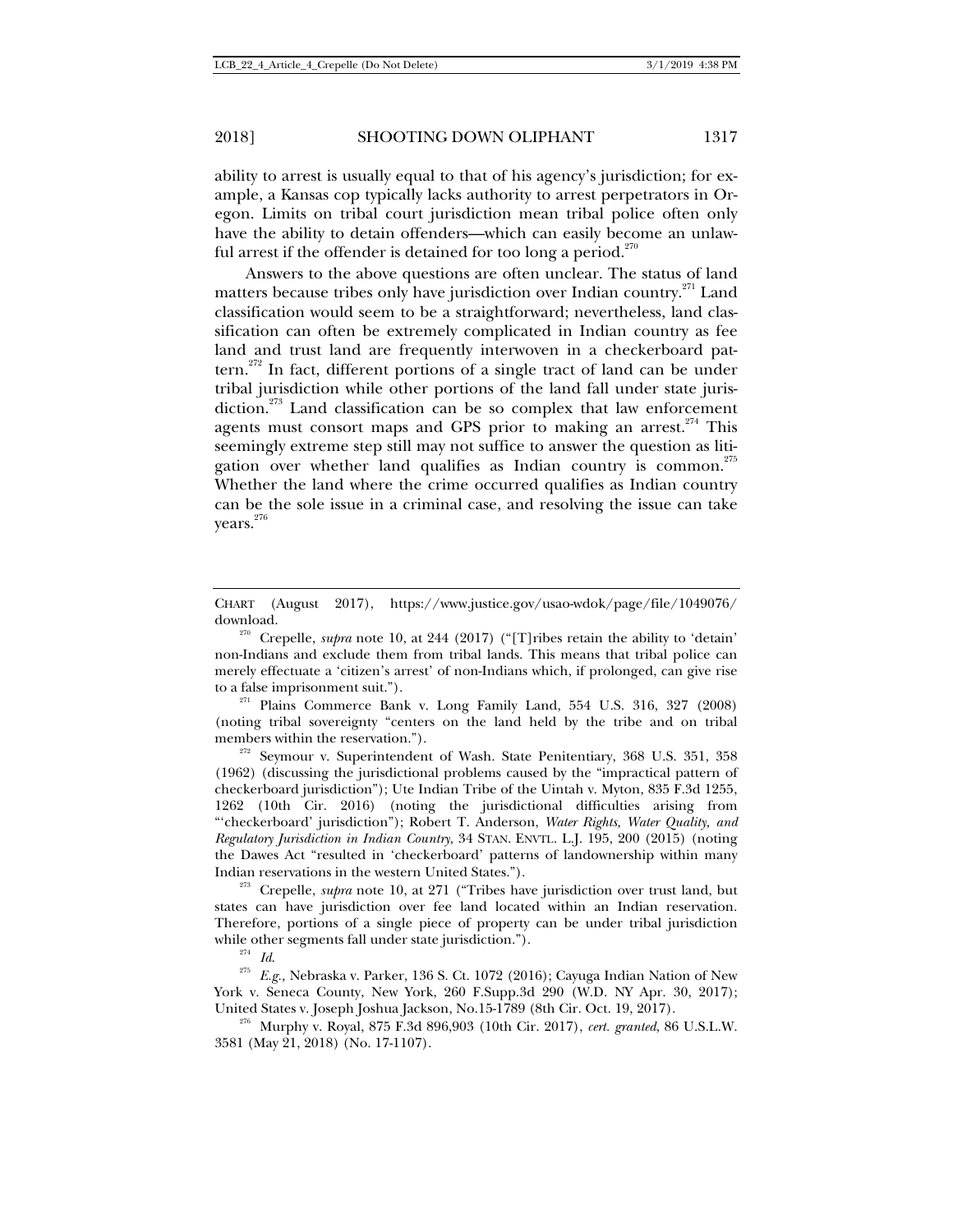The history of Indian law explains the relevance of whether an Indian is a victim or an offender. The federal government first distinguished between Indians and non-Indians in the Trade and Intercourse Act of 1792 by extending federal criminal law over non-Indians in Indian country.<sup>277</sup> In 1881, the Supreme Court ruled states had sole jurisdiction over Indian country crimes involving only non-Indians.<sup>278</sup> Congress extended federal criminal jurisdiction to Indian country crimes involving only Indians in  $1885$ ,<sup>279</sup> and despite finding no constitutional authority for the law, the Supreme Court affirmed the Major Crimes Act in 1886.<sup>280</sup> However, some states obtained the ability to exercise criminal jurisdiction over Indian country within their borders in lieu of federal jurisdiction in 1953 pursuant to Public Law 83-280.<sup>281</sup> Then in 1978, the Supreme Court in *Oliphant v. Suquamish Tribe* held that Indian tribes had been implicitly divested of the ability to exercise criminal jurisdiction over non-Indians.282 The Court noted in the opinion that the holding is bound to cause problems for law enforcement in Indian country, but the Court said the problems caused by the decision are for Congress to solve.<sup>283</sup> Notwithstanding *Oliphant*, tribes maintain criminal jurisdiction over all Indians within their borders; $^{284}$  nevertheless, most tribes can only impose a maximum sentence of one year.<sup>285</sup> Tribes that meet certain statutory requirements can sentence offenders to a maximum of nine years in jail. $^{286}$ 

Furthermore, determining whether someone is an Indian is a dicey matter because "Indian" has many different definitions under federal

U.S.C. § 1162 (2012)); 28 U.S.C. § 1360 (1976).<br><sup>282</sup> Oliphant v. Suquamish Tribe et al., 435 U.S. 191, 211 (1978).<br><sup>283</sup> *Id.* at 212.<br><sup>284</sup> United States v. Lara, 541 U.S. 193, 210 (2004) ("[T]he Constitution

authorizes Congress to permit tribes, as an exercise of their inherent tribal authority, to prosecute nonmember Indians."). 285 25 U.S.C. § 1302(a) (7)(B)(2012); *see also* United States Government

<sup>&</sup>lt;sup>277</sup> Act of July 22, 1790, ch. 33, § 5, 1 Stat. 137,138 (1848) (regulating trade and intercourse with the Indian tribes).

<sup>&</sup>lt;sup>278</sup> United States v. McBratney, 104 U.S. 621, 624 (1881).  $\frac{279}{279}$  Act of Mar. 3, 1885, 23 Stat. 362 (codified as amended at 18 U.S.C. §§ 1153,

<sup>3253 (2012)).</sup>  $^{280}$  United States v. Kagama, 118 U.S. 375, 383–385 (1886) (rejecting the Commerce Clause as a source of authority for the Major Crimes Act but upholding the law because "[t]hese Indian tribes *are* the wards of the nation.").<br><sup>281</sup> Act of Aug. 15, 1953, ch. 505, 67 Stat. 280 (1953) (codified as amended at 18

Accountability Office, *Tribal Law and Order Act: None of the Surveyed Tribes Reported Exercising the New Sentencing Authority, and the Department of Justice Could Clarify Tribal Eligibility for Certain Grant* Funds (May, 30 2012), at 3, https://www.gao.gov/assets/ 600/591213.pdf (noting 96% of the tribes who responded to the study were not exercising enhanced sentencing under the Tribal Law and Order Act of 2010 due to concerns such as financial constraints).<br><sup>286</sup> 25 U.S.C. § 1302(a)(7)(D) (2012).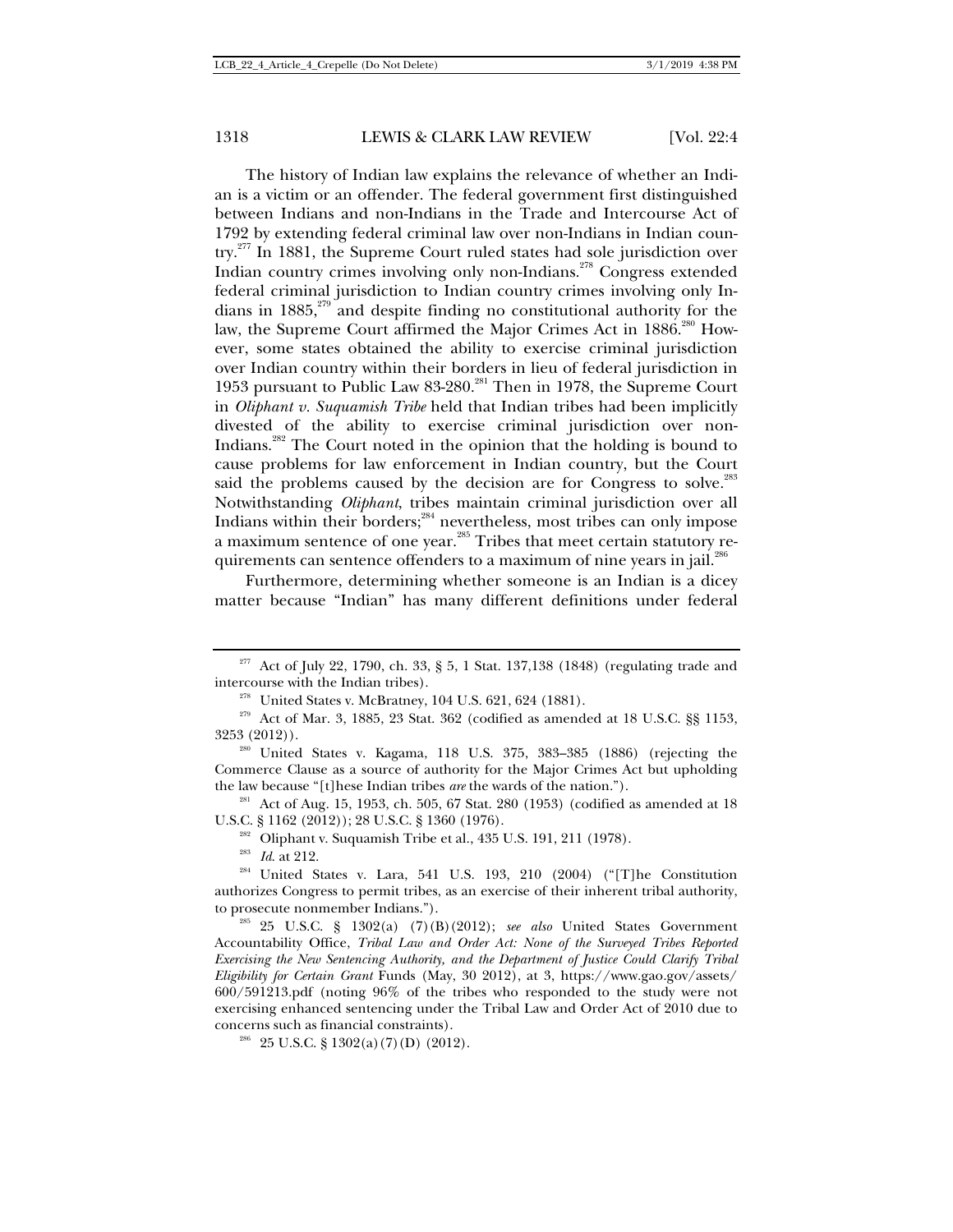law.287 According to the Supreme Court, being "Indian" requires an individual to have Indian blood and government recognition as an Indian.<sup>288</sup> Whether an individual has Indian blood can usually be disposed of fairly easily; contrarily, proving an individual has government recognition can take months of analysis.289 Different federal courts use different tests to determine whether someone qualifies as an Indian;<sup>290</sup> in fact, an individual may meet the definition of an Indian in one federal circuit but fail to qualify as an Indian in another.<sup>291</sup> And as a result of federal law being applied to Indians in Indian country, Indians often receive harsher sentences than non-Indians for committing the same exact crime as a non-Indian.292 Hence, Indian defendants have argued they are not Indian to evade federal prosecution.<sup>293</sup>

<sup>287</sup> *E.g.,* Addie C. Rolnick, *Tribal Criminal Jurisdiction Beyond Citizenship and Blood,*  39 AM. INDIAN L. REV. 337, 340 (2015) ("Tribes generally lack jurisdiction over non-Indians, while they retain jurisdiction over 'all Indians,' including their own citizens as well as 'nonmember Indians,' but neither Congress nor the federal courts have carefully considered who is included in this category."); Paul Spruhan, *Warren, Trump, and the Question of Native American Identity*, HARV. L. REV. BLOG (Feb. 27, 2018), https://blog.harvardlawreview.org/warren-trump-and-the-question-of-native-

american-identity/; Alexander Tallchief Skibine, *Indians, Race, and Criminal Jurisdiction in Indian Country,* 10 ALB. GOV'T L. REV. 49, 49 (2017) ("Criminal jurisdiction in Indian Country is mostly determined by four federal laws, none of

which have a specific definition of 'Indian.'").<br><sup>288</sup> United States v. Rogers, 45 U.S. 567, 573 (1846).<br><sup>289</sup> Crepelle, *supra* note 10, at 244 ("[D]etermining whether a government<br>recognizes an individual as an Indian is

Compare United States v. Stymiest, 581 F.3d 759, 762 (8th Cir. 2009), *with* United States v. Cruz, 554 F.3d 840, 845 (9th Cir. 2009) (using different tests to determine whether the defendant qualifies as an Indian for criminal jurisdiction purposes). 291 *See* Angelique Townsend Eaglewoman & Stacy L. Leeds, MASTERING AMERICAN

INDIAN L. 49 (2013) (stating that "the Eighth Circuit test is much broader, allowing the inclusion of a person for federal criminal prosecution as an Indian when the same person may not be eligible as an Indian for tribal citizenship or federal

services.").<br><sup>292</sup> *See* INDIAN LAW AND ORDER COMM'S, A ROADMAP FOR MAKING NATIVE AMERICA SAFER, 119 (2013), https://www.aisc.ucla.edu/iloc/report/files/Chapter\_1\_Jurisdiction. pdf [hereinafter, COMM'N] ("Related analyses indicate that Federal sentencing guidelines systematically subject offenders in Indian country to longer sentences than are typical when the same crimes are committed under State jurisdiction."); B.J. Jones & Christopher J. Ironroad, *Addressing Sentencing Disparities for Tribal Citizens in the Dakotas: A Tribal Sovereignty Approach*, N.D. L. REV. 53, 68 (2013); Emily Tredeau, *Tribal Control in Federal Sentencing*, 99 CAL. L. REV. 1409, 1416–1417 (2011) (discussing how Indians are much more likely than non-Indians to be prosecuted in federal court, and are therefore likely to receive harsher sentences). 293 *E.g.,* United States v. Cruz, 554 F.3d 840, 843 (9th Cir. 2009); United States v.

Stymiest, 581 F.3d 759, 762-763 (8th Cir. 2009).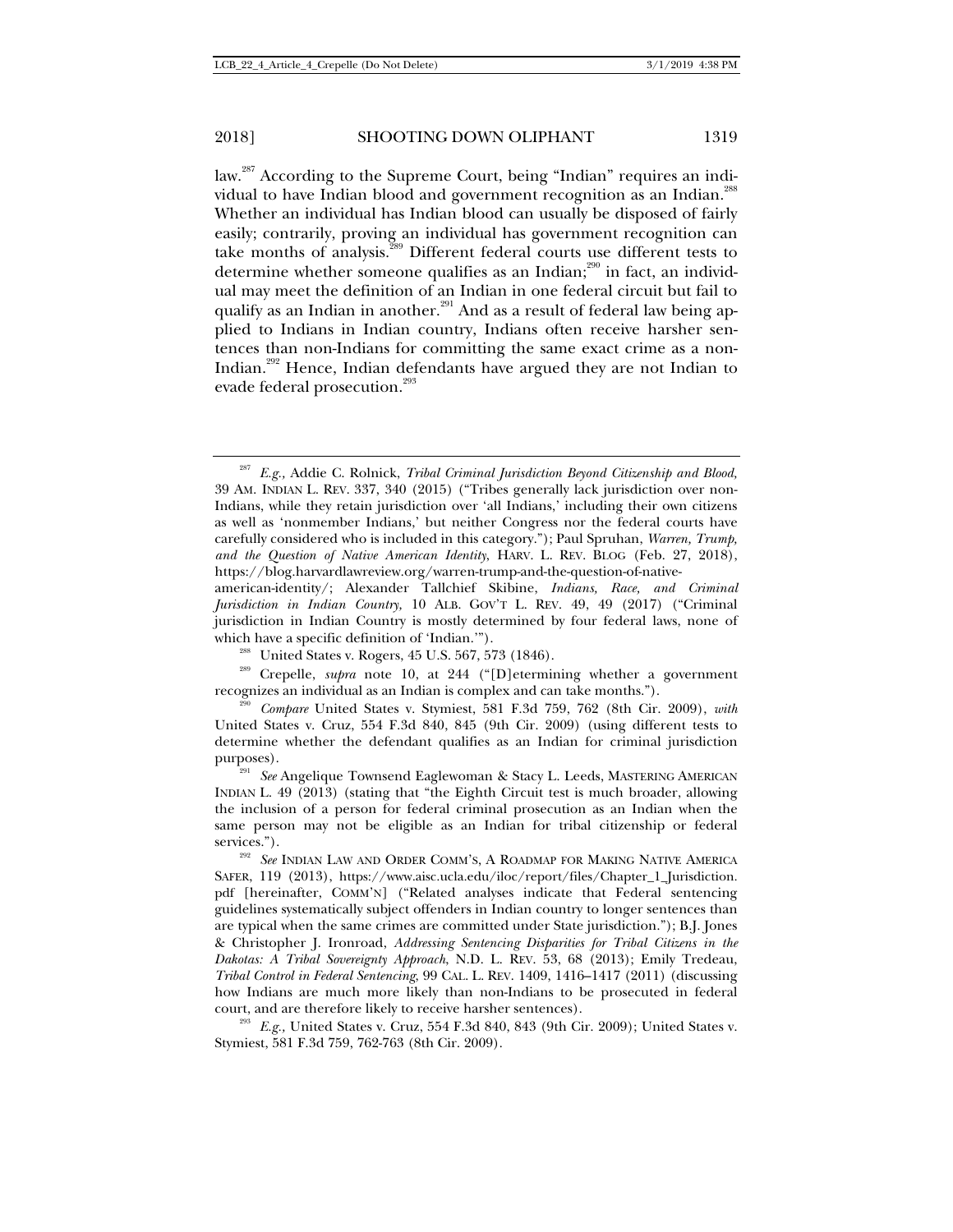These jurisdictional issues have been partially addressed by the VAWA. The VAWA authorizes tribes meeting certain procedural requirements to prosecute non-Indian criminals.<sup>294</sup> However, tribes' ability to prosecute non-Indians is extremely limited as the non-Indians may be prosecuted only if the non-Indian: 1) resides or works in the prosecuting tribe's Indian country, or 2) is dating, married to, or in an intimate relationship with a citizen of the prosecuting tribe or an Indian who resides in the prosecuting tribe's Indian country.<sup>295</sup> This means non-Indian criminals with no connection to the prosecuting tribe remain above tribal jurisdiction.<sup>296</sup>

Jurisdiction is but one problem. The ratio of law enforcement agents to people in Indian country is far below the national average as there are approximately 3,000 federal and tribal law enforcement agents patrolling Indian country's 56 million acres.<sup>297</sup> The ratio of officers to land in Indian country is roughly two officers for an area the size of the State of Delaware.<sup>298</sup> Additionally the nearest state or federal courthouse is often over 100 miles from Indian country.299 The situation is further complicated by

<sup>294</sup> 25 U.S.C. § 1304(a)(6) (2013). 295 25 U.S.C. § 1304(b)(4)(B) (2013). 296 Allison Burton, *What About the Children? Extending Tribal Criminal Jurisdiction to Crimes Against Children,* 52 HARV. C.R.-C.L. L. REV. 193, 206 (2017) ("VAWA tightly constrains tribal jurisdiction. The jurisdiction is limited to protective order violations, dating violence (defined as violence committed by an individual in a 'romantic or intimate' relationship with the victim), and domestic violence (defined as violence committed by a spouse, intimate partner, co-habitant, or person who shares a child with the victim)."); Maura Douglas, *Sufficiently Criminal Ties: Expanding VAWA Criminal Jurisdiction for Indian Tribes,* 166 U. PA. L. REV. 745, 773 (2018) ("The jurisdictional grant was originally intended only in 'very limited circumstances,' and currently it can only be exercised if tribes meet certain procedural criteria and if the prosecution can establish the requisite connections between the tribe, non-Indian offender, and the victim."); NATIONAL CONGRESS OF THE AMERICAN INDIAN, VAWA'S 2013'S SPECIAL DOMESTIC VIOLENCE CRIMINAL JURISDICTION (SDVCJ) FIVE-YEAR REPORT 31 (Mar. 20, 2018), http://www.ncai.org/resources/ncai-publications/SDVCJ\_5\_Year\_Report.pdf [hereinafter, "NCAI, *VAWA*"] ("SDVCJ is a very limited recognition of tribal

jurisdiction."). 297 Crepelle, *supra* note 10*,* at 247. 298 Stewart Wakeling et al., U.S. DEP'<sup>T</sup> OF JUSTICE, POLICING ON AMERICAN INDIAN RESERVATIONS 9 (2001), https://www.ncjrs.gov/pdffiles1/nij/188095.pdf ("the figures are roughly equivalent to an area the size of Delaware, but with a population of only 10,000 that is patrolled by no more than three police officers (and as few as one officer) at any one time—a level of police coverage that is much lower than in other urban and rural areas of the country."); Ian MacDougall, *Should Indian Reservations Give Local Cops Authority on Their Land?,* ATLANTIC (July 19, 2017), https://www.theatlantic.com/politics/archive/2017/07/police-pine-ridge-indian-

reservation/534072/ ("A little over 30 tribal police officers patrol Pine Ridge, a swath of the Great Plains more than twice the size of Rhode Island."). 299 *See* Matthew L.M. Fletcher, AM. CONST. SOCIETY FOR <sup>L</sup>. & POL'Y, ADDRESSING

THE EPIDEMIC OF DOMESTIC VIOLENCE IN INDIAN COUNTRY BY RESTORING TRIBAL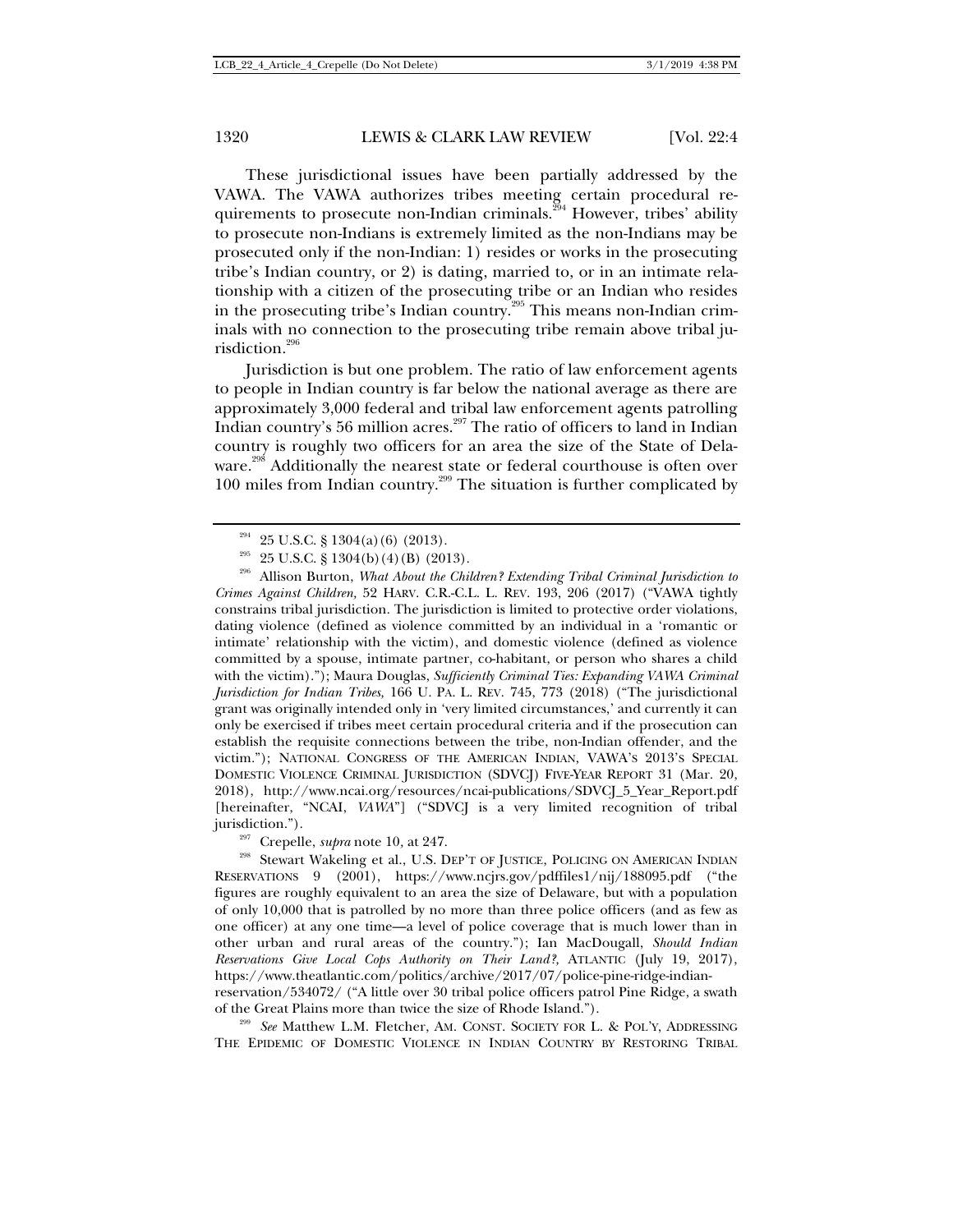Indian country's abysmal infrastructure, which often means that if a crime is reported, the police and prosecutors must travel down unpaved roads to an unnamed street to a residence with no address.<sup>300</sup> Even if non-Indian law enforcement arrive at the Indian country crime scene, historic mistreatment and cultural differences can lead to mistrust and poor communication between the non-Indian officer and the Indian victims and witnesses.<sup>301</sup> Indian country medical facilities also usually lack rape kits and personnel trained to respond to sexual assaults; hence, poor evidence collection makes sex crimes prosecution more difficult.<sup>302</sup>

### *B. Self-Defense Considerations for Indian Country*

Self-defense is a last resort against crime; unfortunately, self-defense is often the only tool available to the residents of Indian country. Indian country suffers from a dire shortage of law enforcement personnel, so police response times in Indian country are often delayed.<sup>303</sup> This means

have no addresses); FBI, *supra* note 299, at 2 (discussing that Indian country often has unpaved roads and unnamed streets, so FBI agents are often given directions like,

"Go 10 miles off the main road, turn right at the pile of tires, and go up the hill."). 301 Hannah Bobee et al., *Criminal Jurisdiction in Indian Country: The Solution of Cross Deputization* 13*,* (Indigenous Law & Policy Center Working Paper No. 2008-01, 2008) ("non-tribal police departments can be insensitive to tribal cultural or lack of cultural awareness."); Andrew G. Hill, *Another Blow to Tribal Sovereignty: A Closer Look at Cross-Jurisdictional Law-Enforcement Agreements Between Indian Tribes and Local Communities,* 34 AM. INDIAN L. REV. 291, 301 (2010) ("Even with the implementation of multicultural-training and diversity-awareness programs, it will be difficult to erase the cultural differences between Indians and non-Indians."); MacDougall, *supra* note 8 ("Ongoing reports of racial profiling and disparate treatment by police in the bordering counties, tribal members told me, have only hardened the suspicion of non-tribal police on Pine Ridge.").<br><sup>302</sup> Crepelle, *supra* note 10, at 250.<br><sup>303</sup> *E.g.*, Don Davis, *Mille Lacs Band Rallies for Police,* GLOBE (Nov. 20, 2017),

- 
- 

SOVEREIGNTY, 6 (2009), https://www.acslaw.org/files/ Fletcher%20Issue%20Brief.pdf (noting that distance is a factor in Indian country law enforcement, and that non-Indian law enforcement in PL-280 states are often "hundreds of miles away" from Indian country); *Journey Through Indian Country Part 1: Fighting Crime on Tribal Lands*, FBI (June 1, 2012), https://www.fbi.gov/news/stories/journey-through-indiancountry (noting that non-Indian law enforcement often has to travel over 100 miles on unpaved roads to unmarked streets when responding to Indian country calls); Janet Reno, *A Federal Commitment to Tribal Justice Systems*, 79 JUDICATURE 113, 115 (1995) (stating "[s]ince federal courts are often located far from Indian reservations, active prosecutions of nonfelony domestic violence, child abuse, weapons offenses, vehicle violations, substance abuse, and theft is limited."); Timothy Williams, *Higher Crime, Fewer Charges on Indian Land,* N.Y. TIMES (Feb. 20, 2012), https://www.nytimes.com/2012/02/21/us/on-indian-reservations-higher-crime-andfewer-prosecutions.html ("But Tao Etpison, former chief judge of the Tonto Apaches in Arizona, said federal prosecutors typically live, work and try cases hundreds of miles from Indian Country.").<br><sup>300</sup> Riley, *supra* note 239, at 1738 (noting that many Indian country homes often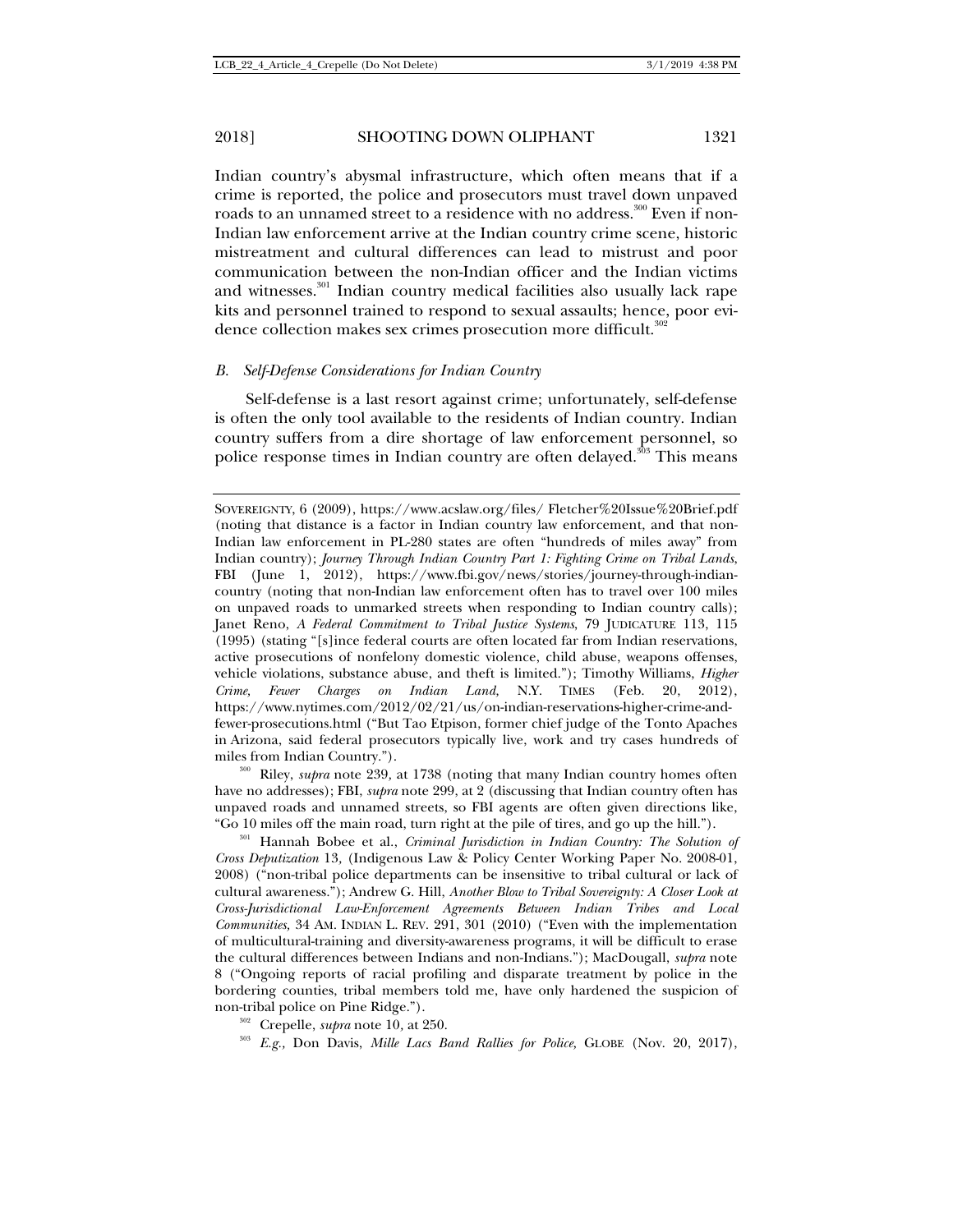Indians will often be alone with their attacker for a long period prior to the police arriving, and as a result of *Oliphant*, a non-Indian law enforcement agency will usually be involved in tribal policing. This is problematic because non-Indian government agents have historically abused Indians.<sup>304</sup> Indians are frequently profiled and targeted by non-Indian law enforcement;<sup>305</sup> in fact, Indians are killed by police at a higher rate than any other racial or ethnic group.<sup>306</sup>

The VAWA partially reversed *Oliphant* and decreases tribal reliance on non-Indian law enforcement. Nonetheless, many tribes cannot afford to implement the procedural safeguards required to implement the VAWA jurisdiction.<sup>307</sup> Some tribes will not implement the VAWA because

ameri\_b\_5812452.html; Mary Annette Pember, *Driving While Indian: A Refresher Course*, HUFFPOST (May 6, 2016), https://www.huffingtonpost.com/mary-annette-pember/

driving-while-indian-a-re\_b\_7216960.html.<br><sup>306</sup> Elise Hansen, *The Forgotten Minority in Police Shootings*, CNN (Nov. 13, 2017),<br>https://www.cnn.com/2017/11/10/us/native-lives-matter/index.html.

<sup>307</sup> NCAI, *VAWA, supra* note 296, at 29 ("3-5. SDVCJ IS PROHIBITIVELY EXPENSIVE FOR SOME TRIBES"); Catherine M. Redlingshafer, *An Avoidable Conundrum: How American Indian Legislation Unnecessarily Forces Tribal Governments to Choose Between Cultural Preservation and Women's Vindication,* 93 NOTRE DAME L. REV. 393, 409 (2017) (noting some tribes may find the costs of implementing VAWA prohibitive); Concetta R. Tsosie de Haro, *Federal Restrictions on Tribal Customary Law: The Importance of Tribal Customary Law in Tribal Courts,* 17 TRIBAL L.J. 1,11 (2017).

https://www.dglobe.com/news/crime-and-courts/4362757-mille-lacs-band-ralliespolice; Joseph J. Kolb, *'Outmanned & Outgunned:' Tribal Police Officers Face Dangerous Challenges*, FOX NEWS (Mar. 14, 2017), http://www.foxnews.com/us/2017/ 03/14/outmanned-outgunned-tribal-police-officers-face-dangerous-challenges.html ("Navajo Nation Police Chief Philip Francisco told Fox News that it is not unusual for one officer to be responsible for patrolling 1,000 miles."); Ashley Nerbovig, *Daines: Police Must Improve Response to Missing, Murdered Native Women, INDEPENDENT RECORD* (May 5, 2017), https://helenair.com/news/state-and-regional/daines-police-mustimprove-response-to-missing-murdered-native-women/article\_8ad78713-633d-5f5f-

 $^{90{\rm{ae-c9ad282ed720.html}}}$  SARAH DEER, THE BEGINNING AND END OF RAPE 52 (2015) ("It is a hard truth that some of the federal agencies entrusted with providing safety and support to Native people have tolerated, concealed, or excused the behavior of employees who rape during or prior to their employment with the agency."); Crepelle, *supra* note 10*,*  at 243 (noting historic abuses of Indians by state law enforcement in PL-280 jurisdictions); Ann Tweedy, *Indian Tribes and Gun Regulation: Should Tribes Exercise Their Sovereign Rights to Enact Gun Bans or Stand-Your-Ground Laws?*, 78 ALB. L. REV. 885, 905 (2015) ("Even in cases where states are responsible for prosecuting onreservation crime, there is evidence that states have often not diligently performed this function and that they appear to discriminate against Indian victims and alleged Indian perpetrators.").<br><sup>305</sup> Debra Loevy, *Police Violence Against Native Americans*, LOEVY & LOEVY (Oct. 27,

<sup>2015),</sup> https://www.loevy.com/blog/police-violence-against-native-americans/. *See also* Bethany R. Berger, *Red: Racism and the American Indian,* 56 UCLA L. REV. 591 (2009); Sarah Beccio, *Racism Hurts Native Americans Too*, HUFFPOST (Sep. 12, 2014), https://www.huffingtonpost.com/sarah-beccio/racism-hurts-native-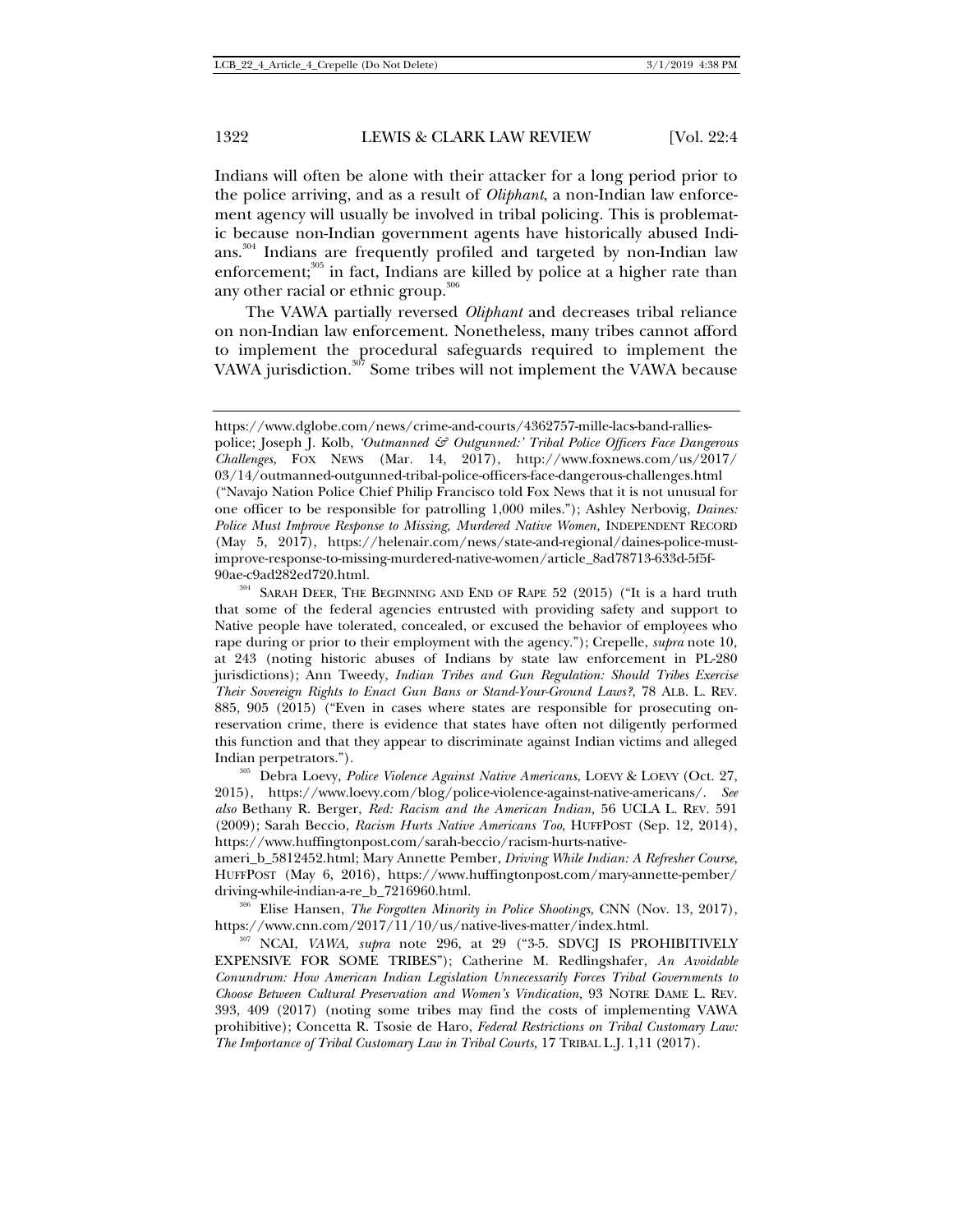these tribes believe the VAWA is a further attempt to colonize tribal courts and civilize Indian people.<sup>308</sup> Furthermore, the VAWA does nothing to protect Indians from non-Indian criminals with no prior connection to the tribe. Given these realities, self-defense is the most practical often the only—protection Indian country residents have.

A potential problem with tribal self-defense laws, especially tribal stand your ground laws, is that tribal law only applies in tribal court.<sup>309</sup> Prosecution and acquittal in tribal court does not bar subsequent prosecutions by a state or the federal government.<sup>310</sup> It would be a terrible irony indeed for a state or the federal government to prosecute an Indian woman for shooting an aspiring non-Indian rapist after neglecting to prosecute wrongs perpetrated against Indians by non-Indians on the reservation for generations. However, such a situation is easy to envision. California, for example, has some of the nation's strictest gun laws, $311$ usually opposes tribal interests, $312$  and has criminal jurisdiction over Indi-

recognized as a defense in tribal court").<br><sup>310</sup> United States v. Wheeler, 435 U.S. 313, 329–330 (1978) ("Since tribal and

<sup>308</sup> Redlingshafer, *supra* note 307, at 410 ("VAWA cannot necessarily be as smoothly implemented in tribes where the culture and legal tools do not so neatly align with those of the federal system."); Mary K. Mullen, *The Violence Against Women Act: A Double-Edged Sword for Native Americans, Their Rights, and Their Hopes of Regaining Cultural Independence,* 61 ST. LOUIS U. L.J. 811, 812 (2017) ("I argue that, while VAWA grants Native Americans more power over non-native perpetrators, it does so with the expectation that tribal courts will conform to Anglo-American criminal procedure, creating further assimilation of tribal courts and robbing Native Americans of their cultural uniqueness."). 309 Tweedy, *supra* note 304, at 905 (noting tribal self-defense laws "would only be

federal prosecutions are brought by separate sovereigns, they are not 'for the same offence,' and the Double Jeopardy Clause thus does not bar one when the other has occurred); United States v. Lara, 541 U.S. 193, 210 (2004) ("[T]he Spirit Lake Tribe's prosecution of Lara did not amount to an exercise of federal power, and the Tribe acted in its capacity of a separate sovereign. Consequently, the Double Jeopardy Clause does not prohibit the Federal Government from proceeding with the present

prosecution for a discrete *federal* offense.").<br><sup>311</sup> *See Annual Gun Law Scorecard*, GIFFORDS L. CTR TO PREVENT GUN VIOLENCE, http://lawcenter.giffords.org/scorecard/ (ranking California's gun laws the nation's strongest); Matthew Hartvigsen, *10 States with the Strictest Gun Laws,* DESERET NEWS (Apr. 17, 2013), https://www.deseretnews.com/top/1428/0/10-states-with-thestrictest-gun-laws.html (ranking California number one for strictest gun laws); Amber Phillips, *California Has the Nation' Strictest Gun Laws. Here are the Other Strictest and Loosest States.,* WASH. POST (Dec. 4, 2015), https://www.washingtonpost.com/ news/the-fix/wp/2015/12/04/california-has-the-nations-strictest-gun-laws-here-are-

the-other-strictest-and-loosest-states/?utm\_term=.417239a44640.<br><sup>312</sup> California v. Cabazon Band of Mission Indians, 480 U.S. 202, 221–22 (1987) (holding California could not criminalize tribal gaming since California permitted gaming within its borders.); Los Coyotes Band of Cahuilla & Cupeno Indians v. Jewell, 729 F.3d 1025, 1033 (9th Cir. 2013) ("With the passage of Public Law 280, California obtained criminal jurisdiction over the Reservation, and the Tribe is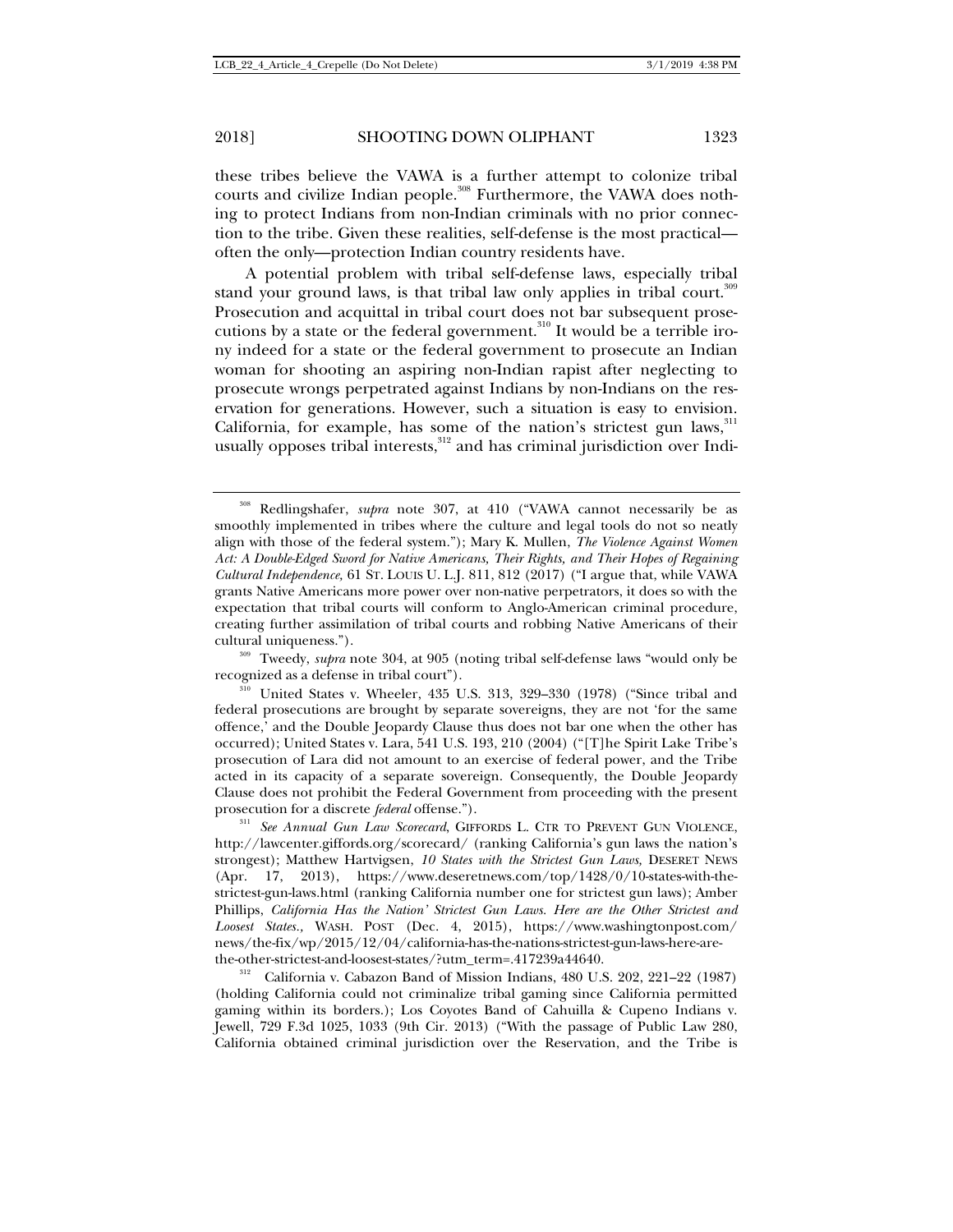an country within its borders thanks to  $PL$  280.<sup>313</sup> Indians using guns against non-Indians will almost certainly raise California's ire and trigger the state prosecution of the Indian self-defense claimant.

Despite the potential for other sovereigns to attempt prosecution, self-defense is an interesting answer to *Oliphant* because federal Indian law jurisprudence continues to operate on the presumption that Indians are savages.<sup>314</sup> Moreover, the Supreme Court continues to cite cases that describe Indians as warriors. *Cherokee v. Georgia* held that Indians did not have standing to seek redress against wrongs in court because "[t]heir appeal was to the tomahawk;"315 likewise, *Johnson v. McIntosh* remains binding law in the United States and the case describes Indians "as brave and as high spirited as they were fierce, and were ready to repel by arms every attempt on their independence."<sup>316</sup> Therefore, the use of selfdefense by Indians is in perfect harmony with Supreme Court precedent.

The Court's tropes about Indians combined with its recent Second Amendment decisions indicate that self-defense is permissible for Indians in Indian country. The question becomes must the retreat rule be adopted or are Indians allowed to stand their ground? This question can be bypassed by resorting to the castle doctrine which negates the duty to retreat in one's home. Tribal self-defense laws only pertain to Indian country, and Indian country is intended to be the perpetual home of tribal citizens.<sup>317</sup> This means the reservation is the Indian's castle; hence, an

entitled to the same law enforcement services as any other community in the county. According to the Tribe, the promise of Public Law 280 has been largely empty, and the sheriff's response to complaints of criminal activity on the reservation is slow or non-existent."); Ian James, *Supreme Court Won't Hear California Water Agencies' Appeal in Tribe's Groundwater Case,* DESERT SUN (Nov. 27, 2017), https://www.desertsun.com/story/news/environment/2017/11/27/supreme-court-

wont-hear-water-agencies-appeal-tribes-groundwater-case/897469001/.<br><sup>313</sup> 18 U.S.C. § 1162(a).<br><sup>314</sup> Comm. on the Elimination of Racial Discrimination on Its 59th Session; U.N.Doc. CERD/C/SR/1475, at 9 (Aug. 22, 2001); Robert A. Williams, LIKE A LOADED WEAPON: THE REHNQUIST COURT, INDIAN RIGHTS, AND THE LEGAL HISTORY OF RACISM IN AMERICA (Robert Warrior & Jace Weaver eds., University of Minnesota Press 2005); Stacy L. Leeds, *The More Things Stay the Same: Waiting on Indian Law's Brown v. Board of Education,* 38 TULSA L. REV. 73, 75 (2013) ("This analysis will demonstrate how racism, at times shockingly blatant, remains pervasive in decisions from Lone Wolf through the 2001 Term of the United States Supreme Court.").<br><sup>315</sup> Cherokee v. Georgia, 30 U.S. 1, 18 (1831).

<sup>&</sup>lt;sup>315</sup> Johnson v. McIntosh, 21 U.S. 543, 590 (1823). <sup>317</sup> *See* United States v. Shoshone Tribe, 304 U.S. 111, 113 (1938) ("The Indians agreed that they would make the reservation their permanent home."); Treaty Between the United States and the Sioux and Arapaho, art. 15, Apr. 29, 1868, 15 Stat.635 ("The Indians herein named agree that when the agency-house or other buildings shall be constructed on the reservation named, they will regard said reservation their permanent home, and they will make no permanent settlement elsewhere"); Treaty Between the United States of America and the Navajo Tribe of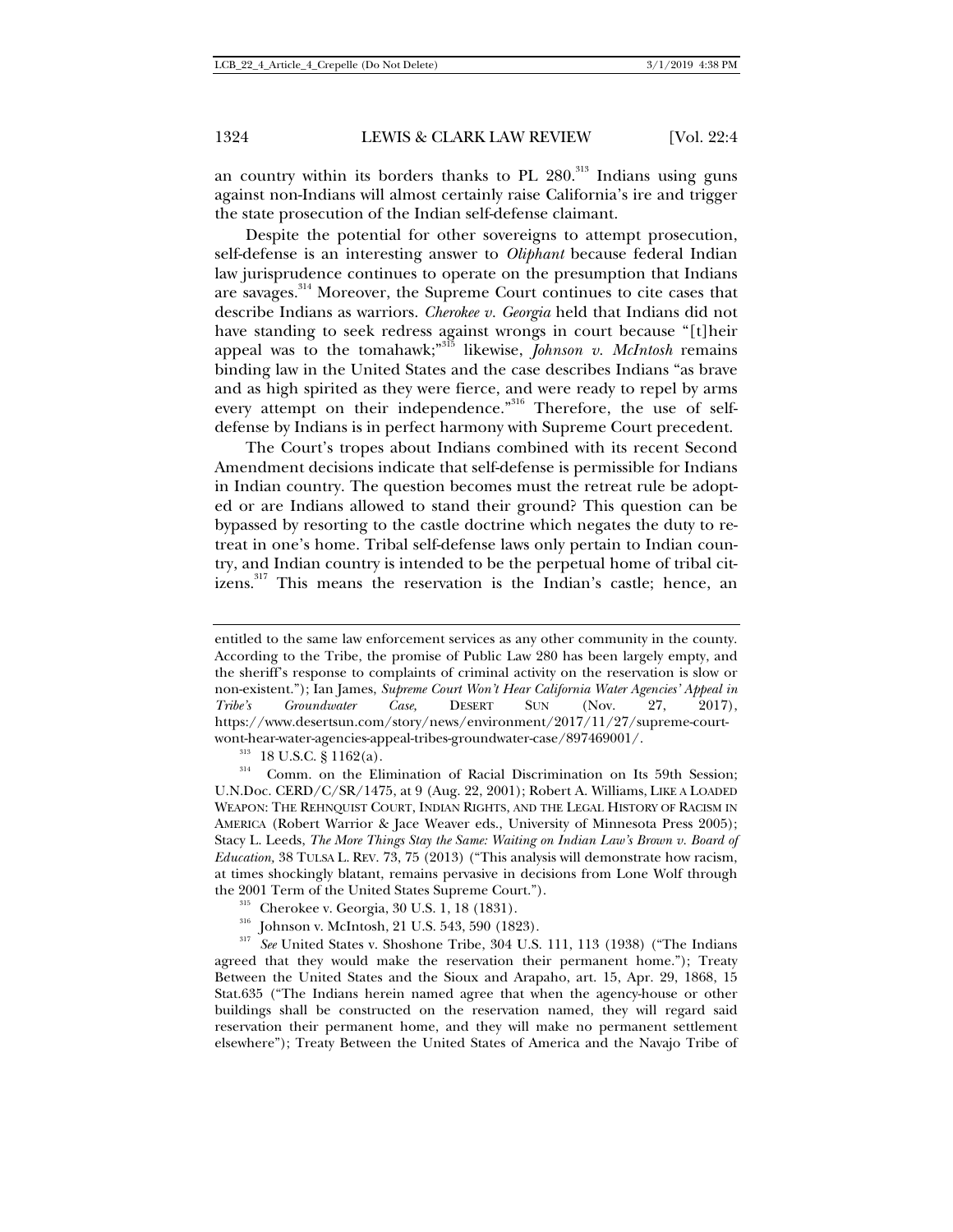Indian should have the right to stand her ground in Indian country. Additionally, a publication by the National District Attorneys Association notes the castle doctrine has been expanded in recent years for many reasons including lack of faith in the criminal justice system and decreased sense of public safety.<sup>318</sup> Indian country residents have abundant reasons to abandon faith in the criminal justice system and non-Indian criminals are a massive public safety concern in Indian country.<sup>319</sup> In light of Indian country being the Indians' perpetual home and recent expansions of the castle doctrine, Indians should be able to stand their ground in Indian country.

Battered woman's syndrome is particularly interesting from a tribal self-defense law perspective. Battered woman syndrome relies upon a pattern of abuse to justify the defendant's action. Since 1492, Indian woman have consistently suffered outrageous violations of their bodily sanctity at the hands of Europeans and Americans.<sup>320</sup> In fact, Columbus and his crew proudly raped the indigenous inhabitants of Hispaniola.<sup>321</sup> From Indian removal to the late 1800s, many American Indian women were raped by non-Indians and were forced to trade sex for food.<sup>322</sup> Several of the socalled Indian revolts in the 1800s were the consequence of non-Indians sexually abusing Indian women.<sup>323</sup>

occupancy of the Santa Ynez band of Mission Indians . . . .'").<br><sup>318</sup> JANSEN & NUGENT-BORAKOVE, *supra* note 179, at 4.<br><sup>319</sup> Steven W. Perry, U.S. DEP'T OF JUSTICE, AMERICAN INDIANS AND CRIME 9 (2004), http://www.bjs.gov/content/pub/pdf/aic02.pdf (noting that over two-thirds of

violent crimes committed against Indians are perpetrated by non-Indians).<br><sup>320</sup> Richard Solomon, *Sexual Practice and Fantasy in Colonial American and the Early Republic*, in. U. J. Undergraduate Res. 24, 28 (2017).

<sup>321</sup> David Cutler, *Teaching Kids About Thanksgiving or Columbus? They Deserve the Real Story*, PBS NEWS HOUR (Nov. 15, 2017), https://www.pbs.org/newshour/ education/teaching-kids-about-thanksgiving-or-columbus-they-deserve-the-real-story ("On his second voyage, in 1493, Columbus rewarded his men with native women to rape."); Dylan Matthews, *9 Reasons Christopher Columbus Was a Murderer, Tyrant, and Scoundrel,* VOX (Oct. 12, 2015), https://www.vox.com/2014/10/13/6957875/ christopher-columbus-murderer-tyrant-scoundrel ("Columbus kidnapped a Carib woman and gave her to a crew member to rape"); Lisa Marie Segarra, *Everything You Need to Know About Indigenous Peoples Day*, TIME (Aug. 31, 2017), http://time.com/4923164/indigenous-peoples-day-columbus-day/ ("Columbus himself is considered responsible for the rape and murder of those indigenous people.").<br><sup>322</sup> DEER, *supra* note 304, at 65. *Id.* at 33.

Indians, art. XIII, Jun.1, 1868, 15 Stat. 667 ("The tribe herein named, by their representatives, parties to this treaty, agree to make the reservation herein described their permanent home"); Save the Valley, LLC, v. The Santa Ynez Band of Chumash Indians, CV 15-02463-RGK, 2015 WL 12552060, at 2 (C.D. Cal. July, 2, 2015) ("in the 1938 quitclaim deed Plaintiff attached to its Complaint, the Church transferred the Parcel to the Secretary of the Interior of the United States for the express purpose of 'the establishment of a permanent Indian Reservation for the perpetual use and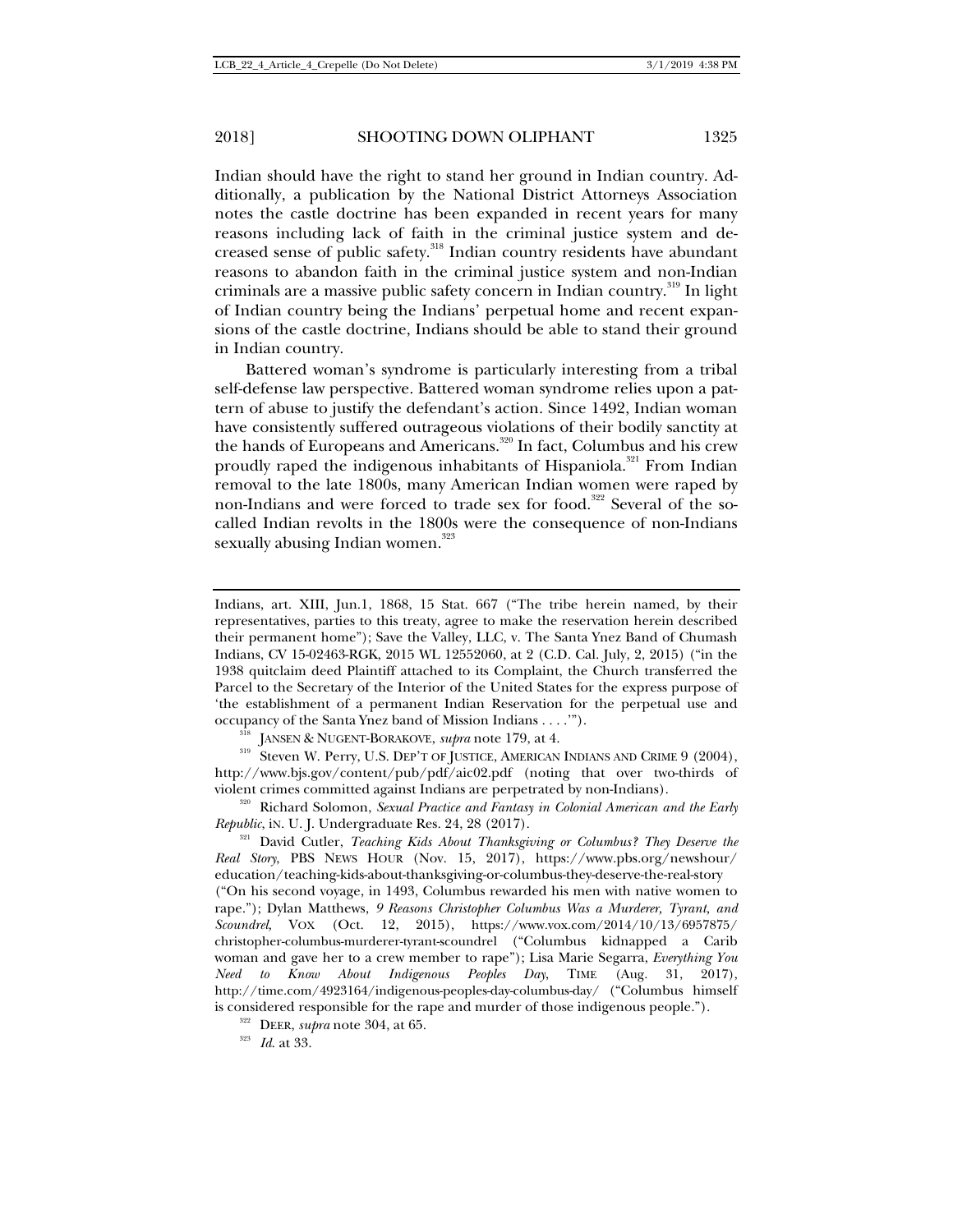To attempt to understand the mindset of American Indian women, Professor Sara Deer states:

Imagine living in a world in which almost every woman you know has been raped. Now imagine living in a world in which four generations of women and their ancestors have been raped. Now imagine that not a single rapist has ever been prosecuted for these crimes. That dynamic is a reality for many Native women—and thus for some survivors, it can be difficult to separate the more immediate experience of their assault from the larger experience that their people have endured through a history of forced removal, displacement, and destruction.<sup>324</sup>

The macabre sexual violence endured by past generations of Indian women is visible in the DNA of contemporary American Indians.<sup>325</sup> Accordingly, the long history of sexual violence suffered by Indian women should make them strong candidates for the battered woman's syndrome defense.

The racial dynamics of stand your ground present another intriguing aspect of tribes implementing such laws. Status as an Indian is a key facet of every Indian country prosecution. The Supreme Court has held that Indians can receive harsher penalties than non-Indians for committing the same exact crime without violating the Equal Protection Clause.<sup>3</sup> Furthermore, the federal judiciary has affirmed laws that impose more lenient sentences for the rape of an Indian woman than a non-Indian woman.<sup>327</sup> The Supreme Court justifies the differing treatment of Indians

and non-Indians on the basis that "Indian" is a political rather than racial classification.<sup>328</sup>

Given that tribes can prosecute Indians but are prohibited from prosecuting non-Indians, can tribes enact laws authorizing Indians to stand their ground and to use deadly force against non-Indians but forbidding robust defense against Indians? Supreme Court jurisprudence is

<sup>&</sup>lt;sup>324</sup> *Id.* at 12.<br><sup>325</sup> Mary Annette Pember, *Trauma May Be Woven into DNA of Native Americans*, INDIAN COUNTRY TODAY (Oct. 3. 2017), https://indiancountrymedianetwork.com/

news/native-news/trauma-may-be-woven-into-dna-of-native-americans/.<br><sup>326</sup> United States v. Antelope, 430 U.S. 641, 647 (1977).<br><sup>327</sup> Gray v. United States, 394 F.2d 96, 99 (9th Cir. 1968); Alpheus Thomas Mason, *Constitutional Law—Equal Protection of the Laws—Federal Statute Imposing Less Severe Penalty Upon American Indian Who Rapes an Indian Woman Than Upon Other Rapists Is Constitutional—*Gray v. United States*, 394 F.2d 96*, 82 HARV. L. REV. 697, 698

<sup>(1969).</sup>  $\frac{328}{328}$  Fisher v. District Court of the Sixteenth Judicial District of Montana, 424 U.S. 382, 390 (1976) ("The exclusive jurisdiction of the Tribal Court does not derive from the race of the plaintiff but rather from the quasi-sovereign status of the Northern Cheyenne Tribe under federal law."); Morton v. Mancari, 417 U.S. 535, 551–52 (1974).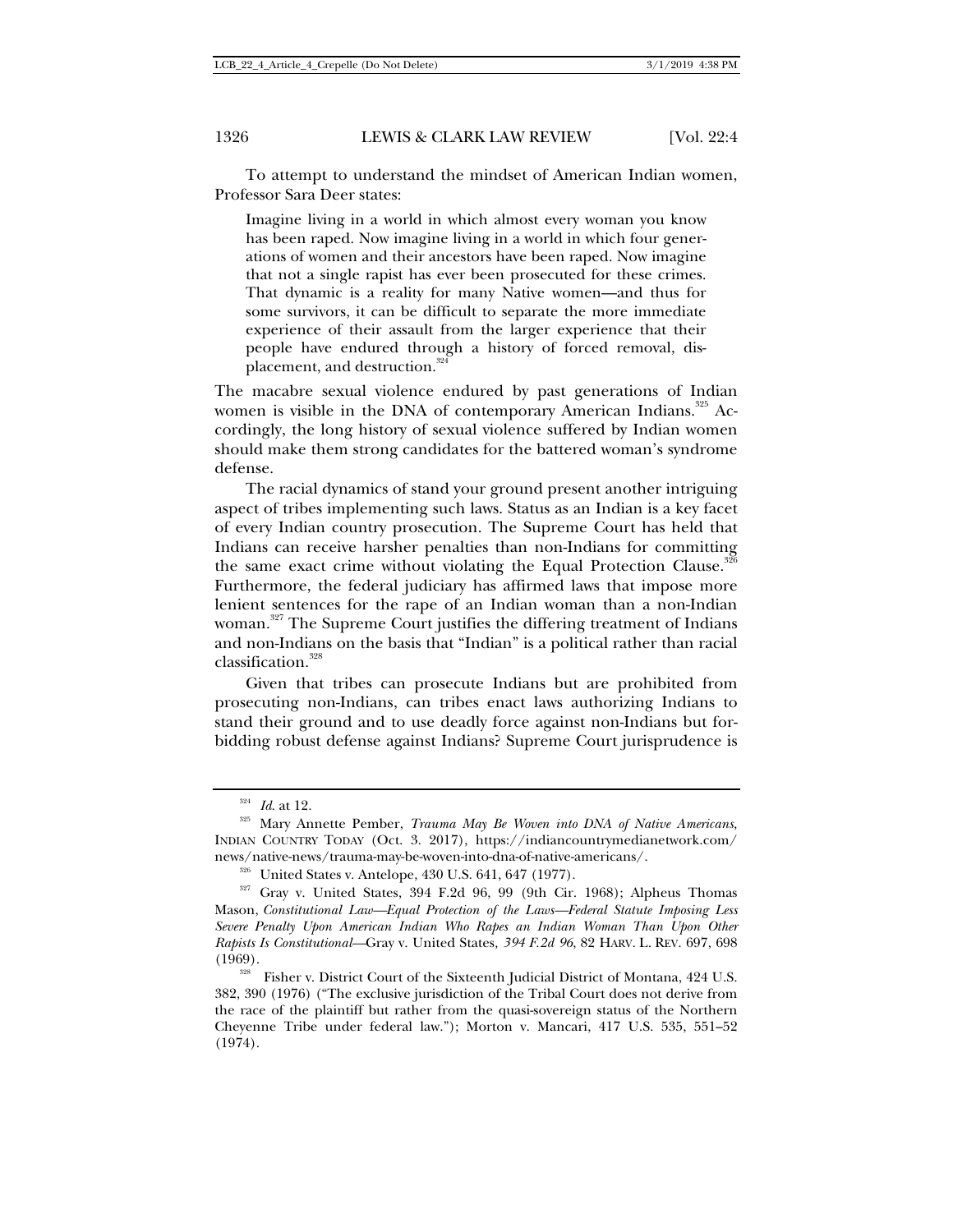clear that such a law would not transgress the Equal Protection Clause. The distinction would be political—not racial. Moreover, tribes have a strong policy rationale for distinguishing between Indians and non-Indians in their criminal codes as long as *Oliphant* remains the law of the land.

An additional factor that tribes should consider before enacting stand your ground laws is these laws are associated with increased gun ownership,329 and there are risks related to increased gun ownership. A plethora of research suggests that increasing the number of firearms in a population increases the crime rate.<sup>330</sup> Gun control proponents contend that higher rates of gun ownership are tied to higher rates of suicide. $331$ As the number of guns increases, critics claim the number of accidental gun deaths increases too.<sup>332</sup> Stricter gun control laws have been correlated with fewer gun related fatalities according to gun control advocates.<sup>333</sup>

<sup>329</sup> Harlan Pittell, *"Stand Your Ground" Laws and the Demand for Legal Firearms* (May 7, 2014) (unpublished Policy Analysis & Management Honors Thesis, Cornell University), *available at* https://ecommons.cornell.edu/bitstream/handle/1813/ 36335/Pittell\_Thesis.pdf;sequence=2 ("Results indicate that the passage of SYG laws led to a significant increase in the demand for firearms.").<br><sup>330</sup> Devin Hughes & Mark Bryant, *We Have All the Data We Need: Stronger Gun Laws* 

*Would Save Lives*, L.A. TIMES (Feb. 26, 2018), http://www. latimes.com/opinion/op-ed/la-oe-hughes-bryant-gun-violence-research-20180226 story.html; Ian Millhiser, *More Guns Mean More Crime,* THINKPROGRESS (Oct. 2, 2017), https://thinkprogress.org/more-guns-mean-more-crime-37ae003e8bb5/; Melinda Wenner Moyer, *More Guns Do Not Stop More Crimes*, *Evidence Shows,* SCIENTIFIC AM. (Oct. 1, 2017), https://www.scientificamerican.com/article/more-guns-do-not-stopmore-crimes-evidence-shows/.<br><sup>331</sup> Andrew Anglemyer et al., *The Accessibility of Firearms and Risk for Suicide and* 

*Homicide Victimization Among Household Members: A Systematic Review and Meta-Analysis*, 160 ANN. INTERN MED. 106 (2014), http://annals.org/aim/fullarticle/ 1814426/accessibility-firearms-risk-suicide-homicide-victimization-among-householdmembers-systematic; Lisa Chedekel, *Firearm Ownership Tied to Suicide Rates,* B.U. SCH. OF PUB. HEALTH (May 19, 2016), http://www.bu.edu/sph/2016/05/19/firearmownership-closely-tied-to-suicide-rates/; Karin Kiewra, *Guns and Suicide: A Fatal Link*, HARV. T.H. CHAN SCH. OF PUB. HEALTH (Spring 2008), https://www.hsph. harvard.edu/news/magazine/guns-and-suicide/.<br><sup>332</sup> David Hemenway et al., HARV. T.H. CHAN SCH. OF PUB. HEALTH (2010),

https://www.hsph.harvard.edu/hicrc/

firearms-research/gun-threats-and-self-defense-gun-use/; Center for Injury Research and Prevention, *Gun Violence: Facts and Statistics*, CHILDREN'S HOSPITAL OF PHILA. RES. INSTITUTE (May, 2018) ("Those people that die from accidental shooting were more than three times as a likely to have had a firearm in their home than those in the control group."); Meredith Wadman, *Accidental Gun Killings Surged After Sandy Hook School Shooting*, SCIENCE (Dec. 7, 2017), http://www.sciencemag.org/news/ 2017/12/ accidentalgun-killings-surged-after-sandy-hook-school-shooting. 333 Libby Isenstein, *The States with the Most Gun Laws See the Fewest Gun-Related* 

*Deaths*, THE ATLANTIC (Aug. 28, 2015), https://www.theatlantic.com/politics/ archive/2015/08/the-states-with-the-most-gun-laws-see-the-fewest-gun-relateddeaths/448044/; German Lopez, *The Research Is Clear: Gun Control Saves Lives*, VOX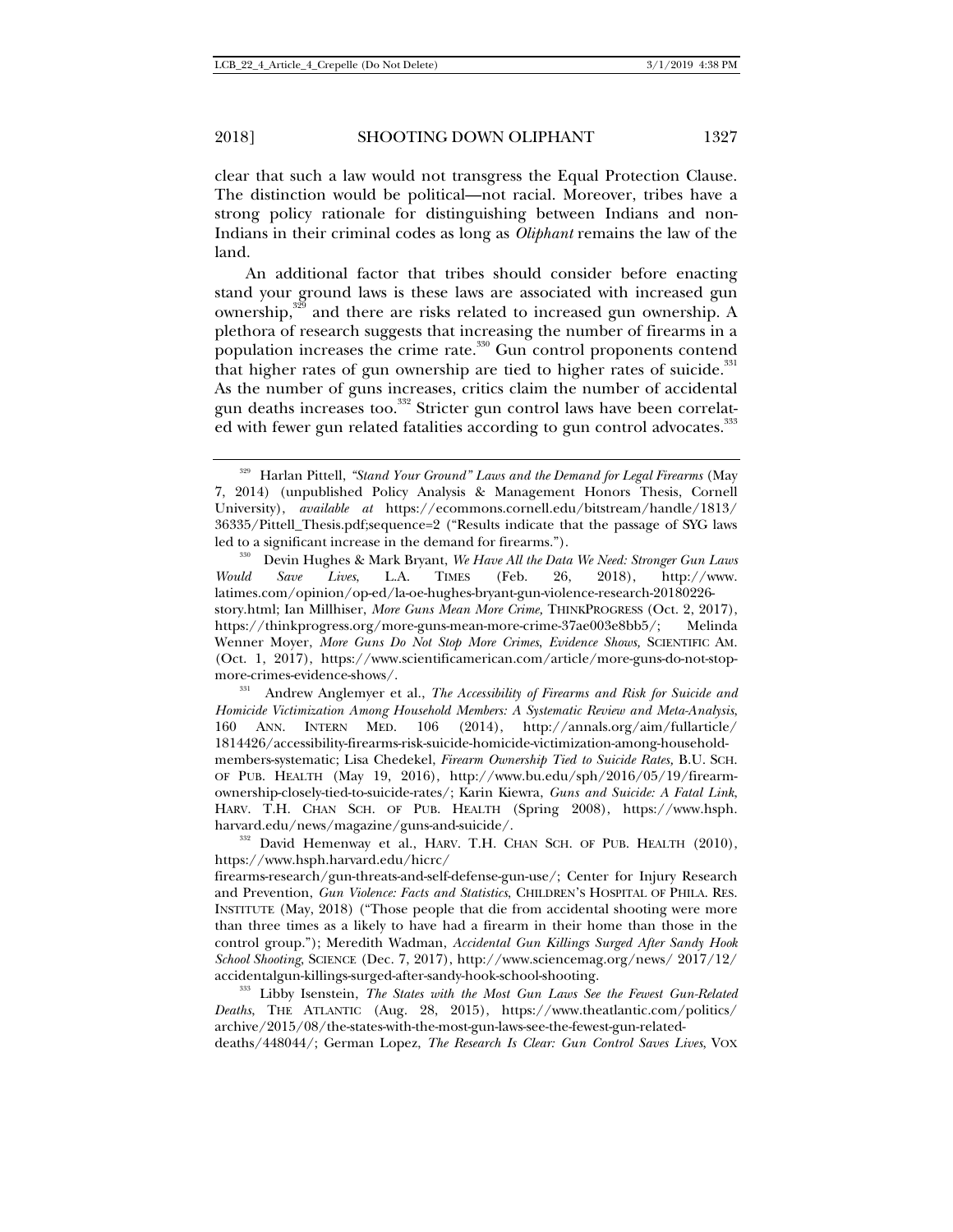Similarly, critics assert that the number of times guns are used by private citizens to prevent a crime are far outweighed by the number of times firearms are used for unlawful purposes.<sup>334</sup>

Though several studies show a direct relationship between the number of guns and violent crime, there is no scientific consensus on the issue. The National Academy of Sciences study of guns and violence found no direct correlation between violent crimes and the number of guns in a population.<sup>335</sup> Indeed, there are studies showing higher rates of gun ownership reduce crime, $336$  and from 1993 to 2013, gun ownership in the United States increased while violent crime rates decreased.<sup>337</sup> Regarding the relationship between guns and suicide, gun ownership advocates assert that the data indicate, "[t]here is simply no relationship evident between the extent of suicide and the extent of gun ownership."<sup>338</sup> There is

deaths-heres-how-your-state-stacks-up.html.<br><sup>334</sup> Moyer, *supra* note 330, at 25; VIOLENCE POLICY CTR., FIREARM JUSTIFIABLE<br>HOMICIDES AND NON-FATAL SELF-DEFENSE GUN USE (May 2017). HOMICIDES AND NON-FATAL SELF-DEFENSE GUN USE (May 2017), http://www.vpc.org/studies/justifiable17.pdf; Samantha Raphelson, *How Often Do People Use Guns in Self-Defense?*, NPR (Apr. 13, 2018), https://www.npr.org/2018/ 04/13/ 602143823/how-often-do-people-use-guns-in-self-defense. 335 NAT'<sup>L</sup> RESEARCH COUNCIL, COMM. TO IMPROVE RESEARCH INFORMATION AND

DATA ON FIREARMS, FIREARMS AND VIOLENCE: A CRITICAL REVIEW 2 (Charles F. Wellford et al. eds., 2004) ("[T]he committee found no credible evidence that the passage of right-to-carry laws decreases or increases violent crime . . . . The committee found that the data available on these questions are too weak to support unambiguous

conclusions or strong policy statements.").<br><sup>336</sup> JOHN LOTT, JR., MORE GUNS, LESS CRIME 57 (3d ed. 2010) (asserting individual firearm ownership is a social good); Don B. Kates & Gary Mauser*, Would Banning Firearms Reduce Murder and Suicide? A Review of International and Some Domestic Evidence,*  30 HARV. J.L. & PUB. POL'Y 649, 673 (2007) ("[I]f firearms availability does matter, the data consistently show that the way it matters is that more guns equal less violent crime."); David B. Kopel, *The Costs and Consequences of Gun Control,* 784 CATO INSTITUTE POLICY ANALYSIS 17 (Dec. 1, 2015), https://object.cato.org/sites/cato.org/ files/pubs/pdf/pa784.pdf ("It would be inaccurate to claim that the entire reason that crime has declined in recent decades is because Americans have so many more guns, but it would be accurate to say that having more guns is not associated with

more crime. If anything, just the opposite is true.").<br><sup>337</sup> Larry Bell, *Disarming Realities: As Gun Sales Soar, Gun Crimes Plummet,* FORBES (May 14, 2013), https://www.forbes.com/sites/larrybell/2013/05/14/disarmingrealities-as-gun-sales-soar-gun-crimes-plummet/#148184bf3f7c; Mark J. Perry, *Chart of the Day: More Guns, Less Gun Violence Between 1993 and 2013,* AEIDEAS (Dec. 4, 2015), http://www.aei.org/publication/chart-of-the-day-more-guns-less-gun-violencebetween-1993-and-2013/. 338 Kates & Mauser, *supra* note 336, at 691; *see also,* R. Douglas Fields, *Fact Check,* 

*Gun Control and Suicide,* PYSCHOLOGY TODAY (Jul. 24, 2016), https://www. psychologytoday.com/

<sup>(</sup>Oct. 4, 2017), https://www.vox.com/policy-and-politics/2017/10/4/16418754/guncontrol-washington-post; John W. Schoen, *States with Strict Gun Laws Have Fewer Firearms Deaths. Here's How Your State Stacks Up*, CNBC (Feb. 27, 2018), https://www.cnbc.com/2018/02/27/states-with-strict-gun-laws-have-fewer-firearms-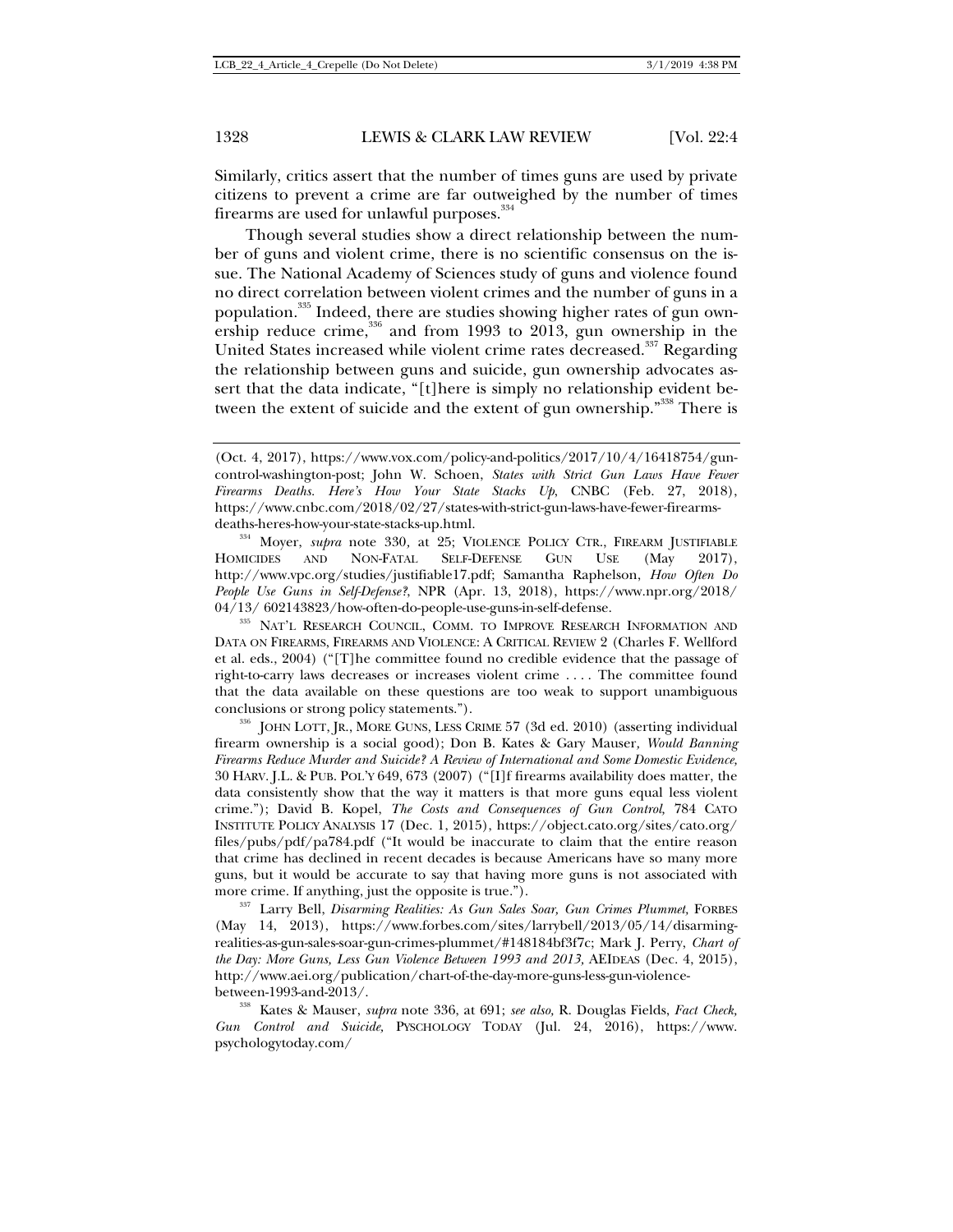no question that more guns means more gun accidents—just as more bicycles means more bicycle accidents—but accidental gun deaths have been falling rapidly, by nearly  $50$  percent since  $1999.^{\scriptscriptstyle 339}$ 

The relationship between guns and crime is murky, but the causes of crime in Indian country are quite clear. Vast distances, poor infrastructure, a shortage of police officers, and jurisdictional confusion make Indian country a good place for bad guys to avoid law enforcement. Armed self-defense answers all of these concerns. First of all, armed self-defense implies that the individual is carrying the firearm. This means the individual is able to respond to the crime instantaneously. Merely drawing a gun causes criminals to disengage from their misdeed over 90 percent of the time; plus, criminals are more fearful of encountering an armed victim than the police. $340$  Furthermore, an individual defending herself against a rapist will not quibble over jurisdictional charades, nor should she. As Justice Holmes famously wrote in *Brown*, "Detached reflection cannot be demanded in the presence of an uplifted knife."<sup>341</sup> The sorry state of criminal justice in Indian country means strong self-defense laws may offer the best response to crime on some reservations while *Oliphant*  remains the law of the land.

Self-defense is not an ideal solution to crime, but self-defense is the only hope where law enforcement has failed. To enhance the effectiveness of self-defense laws, tribes should consider offering firearms training courses. Limited resources may make funding such courses difficult; however, tribes may be able to incorporate firearms training into cultural events—as noted above, self-defense is an American Indian tradition. Tribes should also publicize that their citizens are prepared to defend themselves. Non-Indian criminals are drawn to Indian country because the criminals know they are unlikely to suffer repercussions for crimes

us/blog/the-new-brain/201607/fact-check-gun-control-and-suicide; Marc Gius, *The Effects of Gun Ownership Rates and Gun Control Laws on Suicide Rates*, 42 N.Y. ECON. REV. 35, <sup>42</sup> (2011). 339 Kurtis Lee, *Amid Rising Gun Violence, Accidental Shooting Deaths Have Plummeted.* 

*Why?*, L.A. TIMES (Jan. 1, 2018), http://www.latimes.com/nation/la-na-accidentalgun-deaths-20180101-story.html; Brooke Singman, *Accidental Gun Deaths Hit Record Low, Even Amid Recent Boom in Firearms Sales*, FOX NEWS (Mar. 30, 2017), http://www. foxnews.com/politics/2017/03/30/as-gun-sales-rise-accidental-gun-deaths-drop-torecord-levels-report-says.html; Wadman, *supra* note 332 at 3 ("Decades of U.S. national data show a steady downward trend in accidental firearm deaths—from 1.55 per 100,000 people in 1948 to 0.18 per 100,000 in 2014. That has held true even as the number of guns in circulation has grown enormously, from 0.36 per person in 1948 year to  $1.13$  in  $2014$ ....").

<sup>1948</sup> year to 1.13 in 2014 . . . ."). 340 Crepelle, *supra* note 10*,* at 253; Kates & Mauser, *supra* note 336, at 671 (noting criminals are most fearful of encountering an armed victim in states with high gun ownership rates).<br><sup>341</sup> Brown v. United States, 256 U.S. 335, 343 (1921).